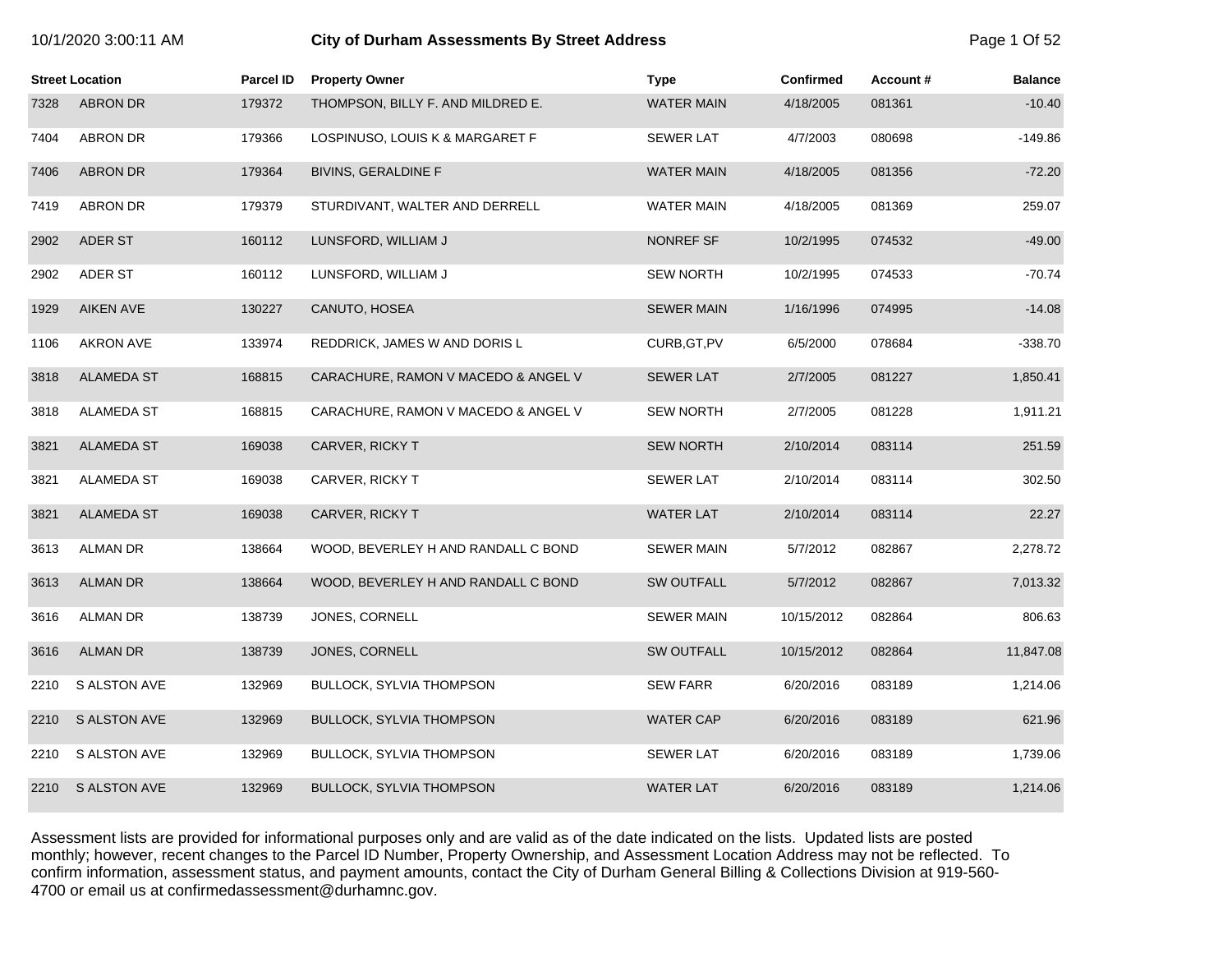|      | <b>Street Location</b> | <b>Parcel ID</b> | <b>Property Owner</b>                    | <b>Type</b>       | <b>Confirmed</b> | Account# | <b>Balance</b> |
|------|------------------------|------------------|------------------------------------------|-------------------|------------------|----------|----------------|
| 2517 | S ALSTON AVE           | 156490           | BETHEL TABERNACLE UNITED HOLY CHURCH     | <b>SEWER LAT</b>  | 3/15/2004        | 080898   | 2,308.47       |
| 3700 | S ALSTON AVE           | 157133           | PARK LAND INVESTORS                      | <b>WATER MAIN</b> | 6/16/1997        | 076595   | $-404.00$      |
| 3709 | S ALSTON AVE           | 157106           | HILL, JR, JERALD W AND REBECCA G         | <b>WATER CAP</b>  | 1/21/1997        | 076345   | $-28.28$       |
| 3714 | <b>S ALSTON AVE</b>    | 157132           | PARK LAND INVESTORS                      | <b>WATER MAIN</b> | 6/16/1997        | 076594   | $-360.25$      |
| 3718 | S ALSTON AVE           | 157131           | PARK LAND INVESTORS                      | <b>WATER MAIN</b> | 6/16/1997        | 076593   | $-677.54$      |
| 4209 | <b>S ALSTON AVE</b>    | 157150           | ODOM, DOLLIE L                           | <b>SEWER MAIN</b> | 11/6/2000        | 079138   | $-100.00$      |
| 3319 | ANGIER AVE             | 131055           | FENNELL, DAVID AND ARLEEN                | <b>WATER CAP</b>  | 6/20/2011        | 082666   | 1,524.00       |
| 3319 | ANGIER AVE             | 131055           | FENNELL, DAVID AND ARLEEN                | <b>WATER LAT</b>  | 6/20/2011        | 082666   | 899.41         |
| 3529 | ANGIER AVE             | 158251           | JC TYNDALL HEIRS AND WILLIAM J COLCLOUGH | <b>SEWER MAIN</b> | 11/5/2012        | 082933   | $-7.47$        |
| 3601 | <b>ANGIER AVE</b>      | 158262           | <b>HAYES, THOMAS A</b>                   | <b>SEWER LAT</b>  | 3/9/2015         | 083134   | 577.50         |
| 3907 | ANGIER AVE             | 163120           | HOWERTON, BARBARA J                      | <b>SEWER LAT</b>  | 2/21/2012        | 082821   | 1,655.78       |
| 3907 | ANGIER AVE             | 163120           | HOWERTON, BARBARA J                      | NONREF SF         | 2/21/2012        | 082821   | 7,301.94       |
| 725  | ARDMORE DR             | 146341           | BAILEY, CLYDE E AND OTHA MAE             | <b>SEWER MAIN</b> | 3/2/1992         | 066870   | $-128.25$      |
| 806  | ARDMORE DR             | 146389           | CAMERON, LATASHA                         | <b>SEWER ENO</b>  | 6/25/2018        | 083669   | 692.39         |
| 806  | ARDMORE DR             | 146389           | CAMERON, LATASHA                         | <b>SEWER LAT</b>  | 6/25/2018        | 083669   | 3,408.09       |
| 922  | ARDMORE DR             | 146380           | HARRIS, ROBIN S                          | <b>WATER MAIN</b> | 9/3/2013         | 083023   | $-14.42$       |
| 1005 | ARDMORE DR             | 146360           | HALL, TOYA S                             | <b>WATER MAIN</b> | 9/3/2013         | 083017   | 2,000.00       |
| 1009 | ARDMORE DR             | 146361           | PENA, JOSE ALFREDO AND IRENE             | <b>WATER MAIN</b> | 9/3/2013         | 083018   | 2,287.25       |
| 1012 | ARDMORE DR             | 146378           | JONES, CAROLYN G                         | WATER MAIN        | 11/18/2013       | 083021   | 1,212.94       |
| 1016 | ARDMORE DR             | 146377           | <b>CHECK, GERTRUDE</b>                   | <b>WATER MAIN</b> | 9/3/2013         | 083020   | 2,625.00       |
| 2529 | ARDSLEY DR             | 170714           | EDWARDS, MARTHA K AND JACKIE L           | <b>WATER LAT</b>  | 12/18/1995       | 074908   | $-5.71$        |

10/1/2020 3:00:11 AM **City of Durham Assessments By Street Address** Page 2 Of 52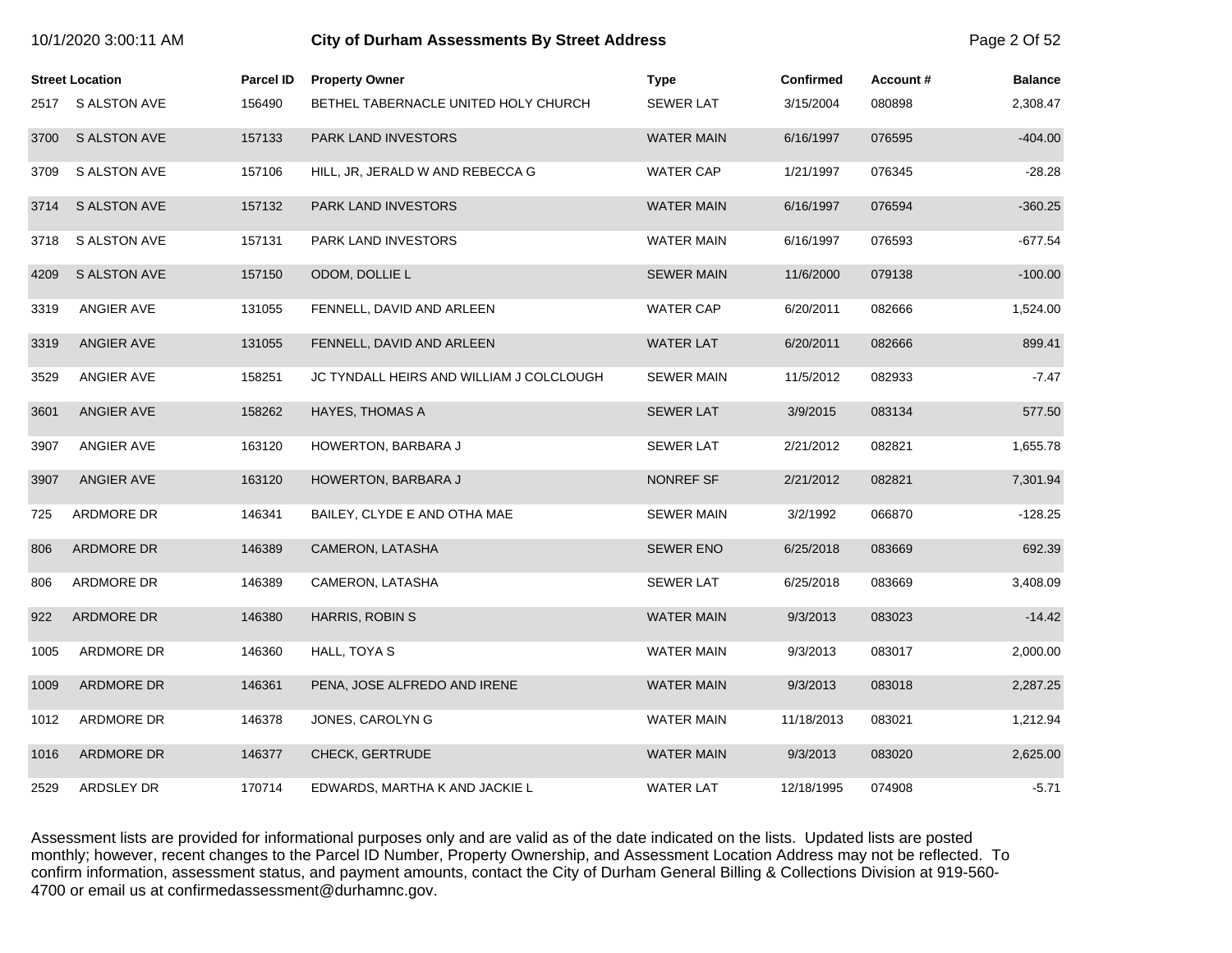| 10/1/2020 3:00:11 AM |  |  |
|----------------------|--|--|
|----------------------|--|--|

# 10/1/2020 3:00:11 AM **City of Durham Assessments By Street Address** Page 3 Of 52

|      | <b>Street Location</b> | Parcel ID | <b>Property Owner</b>               | <b>Type</b>       | <b>Confirmed</b> | Account# | <b>Balance</b> |
|------|------------------------|-----------|-------------------------------------|-------------------|------------------|----------|----------------|
| 2556 | ARDSLEY DR             | 170679    | CURRY, JAMES L AND CAROLYN T        | <b>WATER MAIN</b> | 2/17/1992        | 066713   | $-70.00$       |
| 2570 | ARDSLEY DR             | 170682    | RIGGS, TRAVIS A AND KATIE B         | WATER MAIN        | 2/17/1992        | 066716   | $-63.16$       |
| 2578 | ARDSLEY DR             | 170684    | GESCAK, JR, FRANK R AND KATHERINE H | <b>SEWER MAIN</b> | 2/17/1992        | 066566   | $-6.00$        |
| 606  | <b>ASHBURN LN</b>      | 207713    | TRIANGLE GREENWAYS COUNCIL          | <b>STR COMP</b>   | 11/20/2017       | 083411   | 800.00         |
| 607  | <b>ASHBURN LN</b>      | 207712    | TRIANGLE GREENWAYS COUNCIL          | <b>STR COMP</b>   | 11/20/2017       | 083412   | 800.00         |
| 611  | <b>ASHBURN LN</b>      | 207701    | MATHEWS, ALLISON                    | <b>STR COMP</b>   | 11/20/2017       | 083414   | 640.00         |
| 612  | <b>ASHBURN LN</b>      | 207710    | RUVIDO, LOUIE                       | <b>STR COMP</b>   | 11/20/2017       | 083415   | 640.00         |
| 613  | <b>ASHBURN LN</b>      | 207702    | WALKER, LATONIA D                   | <b>STR COMP</b>   | 11/20/2017       | 083416   | 800.00         |
| 614  | <b>ASHBURN LN</b>      | 207709    | <b>WILLIAMS, GREGORY</b>            | <b>STR COMP</b>   | 11/20/2017       | 083417   | 569.36         |
| 617  | <b>ASHBURN LN</b>      | 207704    | MILLER, MELINDA L                   | <b>STR COMP</b>   | 11/20/2017       | 083420   | 640.00         |
| 618  | <b>ASHBURN LN</b>      | 207707    | SUTTON, CAMERON P                   | <b>STR COMP</b>   | 11/20/2017       | 083421   | 640.00         |
| 619  | <b>ASHBURN LN</b>      | 207705    | AMH ROMAN TWO NC LLC                | <b>STR COMP</b>   | 11/20/2017       | 083422   | 800.00         |
| 621  | <b>ASHBURN LN</b>      | 207714    | IH5 PROPERTY NORTH CAROLINA, LP     | <b>STR COMP</b>   | 11/20/2017       | 083424   | 640.00         |
| 622  | <b>ASHBURN LN</b>      | 207731    | ROYAL, JERMAINE D                   | <b>STR COMP</b>   | 11/20/2017       | 083425   | 640.00         |
| 625  | <b>ASHBURN LN</b>      | 207716    | DAVENPORT, MONICA                   | <b>STR COMP</b>   | 11/20/2017       | 083428   | 20.00          |
| 626  | <b>ASHBURN LN</b>      | 207729    | CAMPBELL, RODGER                    | <b>STR COMP</b>   | 11/20/2017       | 083429   | 560.00         |
| 627  | <b>ASHBURN LN</b>      | 207717    | TAYLOR, BRIAN M                     | <b>STR COMP</b>   | 11/20/2017       | 083430   | 720.00         |
| 628  | <b>ASHBURN LN</b>      | 207728    | BUTCH, ALEXANDER C                  | <b>STR COMP</b>   | 11/20/2017       | 083431   | 800.00         |
| 630  | <b>ASHBURN LN</b>      | 207727    | <b>HUGHES, BARBARA</b>              | <b>STR COMP</b>   | 11/20/2017       | 083432   | 800.00         |
| 631  | <b>ASHBURN LN</b>      | 207718    | RYCEK, RICHARD                      | <b>STR COMP</b>   | 11/20/2017       | 083433   | 640.00         |
| 633  | <b>ASHBURN LN</b>      | 207719    | LESAWE, CYNTHIA A                   | <b>STR COMP</b>   | 11/20/2017       | 083434   | 640.00         |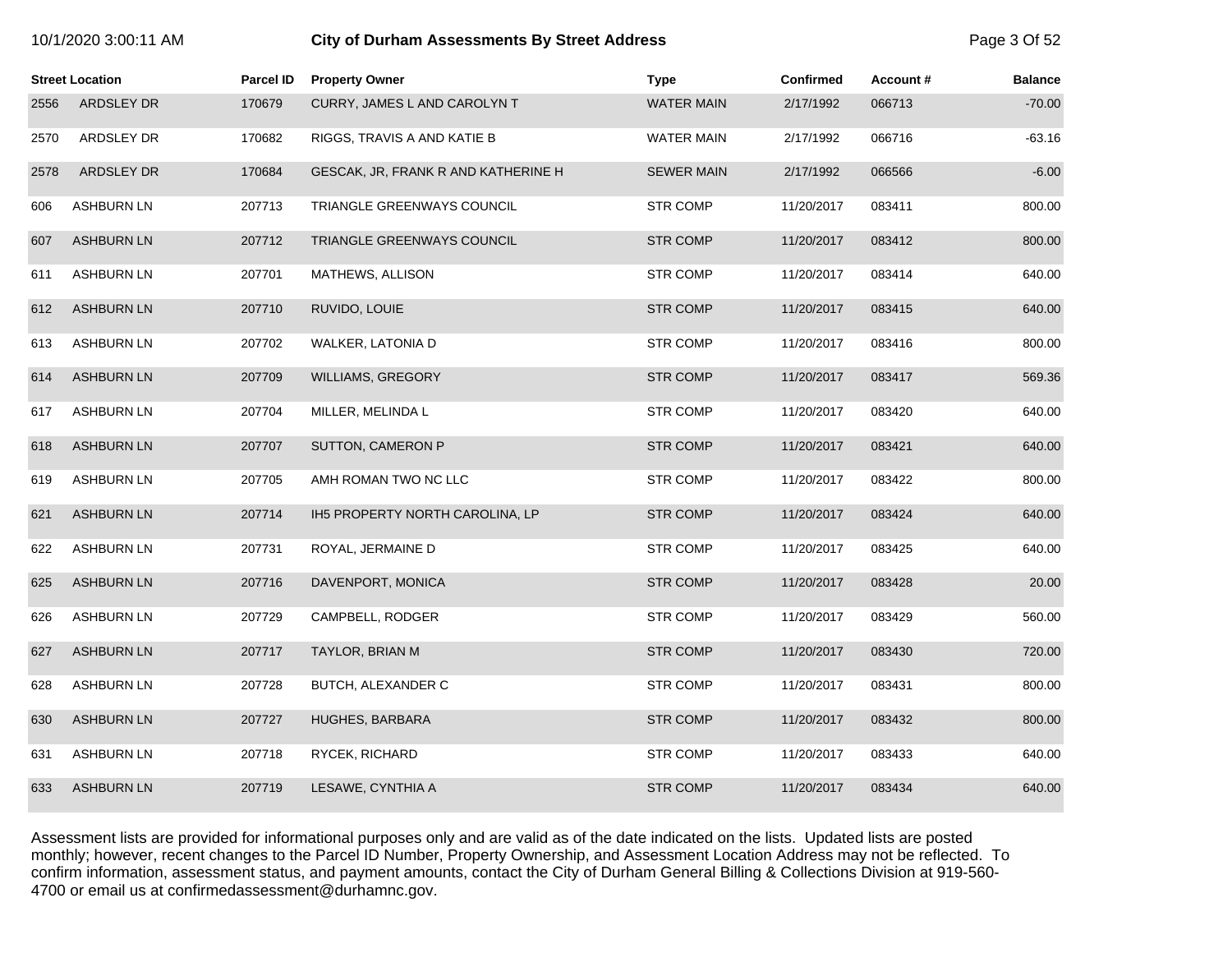|      |                         |                       |                                   |                   |                  |          | .              |
|------|-------------------------|-----------------------|-----------------------------------|-------------------|------------------|----------|----------------|
|      | <b>Street Location</b>  | <b>Parcel ID</b>      | <b>Property Owner</b>             | <b>Type</b>       | <b>Confirmed</b> | Account# | <b>Balance</b> |
| 701  | <b>ASHBURN LN</b>       | 207720                | ANTHONY, MARK L                   | <b>STR COMP</b>   | 11/20/2017       | 083435   | 640.00         |
| 705  | <b>ASHBURN LN</b>       | 207732                | TRIANGLE GREENWAYS COUNCIL        | <b>STR COMP</b>   | 11/20/2017       | 083436   | 800.00         |
| 706  | <b>ASHBURN LN</b>       | 215448                | TRIANGLE GREENWAYS COUNCIL        | <b>STR COMP</b>   | 11/20/2017       | 083437   | 800.00         |
| 712  | <b>ASHBURN LN</b>       | 207748                | JOHNSON, TYLER                    | <b>STR COMP</b>   | 11/20/2017       | 083439   | 640.00         |
| 713  | <b>ASHBURN LN</b>       | 207751                | ALLGOOD, DANIELLE N               | <b>STR COMP</b>   | 11/20/2017       | 083440   | 160.00         |
| 715  | <b>ASHBURN LN</b>       | 207752                | KOROWICZ, MICHAEL                 | STR COMP          | 11/20/2017       | 083442   | 560.00         |
| 5035 | <b>AUTUMN DR</b>        | 182704                | GILLIAM, ANDREA L                 | <b>SEWER MAIN</b> | 4/15/1991        | 037881   | $-38.92$       |
| 5316 | <b>BAKERS MILL RD</b>   | 141133                | KELLY, LARRY E AND JIMMIE B       | <b>SEW FARR</b>   | 10/2/1995        | 074519   | $-1.32$        |
| 142  | <b>BALDWIN DR</b>       | 176480                | BOWEN, ELMA L                     | <b>WATER MAIN</b> | 3/19/1990        | 036367   | $-50.00$       |
| 151  | <b>BALDWIN DR</b>       | 176551                | HAM, JAMES                        | <b>WATER MAIN</b> | 3/19/1990        | 036387   | $-32.07$       |
| 3010 | <b>BANNER ST</b>        | 128736                | RIPPY, DANIEL L AND BARBARA S     | CURB, GT, PV      | 5/17/1993        | 070103   | $-26.83$       |
| 5117 | <b>BARBEE RD</b>        | 155687                | HORTON, CHARLES J AND DOROTHY     | CURB, GT, PV      | 11/5/2001        | 079875   | 856.77         |
| 5300 | <b>BARBEE RD</b>        | 147781                | JOHNSON, COSTON R AND MERRION J   | <b>WATER MAIN</b> | 8/2/1993         | 070759   | $-1.82$        |
| 5402 | <b>BARBEE RD</b>        | 147819                | STEPHENSON, KOREA S.              | CURB, GT, PV      | 1/19/2010        | 082445   | 4,318.60       |
| 5402 | <b>BARBEE RD</b>        | 147819                | STEPHENSON, KOREA S.              | <b>SIDEWALK</b>   | 1/19/2010        | 082516   | 1,375.25       |
| 5518 | <b>BARBEE RD</b>        | $520 - 03 -$<br>012A- | ANDERSON, JR, HERMAN AND ISABEL S | <b>SEWER MAIN</b> | 12/6/1993        | 071580   | $-100.00$      |
| 6200 | <b>BARBEE RD</b>        | 148049                | EDMONDS, JOHN                     | <b>SEWER MAIN</b> | 8/2/1993         | 070714   | $-5.02$        |
| 6304 | <b>BARBEE RD</b>        | 148046                | CLEMONS, FRED AND AGGELINE        | <b>SEWER LAT</b>  | 6/16/1997        | 076623   | $-10.07$       |
| 5501 | <b>BARBEE CHAPEL RD</b> | 142241                | RIGGSBEE, THEODORA                | <b>WATER LAT</b>  | 11/17/2008       | 082167   | 1,082.23       |
| 5501 | BARBEE CHAPEL RD        | 142241                | RIGGSBEE, THEODORA                | <b>REFUND WF</b>  | 11/17/2008       | 082168   | 5,022.59       |

10/1/2020 3:00:11 AM **City of Durham Assessments By Street Address** Page 4 Of 52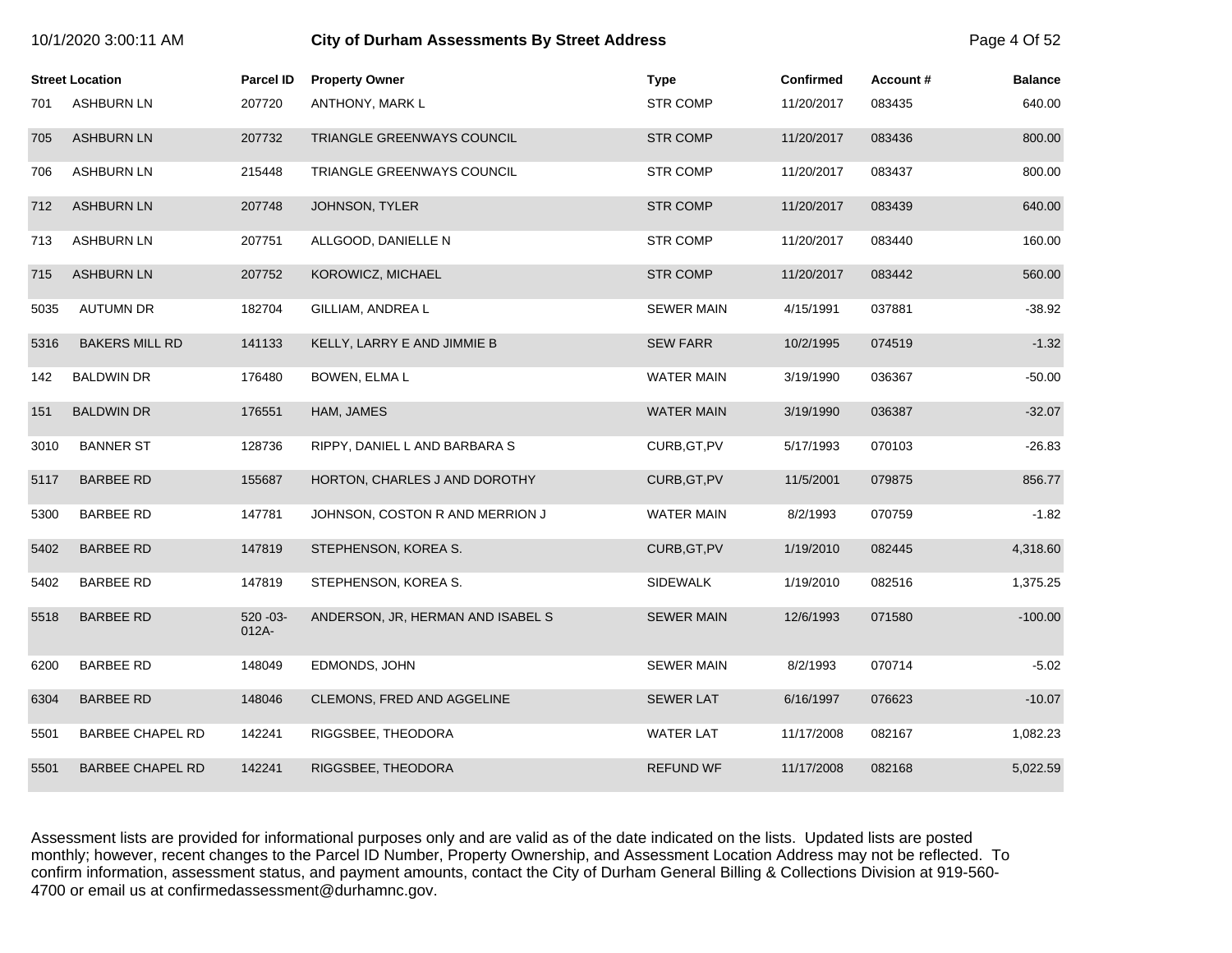|      | <b>Street Location</b>  | <b>Parcel ID</b> | <b>Property Owner</b>           | Type              | <b>Confirmed</b> | Account# | <b>Balance</b> |
|------|-------------------------|------------------|---------------------------------|-------------------|------------------|----------|----------------|
| 5501 | <b>BARBEE CHAPEL RD</b> | 142241           | RIGGSBEE, THEODORA              | <b>WATER CAP</b>  | 11/17/2008       | 082169   | 1,793.80       |
| 5503 | <b>BARBEE CHAPEL RD</b> | 142242           | LONG, MELINDA BLACKWELL         | <b>WATER LAT</b>  | 2/16/2009        | 082193   | 1,618.78       |
| 5503 | <b>BARBEE CHAPEL RD</b> | 142242           | LONG, MELINDA BLACKWELL         | <b>WATER CAP</b>  | 2/16/2009        | 082194   | 2,726.40       |
| 2407 | BARRYMORE AVE           | 126183           | HART, BARBARA B                 | <b>SEWER LAT</b>  | 3/9/2015         | 083144   | $-5.38$        |
| 2537 | <b>BARWICK DR</b>       | 170756           | NOBLES, BEVERLY H               | <b>SEWER LAT</b>  | 12/19/1994       | 073567   | $-199.40$      |
| 2537 | <b>BARWICK DR</b>       | 170756           | NOBLES, BEVERLY H               | <b>SEW NORTH</b>  | 12/19/1994       | 073568   | $-353.96$      |
| 4674 | <b>BAY POINT DR</b>     | 146926           | <b>MANGUM HEIRS</b>             | <b>SEWER LAT</b>  | 4/15/2002        | 080317   | 180.15         |
| 4818 | <b>BAY POINT DR</b>     | 146920           | EVERETT, JR, ED AND DOROTHY D   | CURB, GT, PV      | 4/15/2002        | 080243   | 768.70         |
| 716  | <b>BAYARD RD</b>        | 166152           | STANCIL, ALBERT J AND BETTY H   | <b>SEWER MAIN</b> | 8/15/1994        | 072964   | $-100.00$      |
| 2001 | <b>BAYLEAF DR</b>       | 184437           | RIDDLE, WILLIAM B AND REBECCA C | <b>SEWER ENO</b>  | 7/10/2017        | 083224   | 401.25         |
| 2001 | <b>BAYLEAF DR</b>       | 184437           | RIDDLE, WILLIAM B AND REBECCA C | <b>SEWER LAT</b>  | 7/10/2017        | 083224   | 3,202.28       |
| 2821 | <b>BECK RD</b>          | 169493           | TILLEY, JANICE                  | <b>WATER CAP</b>  | 6/24/2019        | 083677   | 1,277.00       |
| 2821 | <b>BECK RD</b>          | 169493           | TILLEY, JANICE                  | <b>WATER LAT</b>  | 6/24/2019        | 083677   | 1,265.00       |
| 804  | <b>BEEBE DR</b>         | 147270           | SPRUILL, TONY A.                | <b>WATER LAT</b>  | 5/19/2008        | 081999   | 1,413.83       |
| 809  | <b>BEEBE DR</b>         | 147273           | MCCRAE, TONYA                   | <b>WATER CAP</b>  | 2/10/2014        | 083113   | $-367.77$      |
| 809  | <b>BEEBE DR</b>         | 147273           | MCKNIGHT, TONYA M.              | CURB, GT, PV      | 5/19/2008        | 081989   | 2,674.45       |
| 809  | BEEBE DR                | 147273           | MCKNIGHT, TONYA M.              | WATER MAIN        | 5/19/2008        | 082002   | 2,234.85       |
| 812  | BEEBE DR                | 147269           | PEAKS, JAMES C. AND CORA H.     | CURB, GT, PV      | 5/19/2008        | 081993   | 7,903.19       |
| 812  | <b>BEEBE DR</b>         | 147269           | PEAKS, JAMES C. AND CORA H.     | <b>WATER LAT</b>  | 5/19/2008        | 082000   | 1,210.67       |
| 812  | <b>BEEBE DR</b>         | 147269           | PEAKS, JAMES C. AND CORA H.     | <b>SEWER LAT</b>  | 5/19/2008        | 082001   | 1,987.59       |
| 812  | <b>BEEBE DR</b>         | 147269           | PEAKS, JAMES C. AND CORA H.     | <b>WATER MAIN</b> | 5/19/2008        | 082006   | 5,729.87       |

10/1/2020 3:00:11 AM **City of Durham Assessments By Street Address** Page 5 Of 52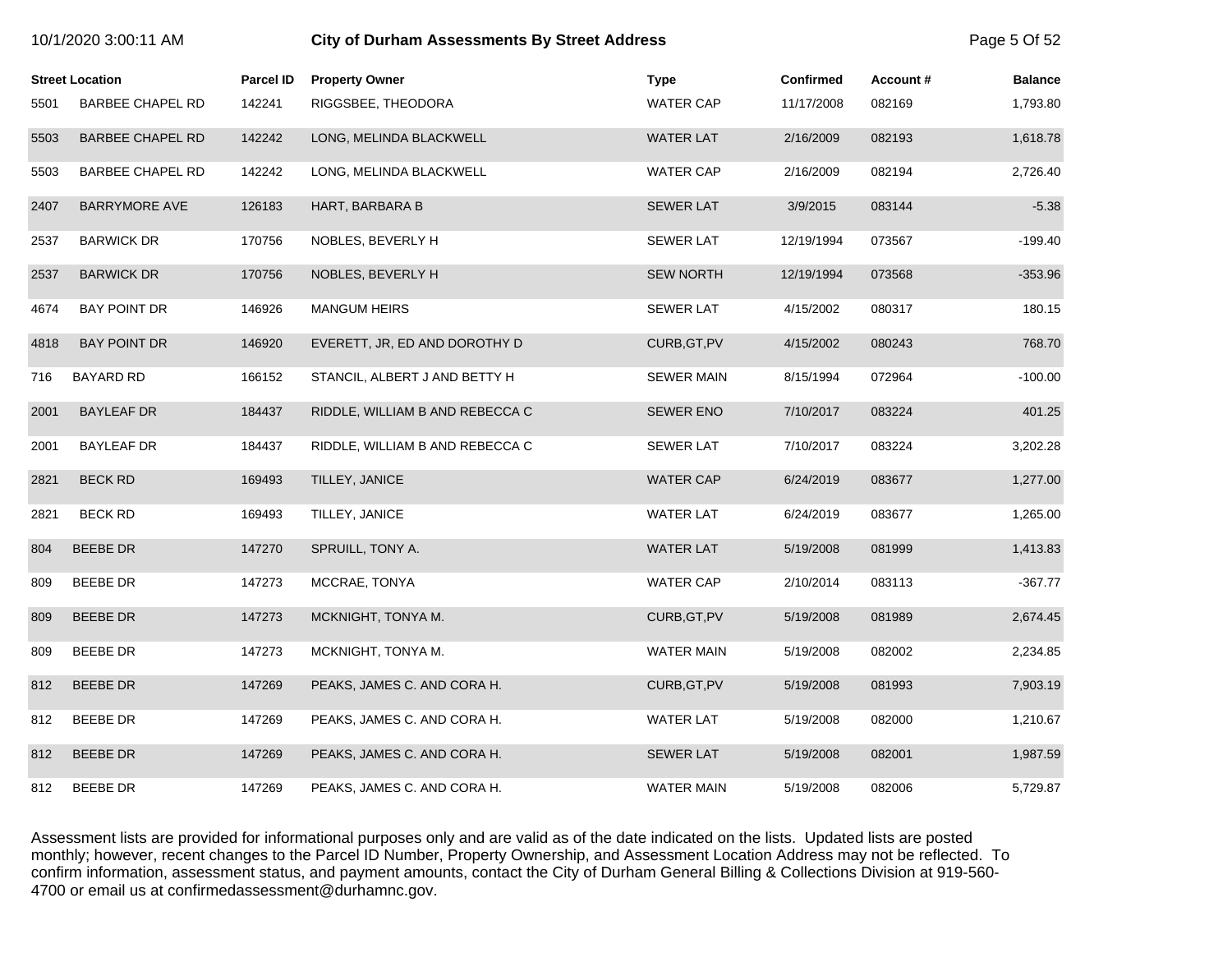| 10/1/2020 3:00:11 AM |  |  |  |
|----------------------|--|--|--|
|----------------------|--|--|--|

# **10.12020 3:00:11 City of Durham Assessments By Street Address** Page 6 Of 52

|      | <b>Street Location</b> | <b>Parcel ID</b> | <b>Property Owner</b> | <b>Type</b>       | <b>Confirmed</b> | Account# | <b>Balance</b> |
|------|------------------------|------------------|-----------------------|-------------------|------------------|----------|----------------|
| 3006 | <b>BEECH GROVE DR</b>  | 176644           | COOK, KENNETH K       | <b>WATER MAIN</b> | 9/18/1989        | 035256   | $-9.00$        |
| 508  | <b>BELGREEN RD</b>     | 155681           | DANIELS, CONNIE J.    | <b>SEW TRIANG</b> | 2/16/2009        | 082185   | 283.10         |
| 508  | <b>BELGREEN RD</b>     | 155681           | DANIELS, CONNIE J.    | CURB, GT, PV      | 3/15/2010        | 082345   | 808.17         |
| 508  | <b>BELGREEN RD</b>     | 155681           | DANIELS, CONNIE J.    | <b>SEWER LAT</b>  | 3/15/2010        | 082375   | 672.74         |
| 518  | <b>BELGREEN RD</b>     | 155678           | SMITH, DIANNE HARRIS  | <b>SEWER LAT</b>  | 1/19/2010        | 082381   | $-105.00$      |
| 613  | <b>BELGREEN RD</b>     | 155667           | WHITE, PATRICIA       | CURB, GT, PV      | 1/19/2010        | 082336   | 6,684.80       |
| 613  | <b>BELGREEN RD</b>     | 155667           | WHITE, PATRICIA       | <b>WATER LAT</b>  | 1/19/2010        | 082359   | 1,315.24       |
| 613  | <b>BELGREEN RD</b>     | 155667           | WHITE, PATRICIA       | <b>SEWER LAT</b>  | 1/19/2010        | 082360   | 2,159.30       |
| 711  | <b>BELGREEN RD</b>     | 155670           | HEDGEPETH, WILLIAM    | CURB, GT, PV      | 1/19/2010        | 082339   | 6,517.16       |
| 711  | <b>BELGREEN RD</b>     | 155670           | HEDGEPETH, WILLIAM    | CURB, GT, PV      | 1/19/2010        | 082354   | 6,203.08       |
| 711  | <b>BELGREEN RD</b>     | 155670           | HEDGEPETH, WILLIAM    | <b>WATER LAT</b>  | 1/19/2010        | 082364   | 1,315.24       |
| 711  | <b>BELGREEN RD</b>     | 155670           | HEDGEPETH, WILLIAM    | <b>SEWER LAT</b>  | 1/19/2010        | 082365   | 2,159.30       |
| 711  | <b>BELGREEN RD</b>     | 155670           | HEDGEPETH, WILLIAM    | <b>WATER LAT</b>  | 1/19/2010        | 082386   | 1,315.24       |
| 711  | <b>BELGREEN RD</b>     | 155670           | HEDGEPETH, WILLIAM    | <b>SEWER LAT</b>  | 1/19/2010        | 082387   | 2,159.30       |
| 717  | <b>BELGREEN RD</b>     | 199738           | FOZARD, YASMIN M.     | <b>WATER LAT</b>  | 9/17/2007        | 081887   | 299.03         |
| 717  | <b>BELGREEN RD</b>     | 199738           | FOZARD, YASMIN M.     | <b>WATER CAP</b>  | 9/17/2007        | 081889   | 1,380.78       |
| 717  | <b>BELGREEN RD</b>     | 199738           | MCCALL, WILLIE A.     | CURB, GT, PV      | 1/19/2010        | 082340   | 3,719.10       |
| 717  | <b>BELGREEN RD</b>     | 199738           | MCCALL, WILLIE A.     | <b>WATER LAT</b>  | 1/19/2010        | 082366   | 919.19         |
| 717  | <b>BELGREEN RD</b>     | 199738           | MCCALL, WILLIE A.     | <b>SEWER LAT</b>  | 1/19/2010        | 082367   | 1,738.22       |
| 721  | <b>BELGREEN RD</b>     | 155639           | MCCALL, WILLIE A.     | CURB, GT, PV      | 1/19/2010        | 082341   | 4,313.99       |
| 721  | <b>BELGREEN RD</b>     | 155639           | MCCALL, WILLIE A.     | <b>WATER LAT</b>  | 1/19/2010        | 082368   | 844.18         |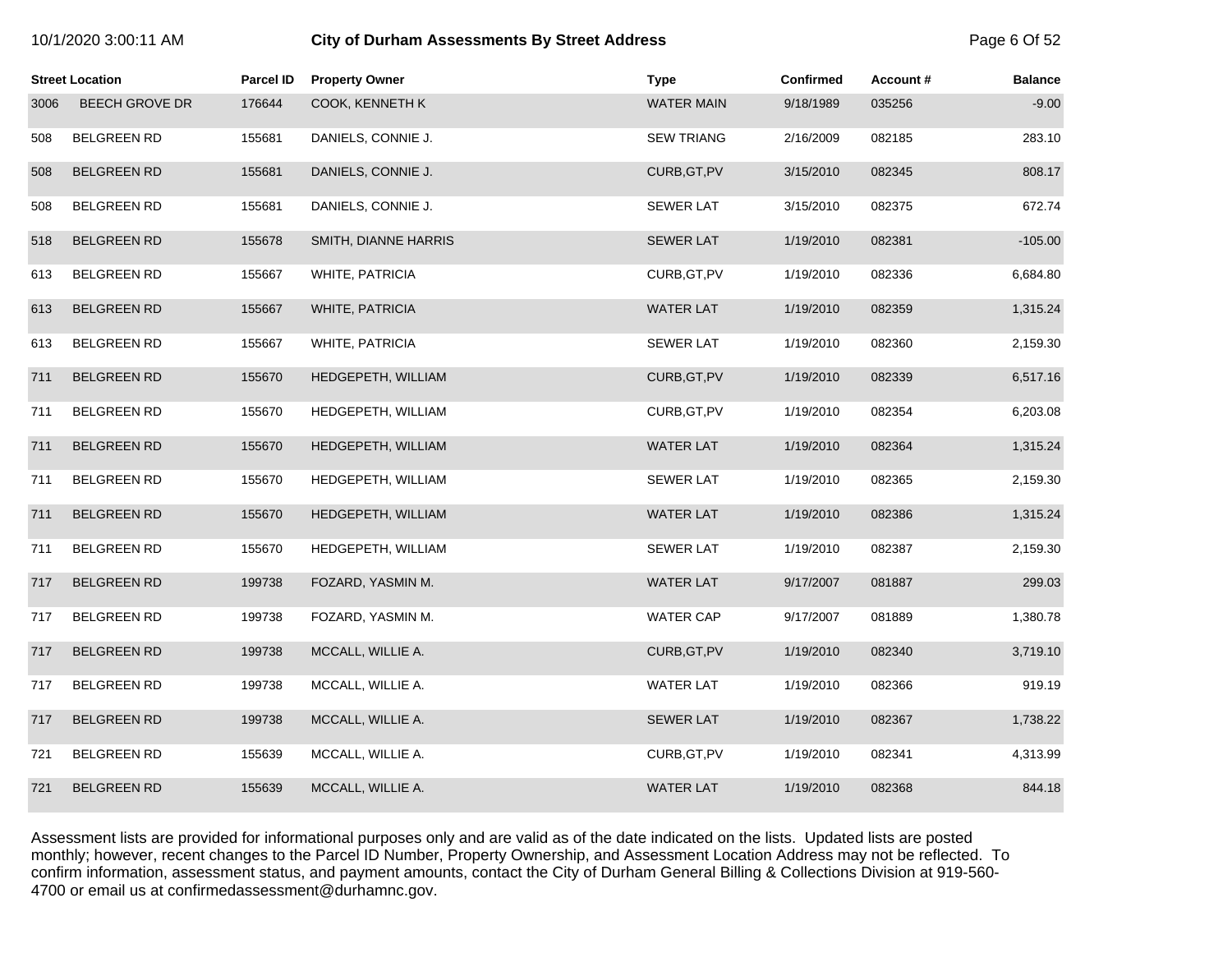|      | <b>Street Location</b> | <b>Parcel ID</b> | <b>Property Owner</b>           | <b>Type</b>       | <b>Confirmed</b> | Account# | <b>Balance</b> |
|------|------------------------|------------------|---------------------------------|-------------------|------------------|----------|----------------|
| 721  | <b>BELGREEN RD</b>     | 155639           | MCCALL, WILLIE A.               | <b>SEWER LAT</b>  | 1/19/2010        | 082369   | 1,738.21       |
| 419  | <b>BELMONT DR</b>      | 131536           | COZART, LUCINDA                 | <b>SEWER LAT</b>  | 4/7/2003         | 080766   | 3.43           |
| 433  | <b>BELMONT DR</b>      | 131541           | JONES, CHARLES E AND ELNORA     | <b>SEW LICK</b>   | 9/21/2015        | 083148   | 534.49         |
| 433  | <b>BELMONT DR</b>      | 131541           | JONES, CHARLES E AND ELNORA     | <b>SEWER LAT</b>  | 9/21/2015        | 083148   | 798.21         |
| 4916 | <b>BISCAYNE RD</b>     | 135810           | ELLIOTT, THOMAS L               | CURB, GT, PV      | 2/6/2006         | 081546   | 6.25           |
| 4916 | <b>BISCAYNE RD</b>     | 135810           | ELLIOTT, THOMAS LEE             | <b>WATER LAT</b>  | 4/7/2003         | 080778   | 0.93           |
| 4916 | <b>BISCAYNE RD</b>     | 135810           | ELLIOTT, THOMAS LEE             | <b>SEWER LAT</b>  | 4/7/2003         | 080779   | 3.19           |
| 806  | <b>BLUESTONE RD</b>    | 154985           | BULLOCK, RALPH M                | NONREF WF         | 3/15/1993        | 069851   | $-6.44$        |
| 3818 | <b>BOOKER AVE</b>      | 134293           | PETERSON, CORNELIUS             | <b>SEW FARR</b>   | 4/4/2011         | 082653   | 915.00         |
| 3818 | <b>BOOKER AVE</b>      | 134293           | PETERSON, CORNELIUS             | <b>SEWER LAT</b>  | 4/4/2011         | 082653   | 1,100.00       |
| 3818 | <b>BOOKER AVE</b>      | 134293           | PETERSON, CORNELIUS             | NONREF SF         | 4/4/2011         | 082653   | 3,750.00       |
| 4003 | <b>BOOKER AVE</b>      | 134160           | YATES, EDDIE AND WANDA          | CURB, GT, PV      | 2/19/2001        | 079251   | 826.48         |
| 4004 | <b>BOOKER AVE</b>      | 134177           | WHITE, JAMERSON F               | CURB, GT, PV      | 2/19/2001        | 079267   | 2,051.18       |
| 4004 | <b>BOOKER AVE</b>      | 134177           | WHITE, JAMERSON F               | <b>WATER LAT</b>  | 2/19/2001        | 079282   | 1,238.50       |
| 4004 | <b>BOOKER AVE</b>      | 134177           | WHITE, JAMESON                  | <b>SEWER LAT</b>  | 2/19/2001        | 079283   | 1,813.10       |
| 4017 | <b>BOOKER AVE</b>      | 134132           | STEELE, DEBORAH G               | <b>WATER CAP</b>  | 7/18/1994        | 072773   | $-15.00$       |
| 4305 | <b>BRACADA DR</b>      | 176007           | HICKS, DONALD F & ETHEL W       | <b>SEWER LAT</b>  | 2/10/2014        | 083104   | 304.22         |
| 826  | <b>BRANDON RD</b>      | 134090           | GARRETT, JAMES A AND BEATRICE P | CURB, GT, PV      | 6/20/1994        | 072651   | $-1.00$        |
| 902  | <b>BRANDON RD</b>      | 134034           | TURNER, JASPER                  | CURB, GT, PV      | 6/5/2000         | 078652   | $-231.02$      |
| 1100 | <b>BRIARDALE RD</b>    | 183167           | FREEMAN, ROBERT L AND GERALDINE | <b>SEWER MAIN</b> | 3/1/1993         | 069696   | $-901.06$      |
| 3702 | <b>BRIGHTWOOD LN</b>   | 169873           | RAY V AND CAROL A MERRITT       | <b>WATER MAIN</b> | 4/16/2012        | 082854   | $-11.16$       |

10/1/2020 3:00:11 AM **City of Durham Assessments By Street Address** Page 7 Of 52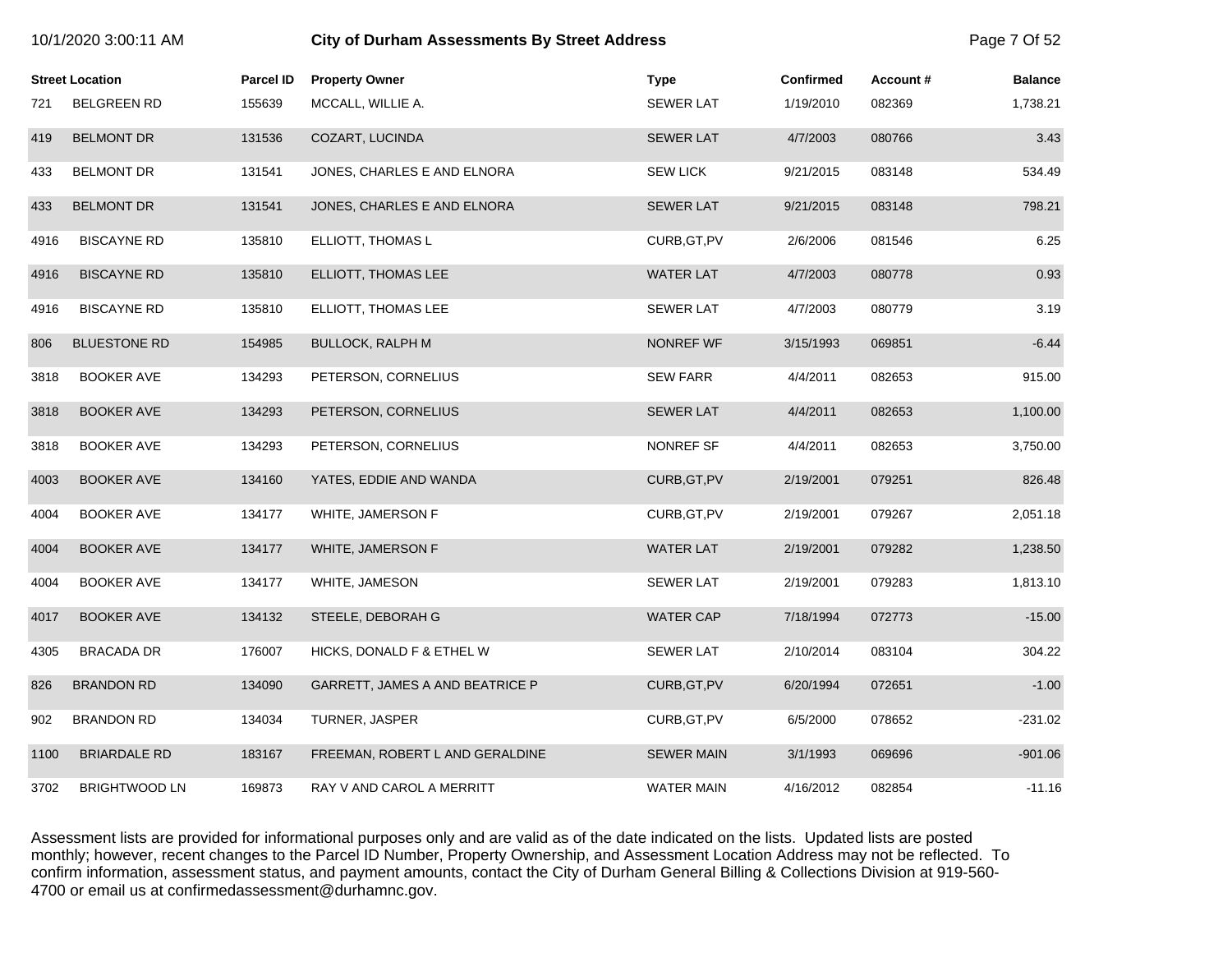|  |  | 10/1/2020 3:00:11 AM |  |
|--|--|----------------------|--|
|--|--|----------------------|--|

# **10.12020 3:00:11 City of Durham Assessments By Street Address** Page 8 Of 52

|      | <b>Street Location</b> | <b>Parcel ID</b> | <b>Property Owner</b>           | <b>Type</b>       | <b>Confirmed</b> | <b>Account #</b> | <b>Balance</b> |
|------|------------------------|------------------|---------------------------------|-------------------|------------------|------------------|----------------|
| 3706 | <b>BRIGHTWOOD LN</b>   | 169875           | LASSITER, NANCY                 | <b>WATER MAIN</b> | 4/16/2012        | 082853           | $-9.53$        |
| 3815 | <b>BRIGHTWOOD LN</b>   | 169830           | GILLISPIE, SUSAN M              | <b>WATER MAIN</b> | 4/16/2012        | 082839           | $-3.13$        |
| 3824 | <b>BRIGHTWOOD LN</b>   | 169869           | FISHER, FAYE R                  | <b>WATER MAIN</b> | 4/16/2012        | 082846           | 17.68          |
| 3904 | <b>BRISTLEWOOD DR</b>  | 162808           | SHEPHERD, BOBBY L               | <b>SEWER MAIN</b> | 5/18/1992        | 068145           | $-100.00$      |
| 512  | <b>BROACH RD</b>       | 165380           | HOLDER, ARTHUR B AND SYLVIA W   | <b>SEWER MAIN</b> | 2/19/2007        | 081776           | $-100.00$      |
| 2314 | <b>BROAD ST</b>        | 106342           | GOOCH, CLARA, JAMES AND SANDRA  | <b>SEWER MAIN</b> | 11/1/2004        | 080969           | 35.41          |
| 2817 | <b>BROAD ST</b>        | 128376           | HOLLOWAY, VALINDA & MITCHELL    | <b>SEW NORTH</b>  | 2/10/2014        | 083090           | 876.95         |
| 2817 | <b>BROAD ST</b>        | 128376           | HOLLOWAY, VALINDA & MITCHELL    | <b>SEWER LAT</b>  | 2/10/2014        | 083090           | 1,100.00       |
| 3114 | <b>BUCKINGHAM RD</b>   | 124443           | BLANCHARD, ELIZABETH            | <b>SEWER LAT</b>  | 6/20/1994        | 072611           | $-900.00$      |
| 2566 | <b>BURTON RD</b>       | 170790           | LADD, ROGER L & SANDRA B        | <b>WATER LAT</b>  | 8/4/2003         | 080825           | 387.26         |
| 2566 | <b>BURTON RD</b>       | 170790           | LADD, ROGER L & SANDRA B        | <b>SEWER LAT</b>  | 8/4/2003         | 080826           | 567.83         |
| 2566 | <b>BURTON RD</b>       | 170790           | LADD, ROGER L & SANDRA B        | NONREF WF         | 8/4/2003         | 080827           | 309.85         |
| 2566 | <b>BURTON RD</b>       | 170790           | LADD, ROGER L & SANDRA B        | <b>WATER CAP</b>  | 8/4/2003         | 080828           | 496.14         |
| 2566 | <b>BURTON RD</b>       | 170790           | LADD, ROGER L & SANDRA B        | <b>SEW NORTH</b>  | 8/4/2003         | 080829           | 472.51         |
| 2566 | <b>BURTON RD</b>       | 170790           | LADD, ROGER L AND SANDRA B      | <b>REFUND WF</b>  | 8/4/2003         | 080820           | 516.35         |
| 2643 | <b>BURTON RD</b>       | 170466           | LADAWNA M AND BRAXTON G SUMMERS | <b>SEWER LAT</b>  | 6/25/2018        | 083668           | 2,510.51       |
| 3301 | C VIEW ST              | 156324           | EVANS, JR., SAMUEL D.           | CURB, GT, PV      | 5/19/2008        | 081970           | 4.81           |
| 3301 | C VIEW ST              | 156324           | EVANS, JR., SAMUEL D.           | <b>SEWER LAT</b>  | 5/19/2008        | 081978           | 1.58           |
| 2310 | <b>CAROLINE DR</b>     | 175598           | LOCKETT, ARTHUR                 | <b>SEWER MAIN</b> | 6/19/1989        | 034817           | $-129.12$      |
| 2956 | CAROLYN DR             | 132149           | BARKER, WILLIAM B               | <b>WATER LAT</b>  | 6/21/1993        | 070491           | $-1.52$        |
| 2956 | <b>CAROLYN DR</b>      | 132149           | <b>BARKER, WILLIAM B</b>        | <b>WATER MAIN</b> | 6/21/1993        | 070537           | $-3.01$        |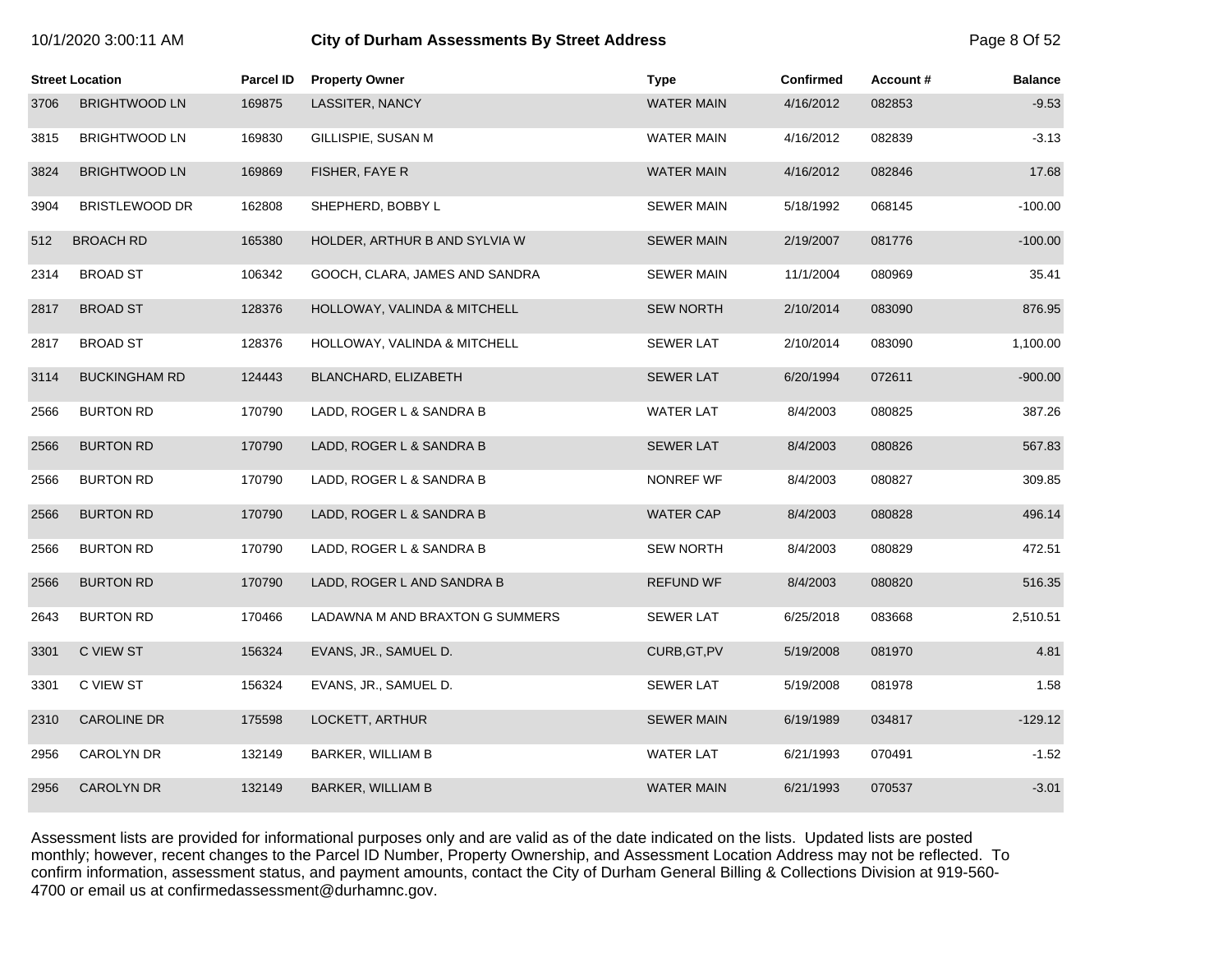|      | <b>Street Location</b> | <b>Parcel ID</b> | <b>Property Owner</b>             | <b>Type</b>       | Confirmed | Account# | <b>Balance</b> |
|------|------------------------|------------------|-----------------------------------|-------------------|-----------|----------|----------------|
| 2958 | CAROLYN DR             | 132148           | BARKER, WILLIAM B                 | <b>WATER LAT</b>  | 6/21/1993 | 070490   | $-1.46$        |
| 2958 | <b>CAROLYN DR</b>      | 132148           | <b>BARKER, WILLIAM B</b>          | <b>WATER MAIN</b> | 6/21/1993 | 070536   | $-2.29$        |
| 2960 | CAROLYN DR             | 132147           | BARKER, WILLIAM B                 | <b>WATER LAT</b>  | 6/21/1993 | 070488   | $-1.52$        |
| 2960 | <b>CAROLYN DR</b>      | 132147           | <b>BARKER, WILLIAM B</b>          | <b>SEWER LAT</b>  | 6/21/1993 | 070489   | $-1.97$        |
| 2960 | <b>CAROLYN DR</b>      | 132147           | BARKER, WILLIAM B                 | <b>WATER MAIN</b> | 6/21/1993 | 070535   | $-4.35$        |
| 2962 | <b>CAROLYN DR</b>      | 132146           | <b>BARKER, WILLIAM B</b>          | <b>WATER LAT</b>  | 6/21/1993 | 070486   | $-1.46$        |
| 2962 | CAROLYN DR             | 132146           | BARKER, WILLIAM B                 | <b>SEWER LAT</b>  | 6/21/1993 | 070487   | $-1.97$        |
| 2962 | <b>CAROLYN DR</b>      | 132146           | <b>BARKER, WILLIAM B</b>          | <b>WATER MAIN</b> | 6/21/1993 | 070534   | $-4.35$        |
| 3211 | CARR RD                | 131265           | NORWOOD, DOROTHY H                | <b>SEWER MAIN</b> | 1/4/1993  | 069722   | $-161.56$      |
| 1105 | <b>CARROLL ST</b>      | 115001           | KALONJI, MIKE                     | <b>SEWER LAT</b>  | 6/9/2014  | 083129   | 1,400.00       |
| 710  | W CARVER ST            | 125994           | HARRIS, ARNOLD S & ANNE M         | <b>SEW NORTH</b>  | 2/10/2014 | 083098   | 979.18         |
| 710  | W CARVER ST            | 125994           | HARRIS, ARNOLD S & ANNE M         | <b>SEWER LAT</b>  | 2/10/2014 | 083098   | 1,100.00       |
| 2106 | <b>W CARVER ST</b>     | 126128           | <b>GLATZ, CHRISTIAN A</b>         | <b>SEWER LAT</b>  | 6/20/2016 | 083180   | 1,006.25       |
| 1210 | <b>CASSANDRA DR</b>    | 182904           | MAY, JUDY H.                      | <b>WATER CAP</b>  | 12/3/2007 | 081931   | $-200.00$      |
| 120  | CASTLEROCK DR          | 156427           | PARKER, SHEARON R. AND LINWOOD H. | CURB, GT, PV      | 5/19/2008 | 081960   | $-24.95$       |
| 126  | <b>CASTLEROCK DR</b>   | 156428           | MALLOY, DAWN                      | CURB, GT, PV      | 5/19/2008 | 081961   | 7,569.91       |
| 127  | CASTLEROCK DR          | 156406           | AVERY, SADIE M.                   | CURB, GT, PV      | 5/19/2008 | 081967   | $-271.93$      |
| 614  | <b>CATALPA DR</b>      | 161086           | TERRELL, FRED AND HAGIE M.        | CURB, GT, PV      | 10/5/2009 | 082282   | 2,386.80       |
| 614  | CATALPA DR             | 161086           | TERRELL, FRED AND HAGIE M.        | <b>SEWER LAT</b>  | 10/5/2009 | 082295   | 2,187.90       |
| 614  | <b>CATALPA DR</b>      | 161086           | TERRELL, FRED AND HAGIE M.        | <b>SEWER MAIN</b> | 10/5/2009 | 082307   | 2,804.54       |
| 705  | CATALPA DR             | 161065           | ATKINS, DOROTHY M.                | CURB, GT, PV      | 10/5/2009 | 082287   | 2,398.78       |

10/1/2020 3:00:11 AM **City of Durham Assessments By Street Address** Page 9 Of 52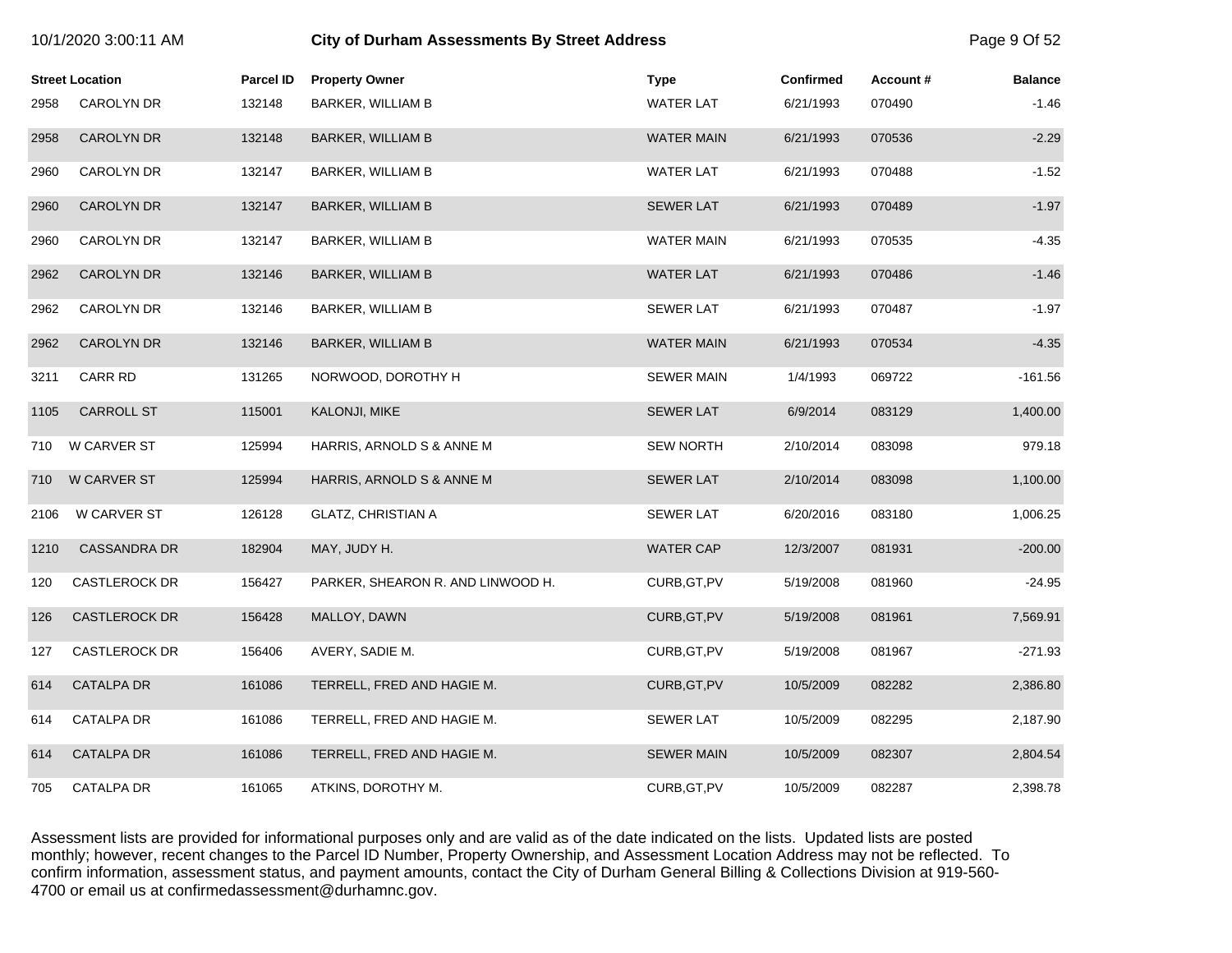# 10/1/2020 3:00:11 AM **City of Durham Assessments By Street Address** Page 10 Of 52

|      | <b>Street Location</b> | <b>Parcel ID</b> | <b>Property Owner</b>      | <b>Type</b>       | <b>Confirmed</b> | Account# | <b>Balance</b> |
|------|------------------------|------------------|----------------------------|-------------------|------------------|----------|----------------|
| 705  | <b>CATALPA DR</b>      | 161065           | ATKINS, DOROTHY M.         | <b>WATER LAT</b>  | 10/5/2009        | 082301   | 1,332.68       |
| 705  | <b>CATALPA DR</b>      | 161065           | ATKINS, DOROTHY M.         | <b>SEWER LAT</b>  | 10/5/2009        | 082302   | 2,187.90       |
| 705  | <b>CATALPA DR</b>      | 161065           | ATKINS, DOROTHY M.         | <b>SEWER MAIN</b> | 10/5/2009        | 082311   | 2,818.53       |
| 3020 | <b>CATHY DR</b>        | 132247           | EDWARDS, PAWLEY B & CLEO Q | <b>WATER LAT</b>  | 9/7/2004         | 080954   | 808.05         |
| 3020 | <b>CATHY DR</b>        | 132247           | EDWARDS, PAWLEY B & CLEO Q | <b>WATER CAP</b>  | 9/7/2004         | 080955   | 1,035.40       |
| 125  | <b>CELESTE CIR</b>     | 141771           | KURTZ, ROBERT A            | <b>SEWER MAIN</b> | 4/6/1992         | 067291   | $-410.49$      |
| 125  | <b>CELESTE CIR</b>     | 141771           | KURTZ, ROBERT A            | <b>SEWER LAT</b>  | 4/6/1992         | 067716   | $-85.24$       |
| 823  | <b>CENTER ST</b>       | 161028           | BROWN, ALLEN O             | <b>WATER CAP</b>  | 7/10/2017        | 083202   | 1,538.97       |
| 831  | <b>CENTER ST</b>       | 161030           | <b>GREEN, BONITA</b>       | <b>WATER CAP</b>  | 1/22/2013        | 082973   | $-162.97$      |
| 2571 | CHADWICK PL            | 170799           | RAPPLEYEA, SCOTT RYAN      | <b>WATER LAT</b>  | 9/17/2007        | 081900   | 691.20         |
| 2571 | <b>CHADWICK PL</b>     | 170799           | RAPPLEYEA, SCOTT RYAN      | <b>SEWER LAT</b>  | 9/17/2007        | 081901   | 1,259.80       |
| 2571 | <b>CHADWICK PL</b>     | 170799           | RAPPLEYEA, SCOTT RYAN      | <b>WATER CAP</b>  | 9/17/2007        | 081902   | 1,474.03       |
| 2571 | <b>CHADWICK PL</b>     | 170799           | RAPPLEYEA, SCOTT RYAN      | <b>SEW NORTH</b>  | 9/17/2007        | 081903   | 907.53         |
| 602  | CHALCEDONY CT          | 206793           | SIMPSON, MONA              | STR COMP          | 11/20/2017       | 083584   | 800.00         |
| 604  | CHALCEDONY CT          | 206794           | WILLIAMS, BERETTA L        | <b>STR COMP</b>   | 11/20/2017       | 083585   | 800.00         |
| 606  | CHALCEDONY CT          | 206795           | SINGLETARY, JAMI           | STR COMP          | 11/20/2017       | 083586   | 800.00         |
| 608  | <b>CHALCEDONY CT</b>   | 206796           | PORTER, YUCCONDA           | <b>STR COMP</b>   | 11/20/2017       | 083588   | 800.00         |
| 611  | CHALCEDONY CT          | 206797           | HERNDON, ISAAC             | STR COMP          | 11/20/2017       | 083590   | 640.00         |
| 612  | CHALCEDONY CT          | 206773           | SMITH, ELBERT L            | <b>STR COMP</b>   | 11/20/2017       | 083591   | 800.00         |
| 614  | CHALCEDONY CT          | 206774           | AMH 2014-2 BORROWER, LLC   | STR COMP          | 11/20/2017       | 083592   | $-160.00$      |
| 615  | CHALCEDONY CT          | 206791           | <b>BARNETT, TEEA</b>       | <b>STR COMP</b>   | 11/20/2017       | 083593   | 720.00         |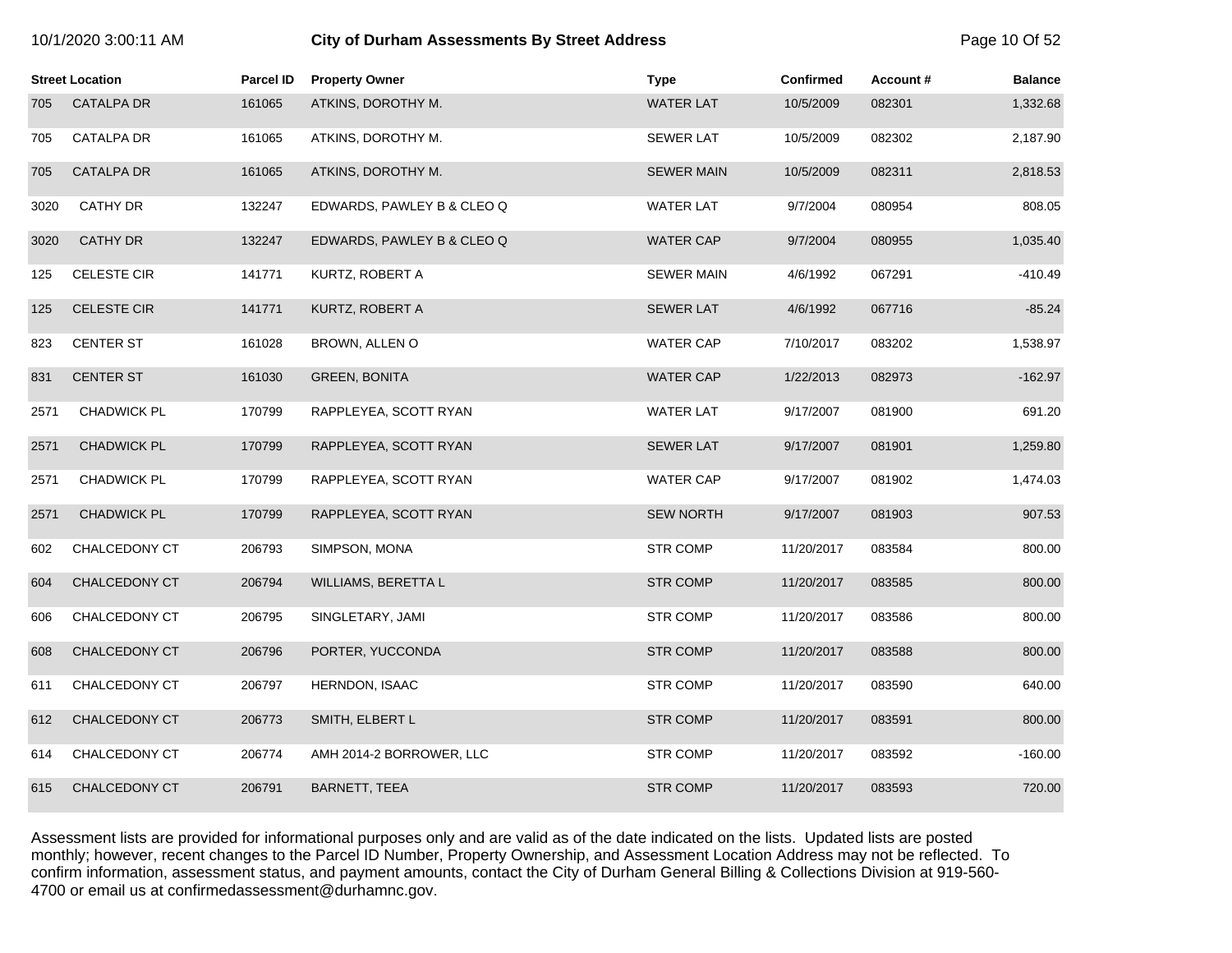|      | 10/1/2020 3:00:11 AM   |                  | <b>City of Durham Assessments By Street Address</b> |                   |                  |          | Page 11 Of 52  |  |
|------|------------------------|------------------|-----------------------------------------------------|-------------------|------------------|----------|----------------|--|
|      | <b>Street Location</b> | <b>Parcel ID</b> | <b>Property Owner</b>                               | <b>Type</b>       | <b>Confirmed</b> | Account# | <b>Balance</b> |  |
| 616  | CHALCEDONY CT          | 206775           | GALEAS, BRENDA                                      | <b>STR COMP</b>   | 11/20/2017       | 083594   | 640.00         |  |
| 618  | CHALCEDONY CT          | 206776           | AMH 2015-1 BORROWER LLC                             | <b>STR COMP</b>   | 11/20/2017       | 083595   | 640.00         |  |
| 620  | CHALCEDONY CT          | 206777           | HERNANDEZ HUERTA, JOSE I                            | <b>STR COMP</b>   | 11/20/2017       | 083597   | 640.00         |  |
| 621  | CHALCEDONY CT          | 206789           | LYNDS, FREDERICK                                    | <b>STR COMP</b>   | 11/20/2017       | 083598   | 640.00         |  |
| 622  | CHALCEDONY CT          | 206778           | BHARGAVA, DEEPIKA                                   | <b>STR COMP</b>   | 11/20/2017       | 083599   | 720.00         |  |
| 623  | CHALCEDONY CT          | 206811           | STONEHILL ESTATES                                   | <b>STR COMP</b>   | 11/20/2017       | 083600   | 640.00         |  |
| 624  | CHALCEDONY CT          | 206779           | <b>BELAI, GHIORGHIS</b>                             | <b>STR COMP</b>   | 11/20/2017       | 083601   | 800.00         |  |
| 625  | CHALCEDONY CT          | 206788           | ADAMS, JENILLE                                      | <b>STR COMP</b>   | 11/20/2017       | 083602   | 640.00         |  |
| 626  | CHALCEDONY CT          | 206780           | MACKEY, BEN J                                       | <b>STR COMP</b>   | 11/20/2017       | 083603   | 800.00         |  |
| 627  | <b>CHALCEDONY CT</b>   | 206787           | FLYTHE, TOMEEKA                                     | <b>STR COMP</b>   | 11/20/2017       | 083604   | 640.00         |  |
| 628  | CHALCEDONY CT          | 206792           | STONEHILL ESTATES                                   | <b>STR COMP</b>   | 11/20/2017       | 083605   | 640.00         |  |
| 630  | CHALCEDONY CT          | 206781           | ARMSTRONG, INDIA S                                  | <b>STR COMP</b>   | 11/20/2017       | 083607   | 640.00         |  |
| 631  | CHALCEDONY CT          | 206785           | BUSADA, ASHLEY A                                    | <b>STR COMP</b>   | 11/20/2017       | 083608   | 640.00         |  |
| 632  | CHALCEDONY CT          | 206782           | SINGLETON, BRITTANY                                 | <b>STR COMP</b>   | 11/20/2017       | 083609   | 640.00         |  |
| 634  | CHALCEDONY CT          | 206783           | ROGERS, GWENDOLYN L                                 | <b>STR COMP</b>   | 11/20/2017       | 083611   | 720.00         |  |
| 1116 | <b>CHALK LEVEL RD</b>  | 127061           | CLARK, EDWIN D.                                     | CURB, GT, PV      | 6/2/2008         | 082093   | $-100.00$      |  |
| 1121 | CHALK LEVEL RD         | 126020           | MCCLENNY, ERICA C. AND RICHARD L.                   | CURB, GT, PV      | 6/2/2008         | 082107   | 3,319.85       |  |
| 719  | CHANDLER RD            | 161308           | MASON, JR, FRED                                     | CURB, GT, PV      | 9/17/1990        | 036839   | $-2.94$        |  |
| 5401 | <b>CHARLESTON DR</b>   | 183532           | WILKINSON, J B AND MILDRED B                        | <b>WATER MAIN</b> | 2/21/1992        | 066317   | $-60.00$       |  |
| 4021 | <b>CHAUCER DR</b>      | 177460           | ENGLE, DEBORAH L                                    | <b>SEWER ENO</b>  | 6/20/2016        | 083185   | 946.31         |  |
| 4021 | <b>CHAUCER DR</b>      | 177460           | ENGLE, DEBORAH L                                    | <b>WATER CAP</b>  | 6/20/2016        | 083185   | 490.26         |  |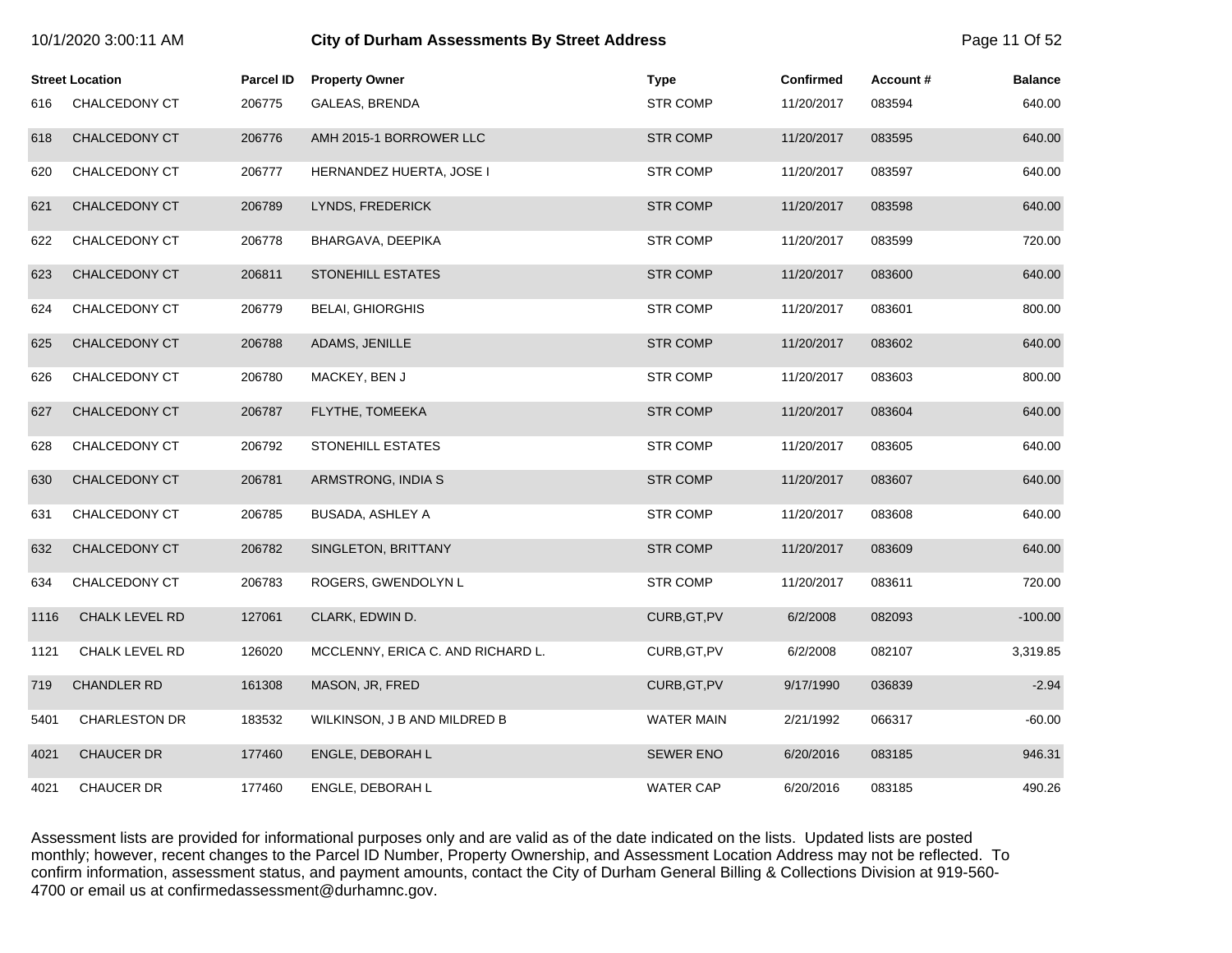| 10/1/2020 3:00:11 AM |  |  |  |
|----------------------|--|--|--|
|----------------------|--|--|--|

# **City of Durham Assessments By Street Address Page 12 Of 52**

|      | <b>Street Location</b> | Parcel ID | <b>Property Owner</b>     | Type             | <b>Confirmed</b> | Account# | <b>Balance</b> |
|------|------------------------|-----------|---------------------------|------------------|------------------|----------|----------------|
| 4021 | <b>CHAUCER DR</b>      | 177460    | ENGLE, DEBORAH L          | <b>SEWER LAT</b> | 6/20/2016        | 083185   | 1,286.25       |
| 4021 | CHAUCER DR             | 177460    | ENGLE, DEBORAH L          | <b>WATER LAT</b> | 6/20/2016        | 083185   | 918.75         |
| 3906 | <b>CHEEK RD</b>        | 170553    | EVANS, LARRY FRANKLIN     | <b>SEWER LAT</b> | 5/2/2005         | 081408   | 1,455.88       |
| 3906 | CHEEK RD               | 170553    | EVANS, LARRY FRANKLIN     | NONREF WF        | 5/2/2005         | 081409   | 628.50         |
| 3906 | CHEEK RD               | 170553    | EVANS, LARRY FRANKLIN     | <b>WATER CAP</b> | 5/2/2005         | 081410   | 1,536.48       |
| 3906 | CHEEK RD               | 170553    | EVANS, LARRY FRANKLIN     | <b>SEW NORTH</b> | 5/2/2005         | 081411   | 958.47         |
| 3906 | CHEEK RD               | 170553    | EVANS, LARRY FRANKLIN     | <b>REFUND WF</b> | 5/2/2005         | 081426   | 1,047.50       |
| 4001 | CHEEK RD               | 170436    | STEPHENS, FRANCES R       | <b>WATER LAT</b> | 2/20/2006        | 081665   | $-19.86$       |
| 4007 | <b>CHEEK RD</b>        | 170438    | HINESLEY, JERRY AND TAMMY | <b>SEW NORTH</b> | 7/10/2017        | 083206   | 876.20         |
| 4007 | CHEEK RD               | 170438    | HINESLEY, JERRY AND TAMMY | <b>SEWER LAT</b> | 7/10/2017        | 083206   | 1,056.71       |
| 316  | CHERYL AVE             | 183687    | PERRY, THOMASINE          | <b>WATER CAP</b> | 6/24/2019        | 083678   | 1,277.00       |
| 316  | CHERYL AVE             | 183687    | PERRY, THOMASINE          | <b>WATER LAT</b> | 6/24/2019        | 083678   | 1,549.00       |
| 4900 | CHIN PAGE RD           | 157771    | LOOMIS, LYNN W            | <b>WATER LAT</b> | 7/15/1996        | 075654   | $-147.27$      |
| 4900 | CHIN PAGE RD           | 157771    | LOOMIS, LYNN W            | <b>REFUND WF</b> | 7/15/1996        | 075655   | $-97.94$       |
| 4900 | CHIN PAGE RD           | 157771    | LOOMIS, LYNN W            | <b>WATER CAP</b> | 7/15/1996        | 075656   | $-147.48$      |
| 104  | <b>CITRINE CT</b>      | 206814    | HERNDON, LATACHIA         | STR COMP         | 11/20/2017       | 083652   | 640.00         |
| 106  | <b>CITRINE CT</b>      | 206815    | RHODD, ANTOINETTE A       | <b>STR COMP</b>  | 11/20/2017       | 083654   | 720.00         |
| 108  | <b>CITRINE CT</b>      | 206816    | HOLLIDAY, NIEASHA GREEN   | <b>STR COMP</b>  | 11/20/2017       | 083655   | 640.00         |
| 109  | <b>CITRINE CT</b>      | 206823    | HENRY, ANTHONY            | <b>STR COMP</b>  | 11/20/2017       | 083656   | 640.00         |
| 110  | <b>CITRINE CT</b>      | 206817    | BLAND, KEVIN              | STR COMP         | 11/20/2017       | 083657   | 720.00         |
| 113  | <b>CITRINE CT</b>      | 212203    | <b>STONEHILL ESTATES</b>  | <b>STR COMP</b>  | 11/20/2017       | 083660   | 640.00         |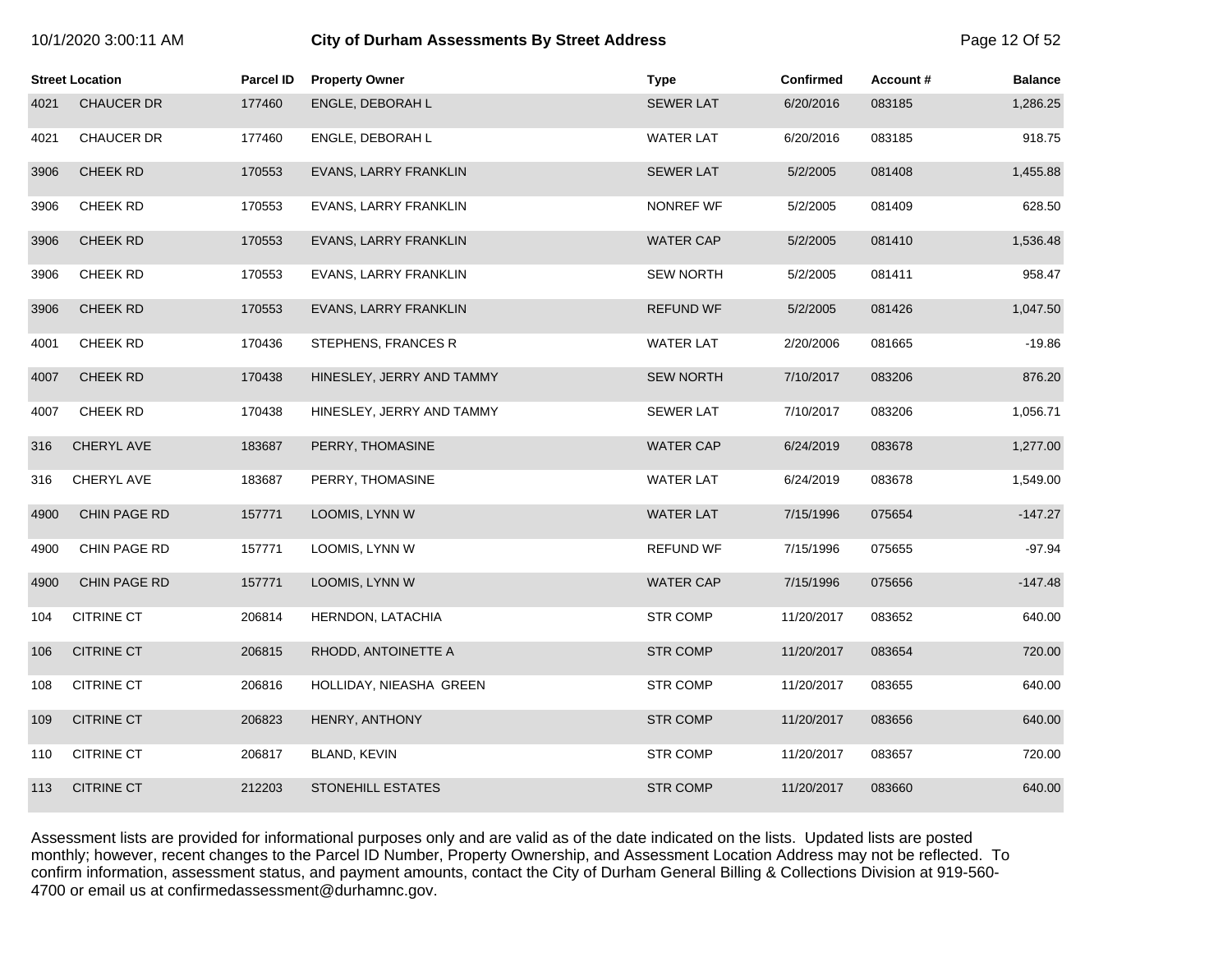|      |                        |           |                                  |                   |                  |          | ∽ອ∽            |
|------|------------------------|-----------|----------------------------------|-------------------|------------------|----------|----------------|
|      | <b>Street Location</b> | Parcel ID | <b>Property Owner</b>            | <b>Type</b>       | <b>Confirmed</b> | Account# | <b>Balance</b> |
| 116  | <b>CITRINE CT</b>      | 206820    | WILLIS, TAWANDA                  | <b>STR COMP</b>   | 11/20/2017       | 083663   | 720.00         |
| 117  | <b>CITRINE CT</b>      | 212204    | <b>STONEHILL ESTATES</b>         | <b>STR COMP</b>   | 11/20/2017       | 083664   | 640.00         |
| 118  | <b>CITRINE CT</b>      | 212200    | STONEHILL ESTATES                | <b>STR COMP</b>   | 11/20/2017       | 083665   | 640.00         |
| 830  | <b>CLAYTON RD</b>      | 168261    | BURT, RALPH L AND LILLIE M       | <b>WATER LAT</b>  | 6/6/1994         | 072704   | $-104.00$      |
| 900  | <b>CLAYTON RD</b>      | 168174    | EVANS, ANN                       | <b>SEWER LAT</b>  | 5/17/2004        | 080924   | 1,530.85       |
| 900  | <b>CLAYTON RD</b>      | 168174    | EVANS, ANN                       | NONREF SF         | 5/17/2004        | 080925   | 14,337.01      |
| 1209 | <b>CLINTON RD</b>      | 163305    | HOWELL, SANDRA                   | <b>SEWER LAT</b>  | 2/7/2005         | 081192   | 2,265.26       |
| 1209 | <b>CLINTON RD</b>      | 163305    | HOWELL, SANDRA                   | <b>SEW TRIANG</b> | 2/7/2005         | 081193   | 1,917.21       |
| 1316 | <b>CLINTON RD</b>      | 163251    | GREEN, ERNEST L AND SYLVIA B     | <b>SEWER MAIN</b> | 1/6/1992         | 066160   | $-91.01$       |
| 3102 | <b>COLCLOUGH AVE</b>   | 168612    | ANDREWS, JAMES R                 | <b>WATER MAIN</b> | 6/5/1995         | 074007   | $-368.59$      |
| 1345 | COLE MILL RD           | 174297    | SMITH, CAROLINE                  | <b>WATER LAT</b>  | 6/9/2014         | 083118   | 426.94         |
| 3714 | <b>COLE MILL RD</b>    | 176473    | <b>WOOTTON, CLYDE A</b>          | CURB, GT, PV      | 1/4/1993         | 069551   | $-44.07$       |
| 1723 | <b>COLLIER RD</b>      | 133634    | TEASLEY, ROBIN V.                | CURB, GT, PV      | 10/5/2009        | 082276   | 2,065.91       |
| 1801 | <b>COLLIER RD</b>      | 133656    | PETTIFORD, HERSHELL AND SARAH L. | CURB, GT, PV      | 10/5/2009        | 082273   | $-42.85$       |
| 513  | <b>COMMONWEALTH ST</b> | 131016    | FONSECA, LAURA H                 | <b>SEWER LAT</b>  | 12/19/1985       | 020740   | $-100.00$      |
| 603  | <b>CONOVER RD</b>      | 204197    | LI, SIGUI                        | <b>STR COMP</b>   | 11/20/2017       | 083332   | 800.00         |
| 605  | <b>CONOVER RD</b>      | 204239    | NEAL, STEPHEN W                  | <b>STR COMP</b>   | 11/20/2017       | 083333   | 640.00         |
| 606  | <b>CONOVER RD</b>      | 204250    | PARFITT, SETH                    | <b>STR COMP</b>   | 11/20/2017       | 083334   | 720.00         |
| 607  | <b>CONOVER RD</b>      | 204240    | O'BRIAN LEWIS, PATRICK           | <b>STR COMP</b>   | 11/20/2017       | 083335   | 800.00         |
| 609  | <b>CONOVER RD</b>      | 204241    | WALDER, TARA                     | <b>STR COMP</b>   | 11/20/2017       | 083337   | 720.00         |
| 610  | CONOVER RD             | 204248    | RAGUSA, MICHELLE                 | <b>STR COMP</b>   | 11/20/2017       | 083338   | 640.00         |

10/1/2020 3:00:11 AM **City of Durham Assessments By Street Address** Page 13 Of 52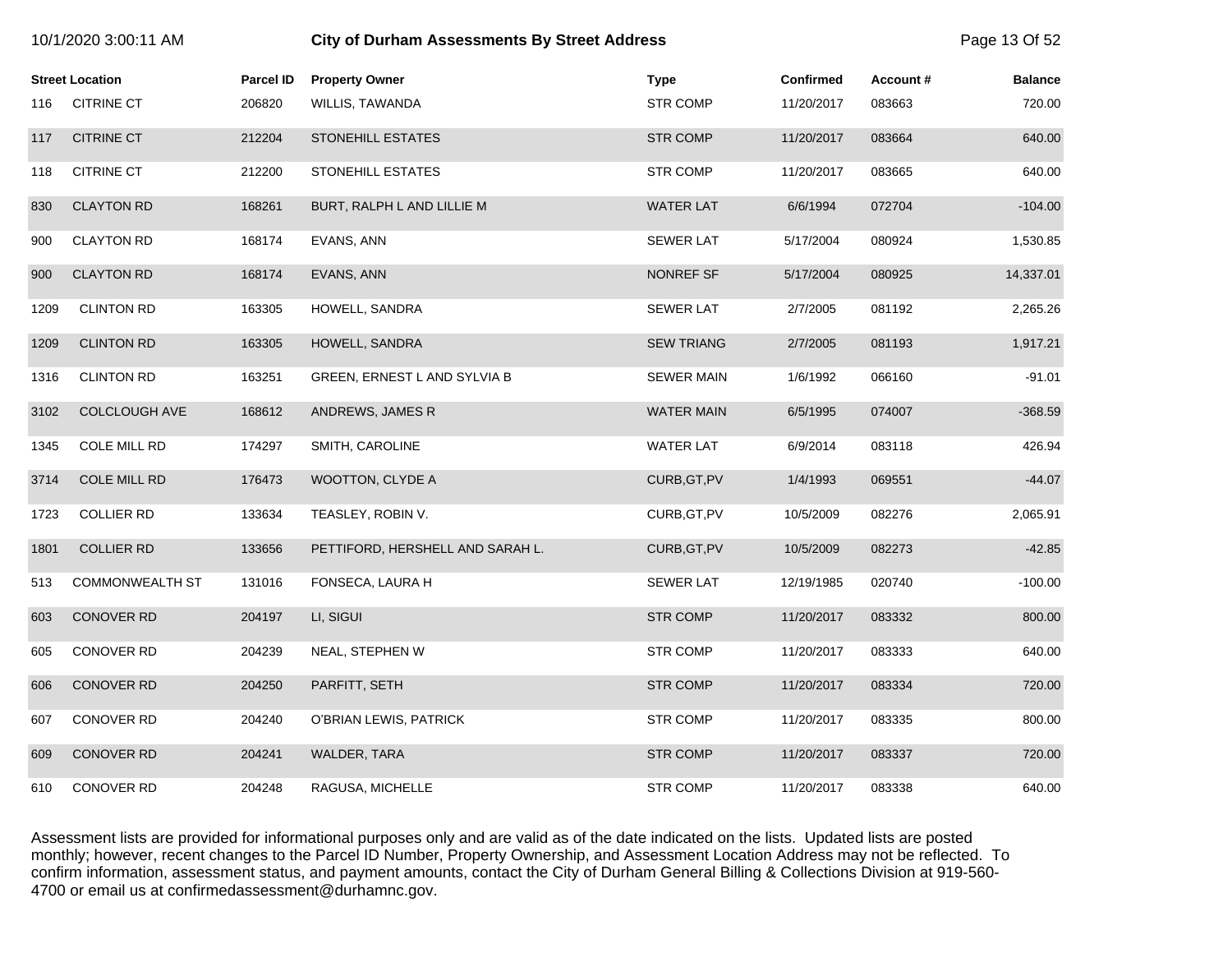| 10/1/2020 3:00:11 AM |  |  |
|----------------------|--|--|
|----------------------|--|--|

# **City of Durham Assessments By Street Address Page 14 Of 52**

|     | <b>Street Location</b> | <b>Parcel ID</b> | <b>Property Owner</b>    | <b>Type</b>     | <b>Confirmed</b> | Account# | <b>Balance</b> |
|-----|------------------------|------------------|--------------------------|-----------------|------------------|----------|----------------|
| 612 | <b>CONOVER RD</b>      | 204247           | JONES, CLAYTON J JR      | <b>STR COMP</b> | 11/20/2017       | 083340   | 595.53         |
| 613 | CONOVER RD             | 204243           | RUFFIN, DEITRA           | <b>STR COMP</b> | 11/20/2017       | 083341   | 720.00         |
| 614 | <b>CONOVER RD</b>      | 204246           | MCARTHUR, TIMOTHY        | <b>STR COMP</b> | 11/20/2017       | 083342   | 800.00         |
| 615 | CONOVER RD             | 204244           | HALABI REVOCABLE TRUST   | <b>STR COMP</b> | 11/20/2017       | 083343   | 640.00         |
| 616 | <b>CONOVER RD</b>      | 204245           | WORTHY, EVELYN M         | <b>STR COMP</b> | 11/20/2017       | 083344   | 720.00         |
| 617 | CONOVER RD             | 209455           | WHITE, TYLER D           | <b>STR COMP</b> | 11/20/2017       | 083345   | 640.00         |
| 618 | <b>CONOVER RD</b>      | 207674           | <b>OTTI, EMMANUEL</b>    | <b>STR COMP</b> | 11/20/2017       | 083346   | 560.00         |
| 619 | CONOVER RD             | 209456           | EVANS, THEDOSHIA         | <b>STR COMP</b> | 11/20/2017       | 083347   | 640.00         |
| 620 | <b>CONOVER RD</b>      | 207673           | HERSHBERGER, TONYA       | <b>STR COMP</b> | 11/20/2017       | 083348   | 619.36         |
| 622 | CONOVER RD             | 207672           | ROOK, BRANDEE D          | <b>STR COMP</b> | 11/20/2017       | 083349   | 560.00         |
| 623 | <b>CONOVER RD</b>      | 209457           | SHAYNE, CHRISTOPHER P    | <b>STR COMP</b> | 11/20/2017       | 083350   | 640.00         |
| 626 | CONOVER RD             | 207670           | <b>BROOKS, WILLIAM</b>   | <b>STR COMP</b> | 11/20/2017       | 083352   | 800.00         |
| 628 | <b>CONOVER RD</b>      | 207669           | <b>BALLARD, STEVE T</b>  | <b>STR COMP</b> | 11/20/2017       | 083353   | 800.00         |
| 629 | CONOVER RD             | 193555           | MFW INVESTMENTS LLC      | <b>STR COMP</b> | 11/20/2017       | 083354   | 800.00         |
| 631 | <b>CONOVER RD</b>      | 207675           | MFW INVESTMENTS LLC      | <b>STR COMP</b> | 11/20/2017       | 083356   | 800.00         |
| 632 | <b>CONOVER RD</b>      | 207667           | MOUALLEM, PIERRE         | <b>STR COMP</b> | 11/20/2017       | 083357   | 640.00         |
| 633 | <b>CONOVER RD</b>      | 219131           | MFW INVESTMENTS LLC      | <b>STR COMP</b> | 11/20/2017       | 083358   | 800.00         |
| 634 | <b>CONOVER RD</b>      | 207666           | CORPORA, PLACIDO         | <b>STR COMP</b> | 11/20/2017       | 083359   | 720.00         |
| 636 | <b>CONOVER RD</b>      | 207685           | SMALLWOOD, JACQUELYN     | <b>STR COMP</b> | 11/20/2017       | 083360   | 480.00         |
| 638 | CONOVER RD             | 207684           | <b>BOBBITT, LEE</b>      | <b>STR COMP</b> | 11/20/2017       | 083361   | 720.00         |
| 642 | <b>CONOVER RD</b>      | 207682           | <b>HAMILTON, WILBERT</b> | <b>STR COMP</b> | 11/20/2017       | 083363   | $-44.00$       |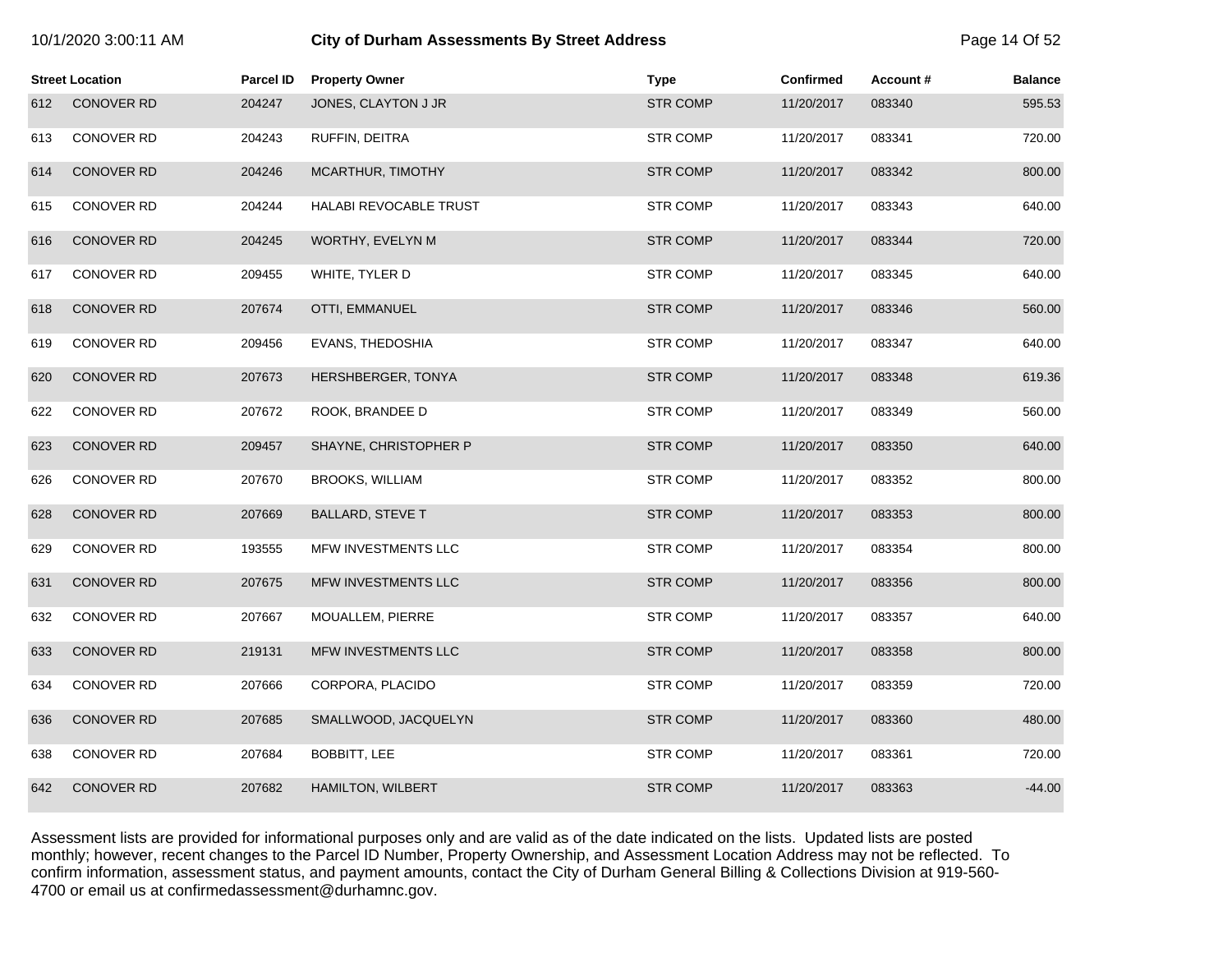|      | 10/1/2020 3:00:11 AM   |                  | <b>City of Durham Assessments By Street Address</b> |                   |                  |          | Page 15 Of 52  |  |
|------|------------------------|------------------|-----------------------------------------------------|-------------------|------------------|----------|----------------|--|
|      | <b>Street Location</b> | <b>Parcel ID</b> | <b>Property Owner</b>                               | <b>Type</b>       | <b>Confirmed</b> | Account# | <b>Balance</b> |  |
| 643  | <b>CONOVER RD</b>      | 207686           | RAVENSTONE HOMEOWNERS AS                            | <b>STR COMP</b>   | 11/20/2017       | 083364   | 640.00         |  |
| 644  | <b>CONOVER RD</b>      | 207681           | HALABI REVOCABLE TRUST                              | <b>STR COMP</b>   | 11/20/2017       | 083365   | 640.00         |  |
| 645  | CONOVER RD             | 207676           | BURTENSHAW, MATTHEW D                               | <b>STR COMP</b>   | 11/20/2017       | 083366   | 640.00         |  |
| 647  | <b>CONOVER RD</b>      | 207677           | ROSARIO, WAYNE                                      | <b>STR COMP</b>   | 11/20/2017       | 083368   | 640.00         |  |
| 650  | CONOVER RD             | 207678           | BURNETT, PECOLIA                                    | <b>STR COMP</b>   | 11/20/2017       | 083370   | 600.00         |  |
| 400  | COOK RD                | 134477           | <b>WILSON, JOSEPHINE</b>                            | <b>SEWER MAIN</b> | 1/1/1980         | 022156   | $-1,688.28$    |  |
| 804  | COOK RD                | 146392           | LAWHORN, RONNIE                                     | <b>SEWER MAIN</b> | 4/3/1995         | 073833   | $-39.34$       |  |
| 815  | <b>COOK RD</b>         | 146427           | WILLIAMS, YVONNE H & CHARLES P                      | <b>SEW FARR</b>   | 4/7/2003         | 080677   | 906.59         |  |
| 1914 | COOK RD                | 147425           | LEATHERS HEIRS, ARBIN                               | <b>WATER LAT</b>  | 4/7/2003         | 080720   | 439.01         |  |
| 1914 | COOK RD                | 147425           | LEATHERS HEIRS, ARBIN                               | <b>WATER CAP</b>  | 4/7/2003         | 080721   | 2,015.15       |  |
| 1914 | COOK RD                | 147425           | LEATHERS HEIRS, ARBIN                               | <b>SEW FARR</b>   | 3/15/2004        | 080892   | 2,277.25       |  |
| 1914 | COOK RD                | 147425           | LEATHERS HEIRS, ARBIN                               | <b>WATER MAIN</b> | 12/6/2004        | 081042   | 4,513.67       |  |
| 1914 | COOK RD                | 147425           | LEATHERS, HEIRS ARBIN E AND NAOMI                   | <b>SEWER MAIN</b> | 11/1/2004        | 080972   | 7,544.08       |  |
| 1914 | <b>COOK RD</b>         | 147425           | LEATHERS, KARL D & WILLIAM A                        | <b>SEWER LAT</b>  | 3/15/2004        | 080891   | 2,737.90       |  |
| 2711 | <b>COOKSBURY DR</b>    | 171100           | OAKLEY, GERALD W AND SHARON W                       | <b>SEWER LAT</b>  | 6/9/2014         | 083127   | 1,297.92       |  |
| 1515 | E CORNWALLIS RD        | 133824           | HARRELL, DONNA W AND CHARLES J                      | <b>SEWER MAIN</b> | 11/5/2012        | 082942   | 8,074.59       |  |
| 1602 | E CORNWALLIS RD        | 133831           | RAMSEY, JEROME C                                    | <b>SEWER MAIN</b> | 8/19/2013        | 082945   | 17,718.38      |  |
| 126  | W CORNWALLIS RD        | 107114           | BETHEA, LALETHIA VEREEN                             | <b>SEWER LAT</b>  | 12/6/1999        | 077996   | $-23.67$       |  |
| 1223 | W CORNWALLIS RD        | 116558           | HAMMACK, II, GENE A                                 | <b>SEW FARR</b>   | 6/6/1994         | 072673   | $-4.42$        |  |
| 1221 | <b>CRAFTON ST</b>      | 163209           | COATES, KENT G. AND SHEILA E.                       | <b>SEWER LAT</b>  | 9/2/2008         | 082139   | 210.72         |  |
| 1221 | <b>CRAFTON ST</b>      | 163209           | COATES, KENT G. AND SHEILA E.                       | NONREF SF         | 9/2/2008         | 082140   | 84.87          |  |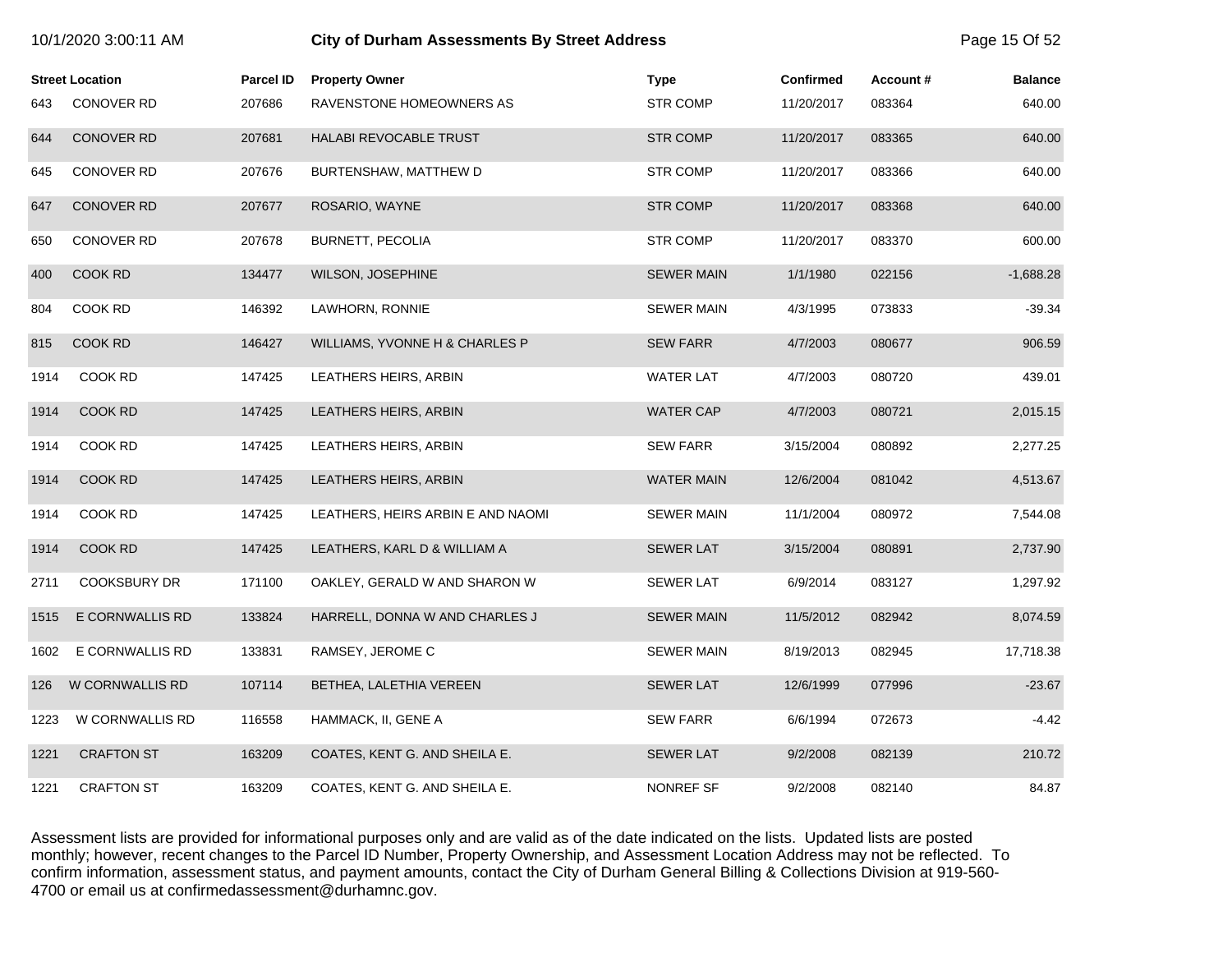| 10/1/2020 3:00:11 AM |  |  |
|----------------------|--|--|
|----------------------|--|--|

# **10/2020 3:00:11 City of Durham Assessments By Street Address** Page 16 Of 52

|      | <b>Street Location</b> | Parcel ID | <b>Property Owner</b>                    | <b>Type</b>       | <b>Confirmed</b> | Account# | <b>Balance</b> |
|------|------------------------|-----------|------------------------------------------|-------------------|------------------|----------|----------------|
| 1221 | <b>CRAFTON ST</b>      | 163209    | COATES, KENT G. AND SHEILA E.            | <b>SEW TRIANG</b> | 9/2/2008         | 082141   | 175.33         |
| 438  | <b>CRAVEN ST</b>       | 129848    | FLAGLER, MARY                            | <b>WATER LAT</b>  | 8/3/1992         | 068894   | $-2.00$        |
| 2407 | <b>CREEKSIDE CV</b>    | 181205    | BARD, JR, FRED D                         | <b>SEWER MAIN</b> | 11/15/1999       | 078151   | $-1.89$        |
| 702  | <b>CRESTVIEW DR</b>    | 183586    | <b>GERMOLEC, JAMES A</b>                 | <b>SEWER MAIN</b> | 1/13/1992        | 065724   | $-1.32$        |
| 510  | <b>CURRIN ST</b>       | 162512    | GEORGE, GARY                             | <b>WATER LAT</b>  | 1/16/1996        | 075029   | $-102.14$      |
| 510  | <b>CURRIN ST</b>       | 162512    | GEORGE, GARY                             | <b>WATER CAP</b>  | 1/16/1996        | 075030   | $-97.28$       |
| 510  | <b>CURRIN ST</b>       | 162512    | GEORGE, GARY                             | <b>SEW LICK</b>   | 1/16/1996        | 075031   | $-59.83$       |
| 512  | <b>CURRIN ST</b>       | 162511    | GEORGE, GARY                             | <b>WATER LAT</b>  | 1/16/1996        | 075032   | $-102.14$      |
| 512  | <b>CURRIN ST</b>       | 162511    | GEORGE, GARY                             | <b>WATER CAP</b>  | 1/16/1996        | 075033   | $-97.28$       |
| 512  | <b>CURRIN ST</b>       | 162511    | GEORGE, GARY                             | <b>SEW LICK</b>   | 1/16/1996        | 075034   | $-59.83$       |
| 2921 | DARROW RD              | 169026    | CANNADA, LESLIE L                        | <b>WATER MAIN</b> | 3/4/1991         | 037418   | $-50.00$       |
| 2714 | DAVIE RD               | 168806    | IMPERIALE, JOHN J                        | <b>SEWER MAIN</b> | 3/4/1991         | 037106   | $-337.42$      |
| 2714 | DAVIE RD               | 168806    | IMPERIALE, JOHN J                        | <b>WATER MAIN</b> | 3/4/1991         | 037352   | $-581.10$      |
| 2903 | DAVIE RD               | 168987    | <b>BRIGHT, DONALD S</b>                  | <b>SEWER MAIN</b> | 3/4/1991         | 037139   | $-158.97$      |
| 2905 | DAVIE RD               | 168989    | <b>GREEN, BARBARA R</b>                  | <b>WATER MAIN</b> | 3/4/1991         | 037384   | $-85.43$       |
| 3201 | DEARBORN DR            | 160085    | SANCHEZ-RAMOS, LEOVIGILDA OLIVEROS-MOSSO | <b>SEW NORTH</b>  | 6/25/2018        | 083676   | 1,151.89       |
| 3201 | <b>DEARBORN DR</b>     | 160085    | SANCHEZ-RAMOS, LEOVIGILDA OLIVEROS-MOSSO | <b>SEWER LAT</b>  | 6/25/2018        | 083676   | 3,318.06       |
| 3201 | DEARBORN DR            | 160085    | SANCHEZ-RAMOS, LEOVIGILDA OLIVEROS-MOSSO | NONREF SF         | 6/25/2018        | 083676   | 3,110.59       |
| 243  | DEBRA DR               | 170888    | HINTON, CURTIS V AND LOTTIE F            | <b>WATER MAIN</b> | 10/16/2000       | 078977   | $-7.20$        |
| 4148 | DEEP WOOD CIR          | 136863    | <b>HEWITT, THOMAS FURMAN</b>             | <b>SEWER LAT</b>  | 7/22/1991        | 065270   | $-13.56$       |
| 4158 | DEEP WOOD CIR          | 136860    | BISHOP, NEIL B AND CHRISTINE P           | <b>SEWER LAT</b>  | 4/6/1992         | 067741   | $-12.98$       |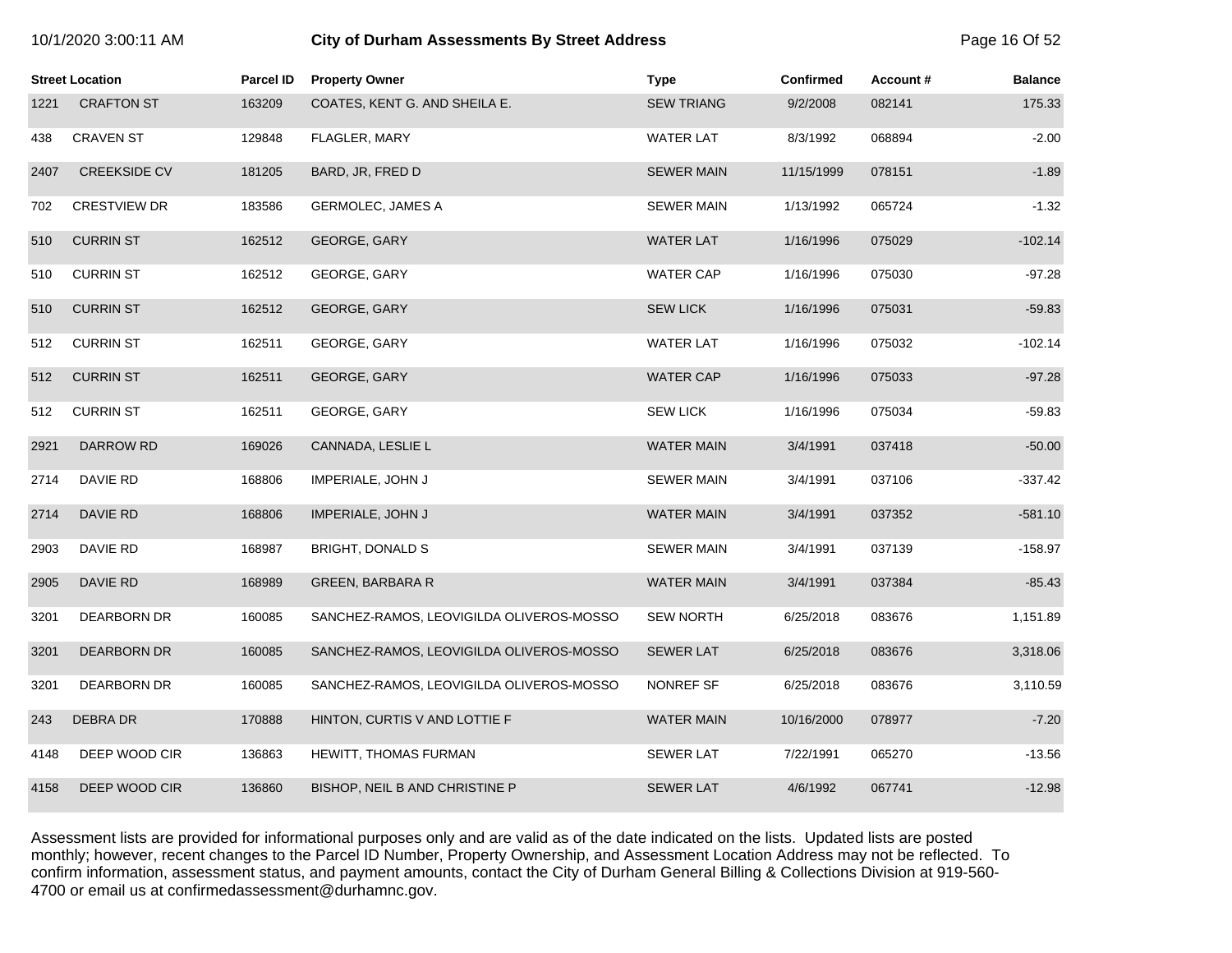|      | <b>Street Location</b> | <b>Parcel ID</b> | <b>Property Owner</b>       | <b>Type</b>       | <b>Confirmed</b> | Account# | <b>Balance</b> |
|------|------------------------|------------------|-----------------------------|-------------------|------------------|----------|----------------|
| 4162 | DEEP WOOD CIR          | 136859           | MCCLEMENTS, WALTER M        | NONREF SF         | 7/22/1991        | 065247   | $-384.00$      |
| 207  | E DELAFIELD AVE        | 128704           | OLDER, ROBERT A             | CURB, GT, PV      | 5/17/1993        | 070057   | $-2.00$        |
| 4502 | DENFIELD ST            | 172381           | <b>SALES, FREDERICK</b>     | <b>WATER CAP</b>  | 9/17/2007        | 081878   | 296.86         |
| 1805 | DIAL DR                | 156486           | MAYA SANCHEZ, ANGEL         | <b>SEW TRIANG</b> | 6/24/2019        | 083679   | 1,645.96       |
| 1819 | DIAL DR                | 156489           | INC., LEHMAN CAPITAL        | <b>SEWER LAT</b>  | 5/19/2008        | 081982   | 2,321.00       |
| 1819 | DIAL DR                | 156489           | INC., LEHMAN CAPITAL        | <b>SEWER MAIN</b> | 5/19/2008        | 081987   | 5,187.16       |
| 1819 | DIAL DR                | 156489           | LEHMAN CAPITAL INC.         | CURB, GT, PV      | 5/19/2008        | 081975   | 4,414.50       |
| 3432 | DONNIGALE AVE          | 138873           | LYNNE S GROSSMAN            | <b>SEW FARR</b>   | 6/4/2012         | 082906   | $-1.18$        |
| 3500 | DONNIGALE AVE          | 138874           | AARON AND SOPHIA KUO        | SW OUTFALL        | 3/5/2012         | 082723   | 4.67           |
| 117  | <b>DURAL RD</b>        | 131212           | KAYES, SEAN                 | <b>SEWER LAT</b>  | 1/19/2010        | 082519   | $-8.06$        |
| 117  | <b>DURAL RD</b>        | 131212           | KAYES, SEAN                 | <b>SEW LICK</b>   | 1/19/2010        | 082520   | $-7.37$        |
| 1118 | <b>EAST OAK DR</b>     | 176387           | SUGGS, MICHAEL A            | <b>SEWER MAIN</b> | 8/21/1989        | 035107   | $-7.98$        |
| 2109 | EASTWOOD DR            | 156344           | MINOR, MERLE J AND PEGGY R  | CURB, GT, PV      | 2/3/1997         | 076209   | $-396.30$      |
| 218  | <b>EBON RD</b>         | 147367           | BEASLEY, JANET              | <b>WATER CAP</b>  | 9/7/2004         | 080958   | $-0.05$        |
| 320  | EBON RD                | 147303           | ALLEN, MARY THOMPSON        | CURB, GT, PV      | 11/5/2001        | 079936   | $-189.08$      |
| 324  | EBON RD                | 147310           | ALLEN, CLARENCE AND MARY T  | CURB, GT, PV      | 11/5/2001        | 079935   | 3,854.67       |
| 1603 | ED COOK RD             | 156964           | LOCKWOOD, BRENT J           | WATER MAIN        | 9/3/2013         | 083009   | $-4.07$        |
| 1603 | ED COOK RD             | 156964           | LOCKWOOD, BRENT J.          | <b>SEWER LAT</b>  | 5/17/2010        | 082557   | $-1.66$        |
| 1603 | ED COOK RD             | 156964           | LOCKWOOD, BRENT J.          | <b>SEW TRIANG</b> | 5/17/2010        | 082558   | $-15.78$       |
| 1607 | ED COOK RD             | 156965           | GRAY, VANDER M & SHAUNTIL U | <b>WATER MAIN</b> | 9/3/2013         | 083010   | 1,750.70       |
| 1611 | ED COOK RD             | 156971           | APARICIO, PEDRO             | <b>WATER MAIN</b> | 9/3/2013         | 083012   | 498.27         |

10/1/2020 3:00:11 AM **City of Durham Assessments By Street Address** Page 17 Of 52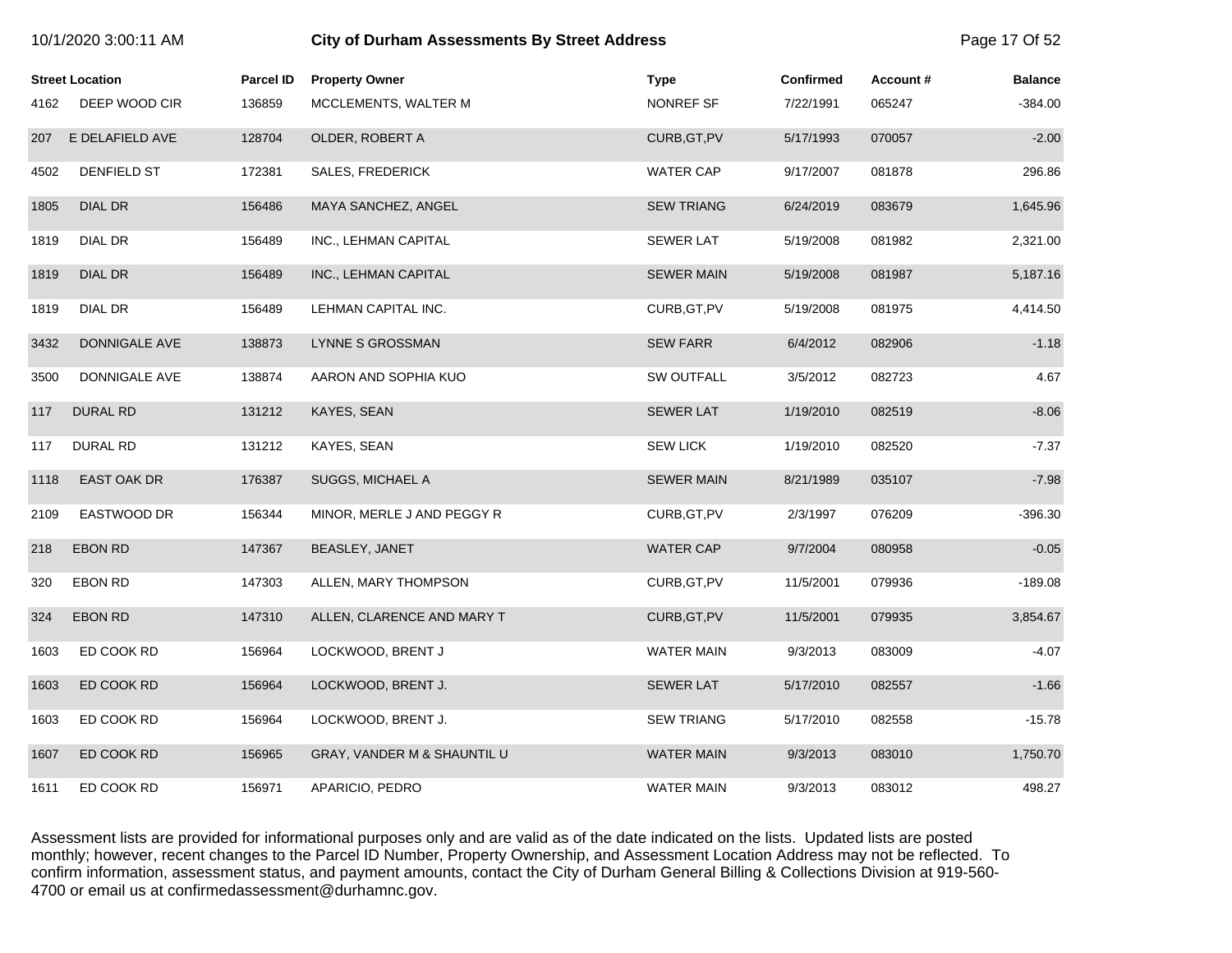| 10/1/2020 3:00:11 AM |  |  |
|----------------------|--|--|
|----------------------|--|--|

# **10/2020 3:00:11 City of Durham Assessments By Street Address** Page 18 Of 52

|      | <b>Street Location</b> | Parcel ID | <b>Property Owner</b>            | <b>Type</b>       | <b>Confirmed</b> | Account# | <b>Balance</b> |
|------|------------------------|-----------|----------------------------------|-------------------|------------------|----------|----------------|
| 1617 | ED COOK RD             | 156966    | MCMICKLE, CALINDA M AND THEODORE | <b>WATER MAIN</b> | 9/3/2013         | 083011   | $-2.10$        |
| 1900 | <b>EDGERTON DR</b>     | 156895    | HINESLEY, FAYE                   | <b>SEWER LAT</b>  | 6/2/2008         | 082044   | $-0.91$        |
| 1924 | <b>EDGERTON DR</b>     | 156890    | WOOD, ELDEN D. AND REBECCA D.    | <b>SEWER LAT</b>  | 6/2/2008         | 082054   | 0.31           |
| 1925 | <b>EDGERTON DR</b>     | 156853    | LEMUS, ALAREK V.                 | CURB, GT, PV      | 6/2/2008         | 082009   | 1,825.00       |
| 1925 | <b>EDGERTON DR</b>     | 156853    | LEMUS, ALAREK V.                 | <b>WATER LAT</b>  | 6/2/2008         | 082028   | 611.38         |
| 1925 | <b>EDGERTON DR</b>     | 156853    | LEMUS, ALAREK V.                 | <b>WATER MAIN</b> | 6/2/2008         | 082058   | 1,323.13       |
| 2313 | <b>ELLINGTON ST</b>    | 161154    | ALSTON, CUSTODIAN, VIRGIL E      | CURB, GT, PV      | 5/15/2000        | 078517   | $-100.00$      |
| 1001 | <b>ELLIS RD</b>        | 156807    | SORRELL, CHARLES R               | <b>SEWER MAIN</b> | 2/15/1993        | 069459   | $-4.30$        |
| 1305 | <b>ELLIS RD</b>        | 156830    | HERNDON, RONALD R                | <b>SEWER MAIN</b> | 5/2/1994         | 072381   | $-39.94$       |
| 1330 | <b>ELLIS RD</b>        | 156926    | NGUYEN, NAM PHAM                 | <b>SEWER LAT</b>  | 6/25/2018        | 083670   | 103.76         |
| 1346 | <b>ELLIS RD</b>        | 163365    | DEVRIES, STEVEN AND JANET        | <b>SEW TRIANG</b> | 6/2/1997         | 076572   | $-60.78$       |
| 1561 | <b>ELLIS RD</b>        |           | JOVEN GROUP SIX                  | <b>SEWER MAIN</b> | 8/2/1993         | 070703   | $-1.24$        |
| 2424 | <b>ELLIS RD</b>        | 163342    | MACKENZIE, HEATHER               | NONREF WF         | 1/21/1997        | 076362   | $-52.78$       |
| 100  | <b>ENGLISH IVY DR</b>  | 207726    | JOHNSON, FREDERICK A             | <b>STR COMP</b>   | 11/20/2017       | 083443   | 720.00         |
| 101  | <b>ENGLISH IVY DR</b>  | 207721    | ANAYA, JOSE M                    | <b>STR COMP</b>   | 11/20/2017       | 083444   | 640.00         |
| 102  | ENGLISH IVY DR         | 207725    | DIXON, LAJEANIA                  | <b>STR COMP</b>   | 11/20/2017       | 083445   | 720.00         |
| 103  | ENGLISH IVY DR         | 207722    | CANNADY, LACONDA                 | <b>STR COMP</b>   | 11/20/2017       | 083446   | 620.00         |
| 105  | ENGLISH IVY DR         | 207723    | BOYD, TRENT                      | <b>STR COMP</b>   | 11/20/2017       | 083448   | 640.00         |
| 106  | <b>ENGLISH IVY DR</b>  | 207742    | LEATHERBERRY, RAMIKA S           | <b>STR COMP</b>   | 11/20/2017       | 083449   | 720.00         |
| 109  | <b>ENGLISH IVY DR</b>  | 207734    | STITH, ALEXIA                    | <b>STR COMP</b>   | 11/20/2017       | 083451   | 460.00         |
| 113  | ENGLISH IVY DR         | 207736    | MACMILLER, CURTIS                | <b>STR COMP</b>   | 11/20/2017       | 083453   | 720.00         |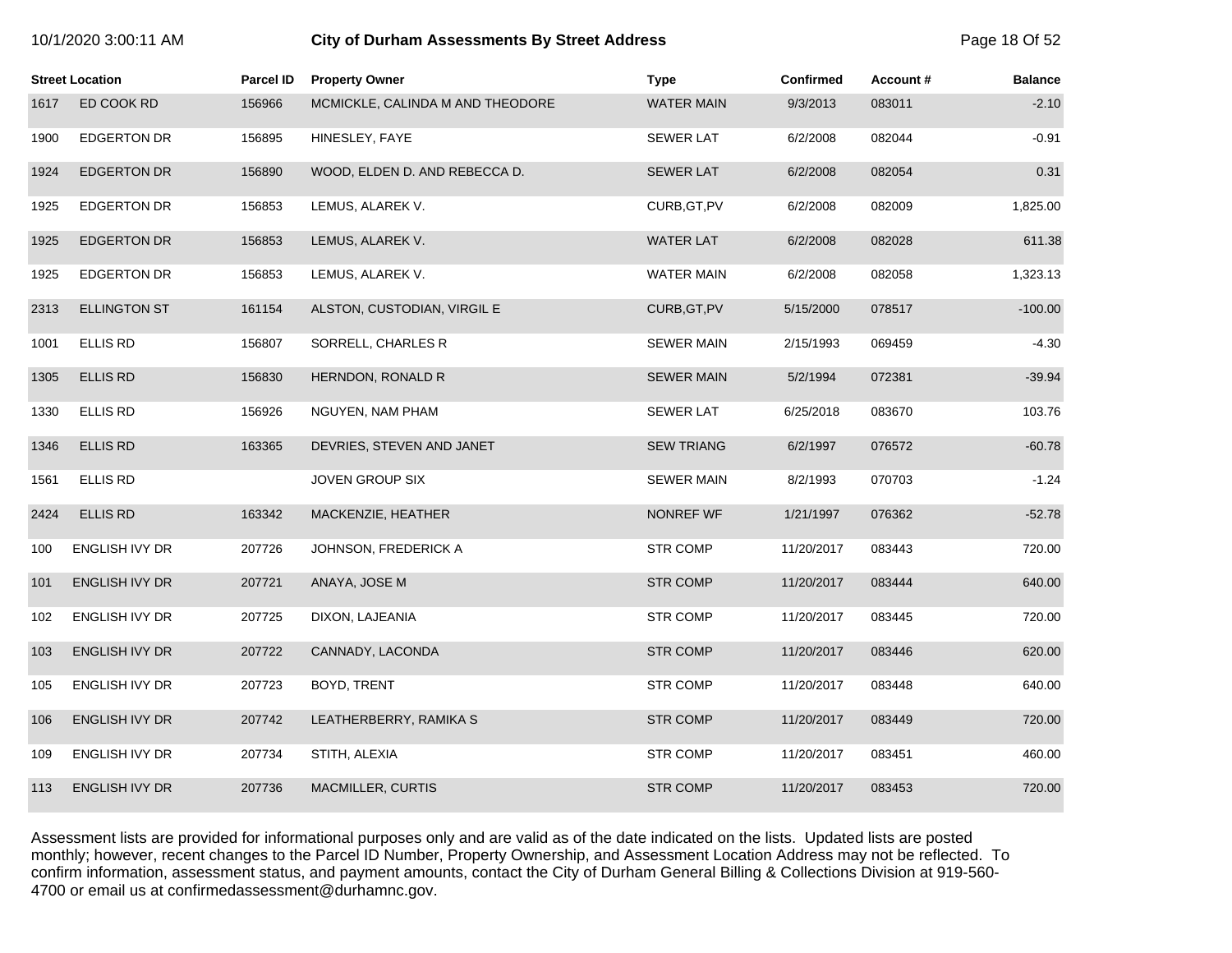|      | 10/1/2020 3:00:11 AM   |                  | <b>City of Durham Assessments By Street Address</b> |                   |                  |          |                |
|------|------------------------|------------------|-----------------------------------------------------|-------------------|------------------|----------|----------------|
|      | <b>Street Location</b> | <b>Parcel ID</b> | <b>Property Owner</b>                               | <b>Type</b>       | <b>Confirmed</b> | Account# | <b>Balance</b> |
| 115  | <b>ENGLISH IVY DR</b>  | 207737           | PORTER, CRYSTAL H                                   | <b>STR COMP</b>   | 11/20/2017       | 083454   | $-45.50$       |
| 117  | <b>ENGLISH IVY DR</b>  | 207738           | <b>GREEN, GINA V</b>                                | <b>STR COMP</b>   | 11/20/2017       | 083456   | 720.00         |
| 121  | <b>ENGLISH IVY DR</b>  | 207740           | SLESAR, TOM                                         | <b>STR COMP</b>   | 11/20/2017       | 083460   | 640.00         |
| 5416 | <b>FAIROAKS RD</b>     | 184339           | HALL, JR, WILLIAM R AND VERNA R                     | <b>SEWER MAIN</b> | 6/2/1997         | 075476   | $-6.64$        |
| 5638 | <b>FALKIRK DR</b>      | 184506           | LATTA, DON                                          | <b>WATER LAT</b>  | 2/10/2014        | 083102   | 276.56         |
| 4125 | <b>FARRINGTON RD</b>   | 141526           | WEIL, JR, MARIE O AND CHARLES B                     | <b>SEWER MAIN</b> | 1/16/2007        | 081761   | $-10.56$       |
| 4010 | <b>FAYETTEVILLE RD</b> | 134157           | <b>BURNS, GENE EARL</b>                             | <b>WATER LAT</b>  | 5/17/2004        | 080914   | 805.24         |
| 4010 | <b>FAYETTEVILLE RD</b> | 134157           | <b>BURNS, GENE EARL</b>                             | NONREF WF         | 5/17/2004        | 080915   | 1,307.90       |
| 4010 | <b>FAYETTEVILLE RD</b> | 134157           | <b>BURNS, GENE EARL</b>                             | <b>WATER CAP</b>  | 5/17/2004        | 080916   | 1,031.80       |
| 4814 | <b>FAYETTEVILLE RD</b> | 147034           | BOWMAN, CHARLES A                                   | NONREF WF         | 2/20/1995        | 073748   | $-620.90$      |
| 4919 | <b>FAYETTEVILLE RD</b> | 147241           | COTTON, JAMES & EARLENE                             | NONREF WF         | 9/6/2005         | 081467   | $-1.36$        |
| 5202 | <b>FAYETTEVILLE RD</b> | 147390           | LUKNIGHT, BRAM                                      | <b>SEWER LAT</b>  | 9/21/2015        | 083146   | 775.85         |
| 3023 | <b>FENIMORE ST</b>     | 132269           | TURNER, QUANDA RENEE                                | <b>WATER LAT</b>  | 1/19/2010        | 082532   | $-96.39$       |
| 2716 | <b>FERRAND RD</b>      | 175863           | TORAIN, RALPH M                                     | <b>WATER MAIN</b> | 2/20/1989        | 034268   | $-100.00$      |
| 2631 | FERRELL RD             | 171002           | TART, DWIGHT R. AND LYNDA K.                        | NONREF SF         | 5/17/2010        | 082559   | $-24.87$       |
| 4206 | <b>FIESTA RD</b>       | 169892           | JOHNSON, TOMMY R AND CHERYL D                       | NONREF WF         | 9/18/2006        | 081709   | $-0.82$        |
| 134  | <b>FLEMING DR</b>      | 176308           | THOMPSON, CONNIE                                    | <b>WATER CAP</b>  | 6/24/2019        | 083680   | 1,277.00       |
| 134  | <b>FLEMING DR</b>      | 176308           | THOMPSON, CONNIE                                    | <b>WATER LAT</b>  | 6/24/2019        | 083680   | 1,549.00       |
| 900  | <b>FLEMING DR</b>      | 176121           | FARA, MARTY J AND KIM B                             | <b>WATER MAIN</b> | 2/17/1997        | 076401   | $-1.10$        |
| 30   | <b>FOREST CREEK DR</b> | 147841           | TRICE, NORRIS N AND LOVIE B                         | <b>SEWER MAIN</b> | 12/6/1993        | 071589   | $-11.97$       |
| 1001 | <b>FORGE RD</b>        | 148064           | DILLARD, JAMES E AND JUDY B                         | <b>SEWER MAIN</b> | 4/20/1992        | 067584   | $-11.03$       |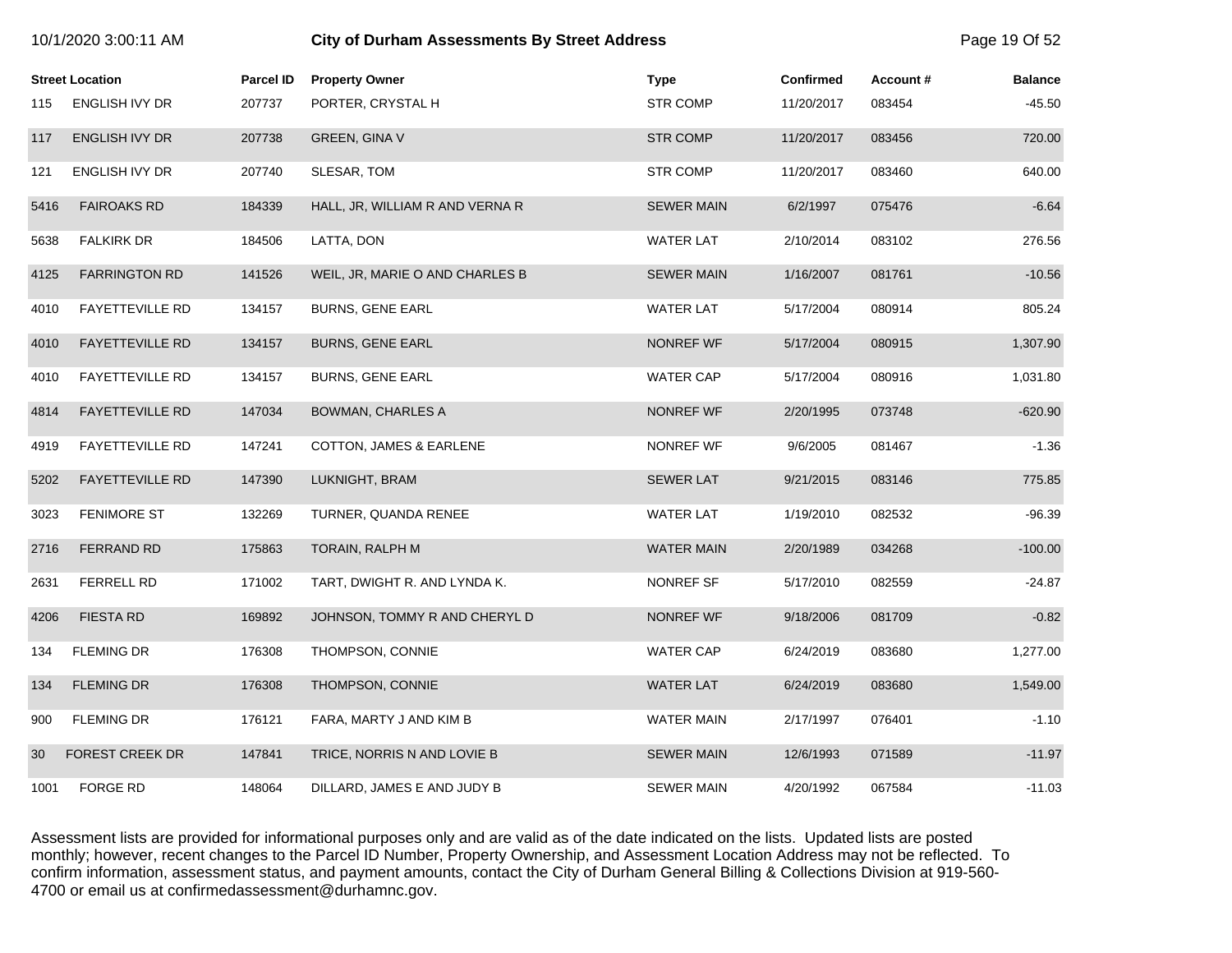| 10/1/2020 3:00:11 AM |  |  |  |
|----------------------|--|--|--|
|----------------------|--|--|--|

# **10.12020 3:00:11 City of Durham Assessments By Street Address** Page 20 Of 52

|      | <b>Street Location</b> | <b>Parcel ID</b>        | <b>Property Owner</b>                | <b>Type</b>       | <b>Confirmed</b> | <b>Account #</b> | <b>Balance</b> |
|------|------------------------|-------------------------|--------------------------------------|-------------------|------------------|------------------|----------------|
| 1001 | <b>FORGE RD</b>        | 148064                  | DILLARD, JAMES E AND JUDY B          | <b>SEWER MAIN</b> | 4/20/1992        | 067662           | $-2.12$        |
| 4002 | <b>FORRESTDALE DR</b>  | 176978                  | VELKER, ARNOLD AND LOREDANA VELKER   | <b>WATER MAIN</b> | 9/3/2013         | 083066           | 81.38          |
| 4004 | <b>FORRESTDALE DR</b>  | 176979                  | HAYES, BRANTLEY R SR                 | <b>WATER MAIN</b> | 9/3/2013         | 083065           | 503.13         |
| 4009 | <b>FORRESTDALE DR</b>  | 176991                  | ROSS, RALPH N JR AND CAROLE C        | <b>WATER MAIN</b> | 9/3/2013         | 083053           | 503.13         |
| 4016 | <b>FORRESTDALE DR</b>  | 176982                  | BROWN, FRANCIS M JR AND JANICE       | <b>WATER MAIN</b> | 9/3/2013         | 083062           | $-0.07$        |
| 4029 | FORRESTDALE DR         | 176986                  | ISHMAEL, JULIE B                     | <b>WATER MAIN</b> | 9/3/2013         | 083058           | $-0.65$        |
| 260  | <b>GALLATIN NW ST</b>  | $520 - 04 -$<br>$002 -$ | EADES, SHIRLEY AND WAVERLY           | <b>SEWER MAIN</b> | 12/6/1993        | 071586           | $-4.90$        |
| 5418 | <b>GARRETT RD</b>      | 140033                  | DULA, HARRY S AND SHIRLEY K          | <b>SEWER LAT</b>  | 9/18/2006        | 081714           | $-3.30$        |
| 5418 | <b>GARRETT RD</b>      | 140033                  | DULA, HARRY S AND SHIRLEY K          | NONREF SF         | 9/18/2006        | 081715           | $-5.29$        |
| 5418 | <b>GARRETT RD</b>      | 140033                  | DULA, HARRY S AND SHIRLEY K          | <b>SEW FARR</b>   | 9/18/2006        | 081716           | $-2.75$        |
| 924  | <b>GASTON AVE</b>      | 133204                  | KYLE, GREGORY P                      | CURB, GT, PV      | 8/15/2011        | 082678           | 1,124.00       |
| 924  | <b>GASTON AVE</b>      | 133204                  | KYLE, GREGORY P                      | <b>WATER LAT</b>  | 8/15/2011        | 082678           | 663.82         |
| 5105 | GATEWOOD DR            | 182899                  | DILLARD, JR, LUMMIE A AND MARGARET Y | <b>WATER MAIN</b> | 3/21/2005        | 081278           | 3,833.15       |
| 1802 | E GEER ST              | 159717                  | FERRELL, JAMES A AND SUSAN K         | <b>SEW NORTH</b>  | 6/20/2016        | 083175           | 960.80         |
| 1802 | E GEER ST              | 159717                  | FERRELL, JAMES A AND SUSAN K         | <b>SEWER LAT</b>  | 6/20/2016        | 083175           | 1,305.94       |
| 1802 | E GEER ST              | 159717                  | FERRELL, JAMES A AND SUSAN K         | <b>WATER LAT</b>  | 6/20/2016        | 083175           | 932.81         |
| 1802 | E GEER ST              | 159717                  | FERRELL, JAMES A AND SUSAN K         | NONREF WF         | 6/20/2016        | 083175           | 4,646.14       |
| 1810 | E GEER ST              | 159716                  | STORCH, GLENNYS P                    | <b>WATER CAP</b>  | 9/18/2012        | 082952           | 256.84         |
| 1810 | E GEER ST              | 159716                  | STORCH, GLENNYS P                    | <b>WATER LAT</b>  | 9/18/2012        | 082952           | 241.51         |
| 1810 | E GEER ST              | 159716                  | STORCH, GLENNYS P                    | NONREF WF         | 9/18/2012        | 082952           | 1,162.05       |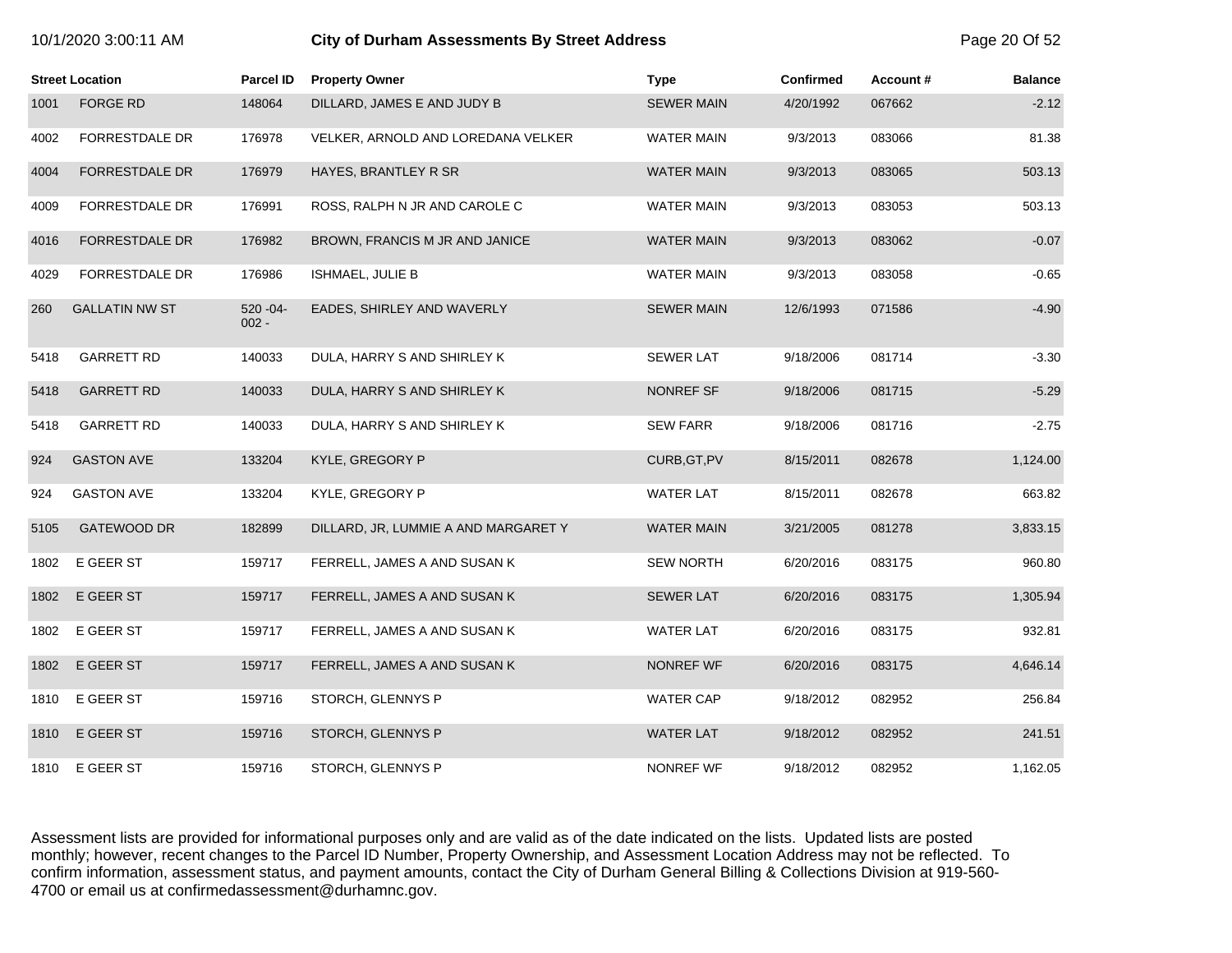## 10/1/2020 3:00:11 AM **City of Durham Assessments By Street Address** Page 21 Of 52

|      | <b>Street Location</b>      | Parcel ID | <b>Property Owner</b>             | <b>Type</b>       | <b>Confirmed</b> | Account# | <b>Balance</b> |
|------|-----------------------------|-----------|-----------------------------------|-------------------|------------------|----------|----------------|
| 1824 | E GEER ST                   | 159710    | TREJO-DENZA, JAMIE                | <b>SEWER LAT</b>  | 3/9/2015         | 083132   | 811.57         |
| 1824 | E GEER ST                   | 159710    | TREJO-DENZA, JAMIE                | NONREF WF         | 3/9/2015         | 083132   | 1,286.11       |
| 1834 | E GEER ST                   | 159706    | NELSON, KENDALL                   | <b>SEWER LAT</b>  | 11/17/2008       | 082173   | 1,557.17       |
| 1834 | E GEER ST                   | 159706    | NELSON, KENDALL                   | <b>SEW NORTH</b>  | 11/17/2008       | 082174   | 1,295.30       |
| 2606 | E GEER ST                   | 169534    | COMBS, KENNETH LEE                | NONREF SF         | 2/20/2006        | 081682   | $-4.00$        |
| 2610 | E GEER ST                   | 169533    | WRIGHT, CHARLES W AND JACQUELINE  | <b>REFUND SF</b>  | 10/4/1993        | 071354   | $-129.45$      |
| 2710 | E GEER ST                   | 171012    | VANIE, DAVID                      | <b>WATER CAP</b>  | 6/24/2013        | 082996   | 1,040.46       |
| 2710 | E GEER ST                   | 171012    | VANIE, DAVID                      | <b>WATER LAT</b>  | 6/24/2013        | 082996   | 1,232.64       |
| 2710 | E GEER ST                   | 171012    | VANIE, DAVID                      | NONREF WF         | 6/24/2013        | 082996   | 6,451.72       |
| 2722 | E GEER ST                   | 171008    | SEALS, SIDNEY W                   | <b>SEWER LAT</b>  | 9/17/2007        | 081844   | 2,077.39       |
| 2722 | E GEER ST                   | 171008    | SEALS, SIDNEY W                   | NONREF SF         | 9/17/2007        | 081845   | 6,351.92       |
| 2722 | E GEER ST                   | 171008    | SEALS, SIDNEY W                   | <b>SEW NORTH</b>  | 9/17/2007        | 081846   | 1,419.22       |
| 2722 | E GEER ST                   | 171008    | SEALS, SIDNEY W                   | <b>REFUND SF</b>  | 9/17/2007        | 081847   | 2,654.45       |
| 3102 | E GEER ST                   | 171077    | WATKINS, JARERY SCOTT AND TRACY G | <b>WATER MAIN</b> | 4/2/2001         | 079529   | $-5.38$        |
| 3208 | E GEER ST                   | 171051    | MORENO, ALEXI A                   | <b>WATER LAT</b>  | 7/10/2017        | 083211   | 308.12         |
| 3541 | <b>GIBSON RD</b>            | 162549    | ROYSTER, ELIZABETH A              | <b>SEWER MAIN</b> | 12/18/1995       | 074814   | $-50.00$       |
| 3607 | <b>GIBSON RD</b>            | 162553    | JACOBS, CHARLES B AND JULIA D     | <b>SEWER MAIN</b> | 12/18/1995       | 074810   | $-272.95$      |
| 3611 | <b>GIBSON RD</b>            | 162555    | ANDREWS, LOUISE H                 | <b>SEW LICK</b>   | 5/2/1994         | 072403   | $-347.68$      |
| 3908 | <b>GLENN RD</b>             | 168733    | ZOLORZANO, JUAN P AND LINDA L     | <b>SEWER LAT</b>  | 8/7/1995         | 074230   | $-28.93$       |
| 5811 | GLENWOOD STE 200 AVE 156497 |           | BEAZER HOMES CORPORATION          | <b>SEWER MAIN</b> | 9/3/2002         | 080572   | $-29.64$       |
| 5811 | GLENWOOD STE 200 AVE 156498 |           | BEAZER HOMES CORPORATION          | <b>SEWER MAIN</b> | 9/3/2002         | 080571   | $-89.84$       |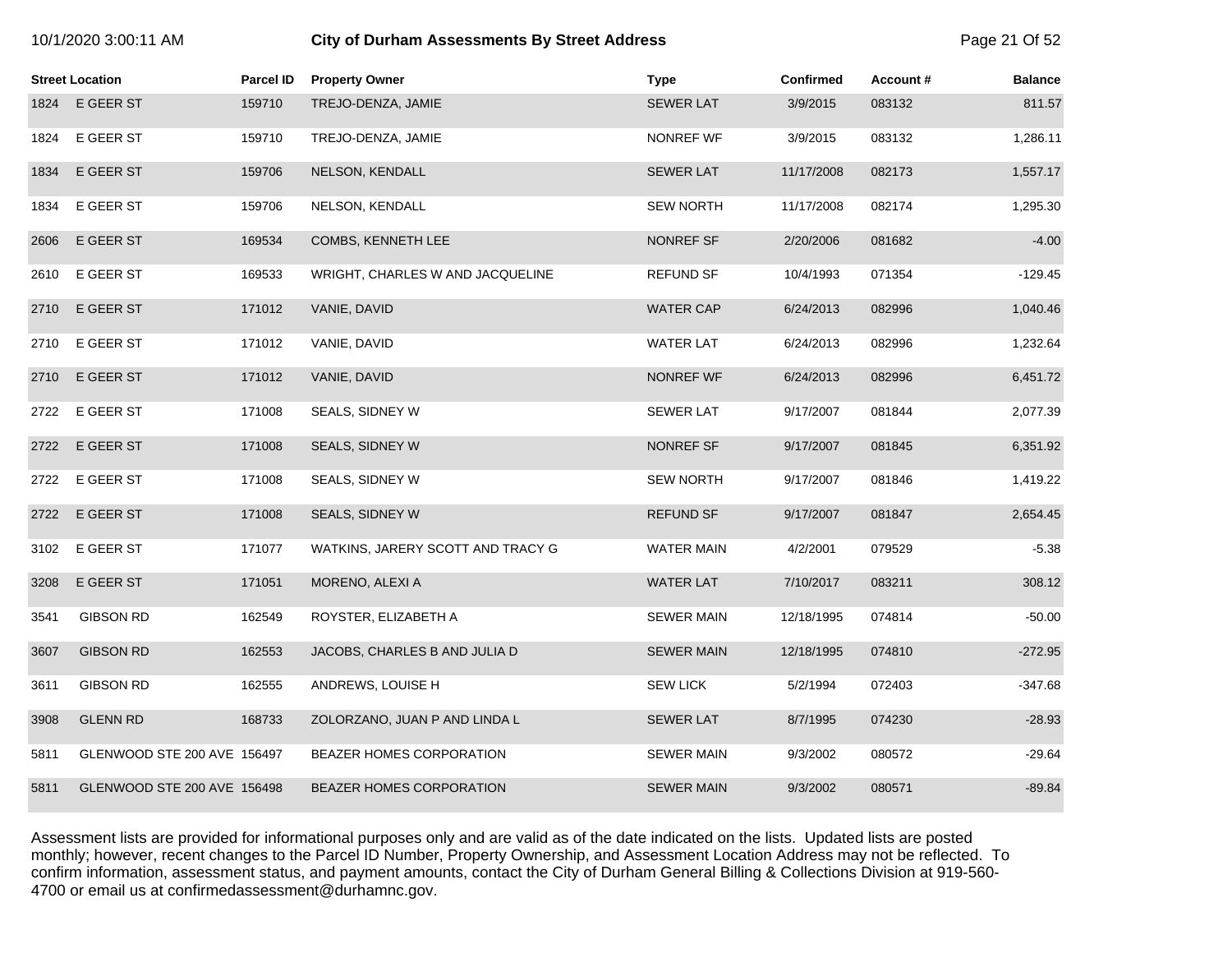|      | 10/1/2020 3:00:11 AM   |           | <b>City of Durham Assessments By Street Address</b> |                   |                  |          |                |
|------|------------------------|-----------|-----------------------------------------------------|-------------------|------------------|----------|----------------|
|      | <b>Street Location</b> | Parcel ID | <b>Property Owner</b>                               | Type              | <b>Confirmed</b> | Account# | <b>Balance</b> |
| 2619 | <b>GLOVER RD</b>       | 158169    | RYALS, JR, FRED A                                   | <b>WATER LAT</b>  | 4/6/1992         | 065986   | $-50.25$       |
| 224  | <b>GOODWIN RD</b>      | 185592    | BM BULL INVESETMENT PROPERTIES                      | <b>WATER CAP</b>  | 6/25/2018        | 083673   | 1,884.84       |
| 224  | <b>GOODWIN RD</b>      | 185592    | BM BULL INVESETMENT PROPERTIES                      | <b>WATER LAT</b>  | 6/25/2018        | 083673   | 1,590.38       |
| 1729 | <b>GRADY DR</b>        | 182436    | <b>GRANT, REGINALD</b>                              | <b>WATER MAIN</b> | 11/20/1989       | 035526   | $-164.06$      |
| 1800 | <b>GRADY DR</b>        | 182328    | L.F.R. & K., PARTNERSHIP                            | <b>SEWER LAT</b>  | 2/18/2008        | 081933   | 2,038.13       |
| 1800 | <b>GRADY DR</b>        | 182328    | L.F.R. & K., PARTNERSHIP                            | <b>SEWER ENO</b>  | 2/18/2008        | 081934   | 1,573.49       |
| 1804 | <b>GRADY DR</b>        | 182327    | THORNTON, OTIS                                      | <b>SEWER LAT</b>  | 7/10/2017        | 083195   | 2,678.44       |
| 1813 | <b>GRADY DR</b>        | 182391    | BAUCOM, WILLIAM R AND ANNE O                        | <b>SEWER MAIN</b> | 7/20/1992        | 068496   | $-42.06$       |
| 1817 | <b>GRADY DR</b>        | 131050    | DURHAM PROPERTIES, INC                              | <b>SEWER MAIN</b> | 5/15/1989        | 034681   | $-87.23$       |
| 1817 | <b>GRADY DR</b>        | 182392    | <b>GERMANN, PETER B</b>                             | <b>SEWER LAT</b>  | 4/6/1992         | 067905   | $-48.33$       |
| 2809 | <b>GREEN LANE DR</b>   | 181363    | YOUNG, CHRISTINA M AND YANCY L                      | <b>SEWER LAT</b>  | 3/9/2015         | 083136   | 573.81         |
| 2812 | <b>GREEN LANE DR</b>   | 181435    | FOGLEMAN, AMY A & GREGORY G                         | <b>SEWER MAIN</b> | 5/21/2012        | 082885   | $-1.98$        |
| 2912 | <b>GRETMAR DR</b>      | 138137    | COOPER, EDWARD T AND ANNE H                         | <b>SEWER LAT</b>  | 5/17/1993        | 070256   | $-1.12$        |
| 2912 | <b>GRETMAR DR</b>      | 138137    | COOPER, EDWARD T AND ANNE H                         | REFUND SF         | 5/17/1993        | 070257   | $-1.36$        |
| 3502 | <b>GRIMES AVE</b>      | 162639    | HARRISON, WILLIAM P                                 | <b>SEWER MAIN</b> | 12/18/1995       | 074806   | $-45.75$       |
| 3408 | <b>GUESS RD</b>        | 126604    | MURILLO, KEVIN                                      | <b>SEWER ENO</b>  | 7/10/2017        | 083217   | 880.95         |
| 3408 | <b>GUESS RD</b>        | 126604    | MURILLO, KEVIN                                      | <b>WATER CAP</b>  | 7/10/2017        | 083217   | 1,619.01       |
| 3408 | <b>GUESS RD</b>        | 126604    | <b>MURILLO, KEVIN</b>                               | <b>SEWER LAT</b>  | 7/10/2017        | 083217   | 965.38         |
| 3650 | <b>GUESS RD</b>        | 126723    | FOSTER, AUBREY N. AND LORETTA W.                    | <b>WATER CAP</b>  | 6/28/2010        | 082579   | $-0.93$        |
| 5123 | <b>HALLMARK RD</b>     | 182225    | BAILEY, EDWARD H AND JOCELYN E                      | <b>SEWER LAT</b>  | 12/18/1995       | 074948   | $-67.24$       |
| 5123 | <b>HALLMARK RD</b>     | 182225    | BAILEY, EDWARD H AND JOCELYN E                      | <b>SEWER ENO</b>  | 12/18/1995       | 074949   | $-46.86$       |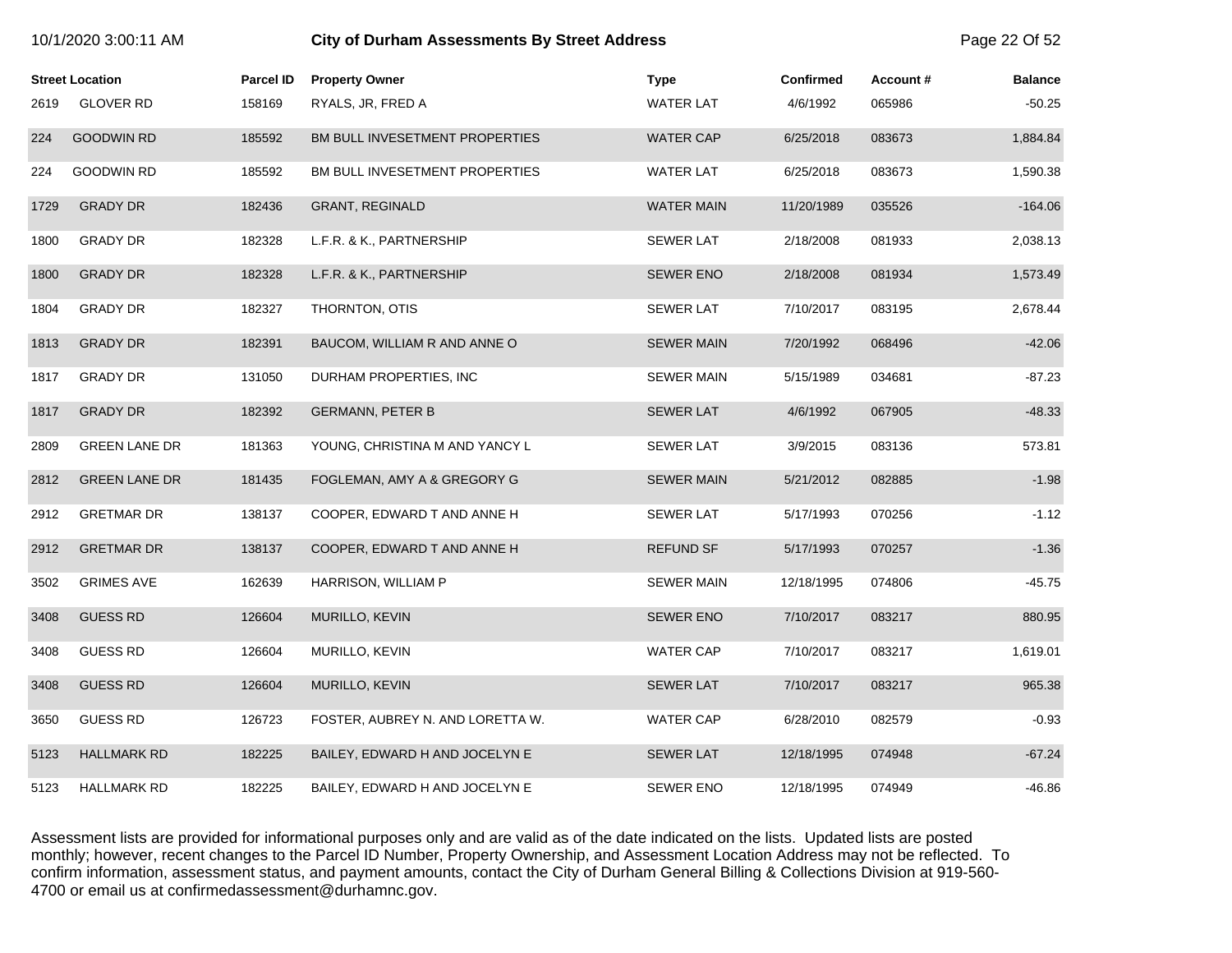| 10/1/2020 3:00:11 AM |  |  |
|----------------------|--|--|
|----------------------|--|--|

## **10.12020 6:00:11 City of Durham Assessments By Street Address** Page 23 Of 52

|      | <b>Street Location</b> | Parcel ID | <b>Property Owner</b>               | <b>Type</b>       | <b>Confirmed</b> | Account# | <b>Balance</b> |
|------|------------------------|-----------|-------------------------------------|-------------------|------------------|----------|----------------|
| 5400 | <b>HALLMARK RD</b>     | 184330    | MEDLYN, JR, RALPH W AND CONSTANCE M | <b>SEWER MAIN</b> | 6/2/1997         | 075402   | $-1.82$        |
| 3521 | HAMSTEAD CT            | 134868    | EMERSON, RANDALL AND DREW           | <b>SEWER LAT</b>  | 5/20/1996        | 075583   | $-653.13$      |
| 714  | <b>HANCOCK ST</b>      | 177923    | <b>MEDLIN, JOE LOUIS</b>            | <b>SEWER MAIN</b> | 7/22/1991        | 065198   | $-4.00$        |
| 727  | HANCOCK ST             | 177977    | KEITH, BARBARA C                    | <b>WATER CAP</b>  | 6/24/2019        | 083681   | 979.33         |
| 727  | <b>HANCOCK ST</b>      | 177977    | KEITH, BARBARA C                    | <b>WATER LAT</b>  | 6/24/2019        | 083681   | 1,549.00       |
| 806  | <b>HANCOCK ST</b>      | 177927    | EVANS, WILLIE K                     | <b>WATER LAT</b>  | 1/1/1980         | 026712   | $-102.00$      |
| 806  | <b>HANCOCK ST</b>      | 177927    | <b>OWENS, LEWIS N</b>               | <b>SEWER MAIN</b> | 7/22/1991        | 065203   | $-89.50$       |
| 814  | <b>HANCOCK ST</b>      | 177929    | ENGLISH, JOSEPH L AND RUTH D        | <b>SEWER LAT</b>  | 8/15/1994        | 073146   | $-9.00$        |
| 2702 | HARVARD AVE            | 209886    | WIMBERLY, GREG                      | CURB, GT, PV      | 6/4/2012         | 082794   | 46.48          |
| 2715 | HARVARD AVE            | 120930    | PERRY, MICHAEL T                    | CURB, GT, PV      | 6/4/2012         | 082788   | 2,803.98       |
| 2719 | <b>HARVARD AVE</b>     | 120931    | GREATER EMMANUEL TEMPLE OF GRACE    | CURB, GT, PV      | 6/4/2012         | 082789   | 1,320.15       |
| 2720 | HARVARD AVE            | 120947    | MILES, LINDA J                      | CURB, GT, PV      | 6/4/2012         | 082797   | $-12.71$       |
| 927  | <b>HARVEST ST</b>      | 168376    | CARROLL, ALBERT                     | CURB, GT, PV      | 6/21/1993        | 070577   | $-119.62$      |
| 1010 | <b>HARVEST ST</b>      | 168365    | ELLIOTT, ROGER E                    | <b>SEWER MAIN</b> | 8/21/2000        | 078889   | $-342.60$      |
| 1010 | <b>HARVEST ST</b>      | 168369    | ELLIOTT, ROGER E                    | <b>SEWER MAIN</b> | 8/21/2000        | 078890   | $-893.65$      |
| 1035 | <b>HARVEST ST</b>      | 168372    | LAMM, JIMMY S                       | <b>WATER LAT</b>  | 6/21/1993        | 070598   | $-50.00$       |
| 707  | <b>HEBRON RD</b>       | 177857    | BRYANT-CUMMINGS, ISAIAH             | <b>SEWER LAT</b>  | 9/19/2011        | 082709   | 805.81         |
| 707  | <b>HEBRON RD</b>       | 177857    | BRYANT-CUMMINGS, ISAIAH             | NONREF SF         | 9/19/2011        | 082709   | 1,001.07       |
| 707  | <b>HEBRON RD</b>       | 177857    | BRYANT-CUMMINGS, ISAIAH             | <b>REFUND WF</b>  | 9/19/2011        | 082709   | 1,115.32       |
| 820  | <b>HEMLOCK AVE</b>     | 133194    | ROBINSON, SHARON L                  | CURB, GT, PV      | 8/15/2011        | 082685   | 1,200.00       |
| 4701 | <b>HERITAGE DR</b>     | 181082    | HARRISON, WILLIAM P AND BRENDA C    | <b>SEWER MAIN</b> | 12/4/1995        | 074678   | $-18.96$       |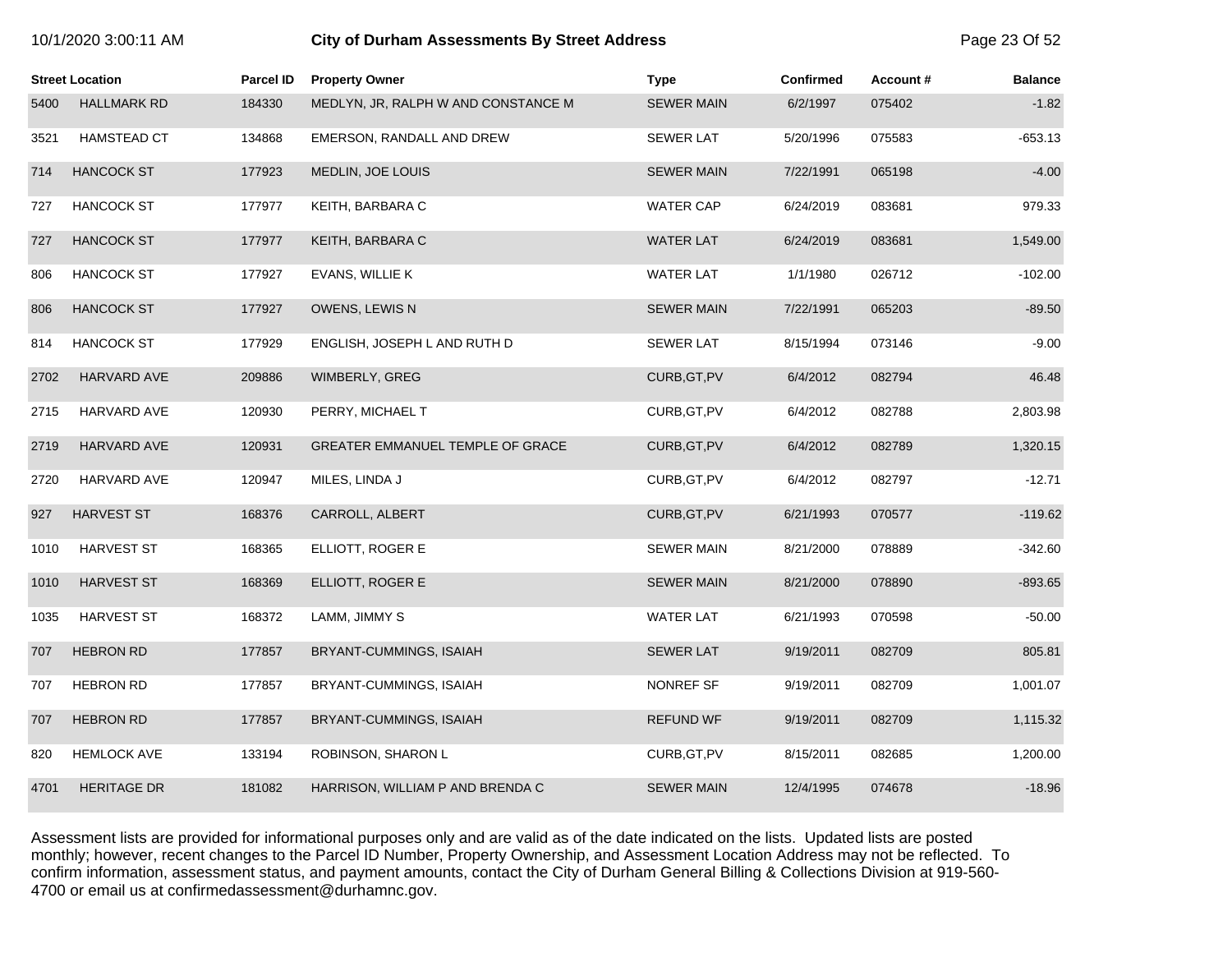|      | 10/1/2020 3:00:11 AM   |                  | <b>City of Durham Assessments By Street Address</b> |                   |            |          |                |
|------|------------------------|------------------|-----------------------------------------------------|-------------------|------------|----------|----------------|
|      | <b>Street Location</b> | <b>Parcel ID</b> | <b>Property Owner</b>                               | <b>Type</b>       | Confirmed  | Account# | <b>Balance</b> |
| 4711 | <b>HERITAGE DR</b>     | 181079           | SMITH, JAMES B AND ELIZABETH D                      | <b>WATER MAIN</b> | 10/18/1993 | 071414   | $-162.96$      |
| 4715 | <b>HERITAGE DR</b>     | 181078           | SMITH, JAMES B AND ELIZABETH D                      | <b>WATER MAIN</b> | 10/18/1993 | 071413   | $-162.96$      |
| 4821 | HERITAGE DR            | 182472           | LLOYD, MARK W                                       | <b>SEWER MAIN</b> | 12/4/1995  | 074663   | $-1.16$        |
| 2822 | <b>HERRING BLVD</b>    | 119762           | MCCOY, ANITA A                                      | CURB, GT, PV      | 3/7/1994   | 071963   | $-19.02$       |
| 2016 | <b>HICKORY NUT DR</b>  | 156963           | ADAMS, TAVARIS                                      | <b>WATER LAT</b>  | 1/19/2010  | 082528   | 1,276.40       |
| 2016 | <b>HICKORY NUT DR</b>  | 156963           | ADAMS, TAVARIS                                      | <b>WATER CAP</b>  | 1/19/2010  | 082529   | 2,469.42       |
| 1732 | <b>HIDEAWAY LN</b>     | 182442           | CHAPPELL, GAIL S                                    | <b>WATER MAIN</b> | 3/5/2012   | 082762   | 1,055.92       |
| 1734 | <b>HIDEAWAY LN</b>     | 182441           | LARRY W AND PATRICIA W CRABTREE                     | <b>WATER MAIN</b> | 3/5/2012   | 082761   | $-2.82$        |
| 4802 | HILLSBOROUGH RD        | 175569           | KENDRICK, DARRYL                                    | <b>WATER CAP</b>  | 1/22/2013  | 082974   | 277.40         |
| 4810 | <b>HILLSBOROUGH RD</b> | 175567           | TIMBLIN, CAROL L                                    | <b>SEWER MAIN</b> | 5/21/2012  | 082902   | 0.10           |
| 202  | HILLVIEW DR            | 204187           | SINGLETON, GEORGE                                   | <b>STR COMP</b>   | 11/20/2017 | 083239   | 720.00         |
| 204  | <b>HILLVIEW DR</b>     | 204186           | NYALLAY, VANDI                                      | <b>STR COMP</b>   | 11/20/2017 | 083240   | $-5.00$        |
| 205  | <b>HILLVIEW DR</b>     | 204188           | IH3 PROPERTY NORTH CAROLINA, LP                     | <b>STR COMP</b>   | 11/20/2017 | 083241   | 640.00         |
| 206  | <b>HILLVIEW DR</b>     | 204185           | <b>SHORT, MAUREEN</b>                               | <b>STR COMP</b>   | 11/20/2017 | 083242   | 720.00         |
| 207  | <b>HILLVIEW DR</b>     | 204189           | JOSEPH, CRYSTAL                                     | <b>STR COMP</b>   | 11/20/2017 | 083243   | 640.00         |
| 208  | <b>HILLVIEW DR</b>     | 204184           | MUMAWEL, SHEWAKENA                                  | <b>STR COMP</b>   | 11/20/2017 | 083244   | 800.00         |
| 210  | <b>HILLVIEW DR</b>     | 204183           | CAMPBELL, JUNIUS C                                  | <b>STR COMP</b>   | 11/20/2017 | 083246   | 720.00         |
| 212  | <b>HILLVIEW DR</b>     | 204182           | KULIS, CHRISTOPHER                                  | <b>STR COMP</b>   | 11/20/2017 | 083248   | 640.00         |
| 213  | <b>HILLVIEW DR</b>     | 204192           | GREENLEE, WILLIAM                                   | STR COMP          | 11/20/2017 | 083249   | 640.00         |
| 214  | <b>HILLVIEW DR</b>     | 204181           | TON, TRAN                                           | <b>STR COMP</b>   | 11/20/2017 | 083250   | 640.00         |
| 215  | <b>HILLVIEW DR</b>     | 204193           | WOODWARD, JAMIE L                                   | <b>STR COMP</b>   | 11/20/2017 | 083251   | 640.00         |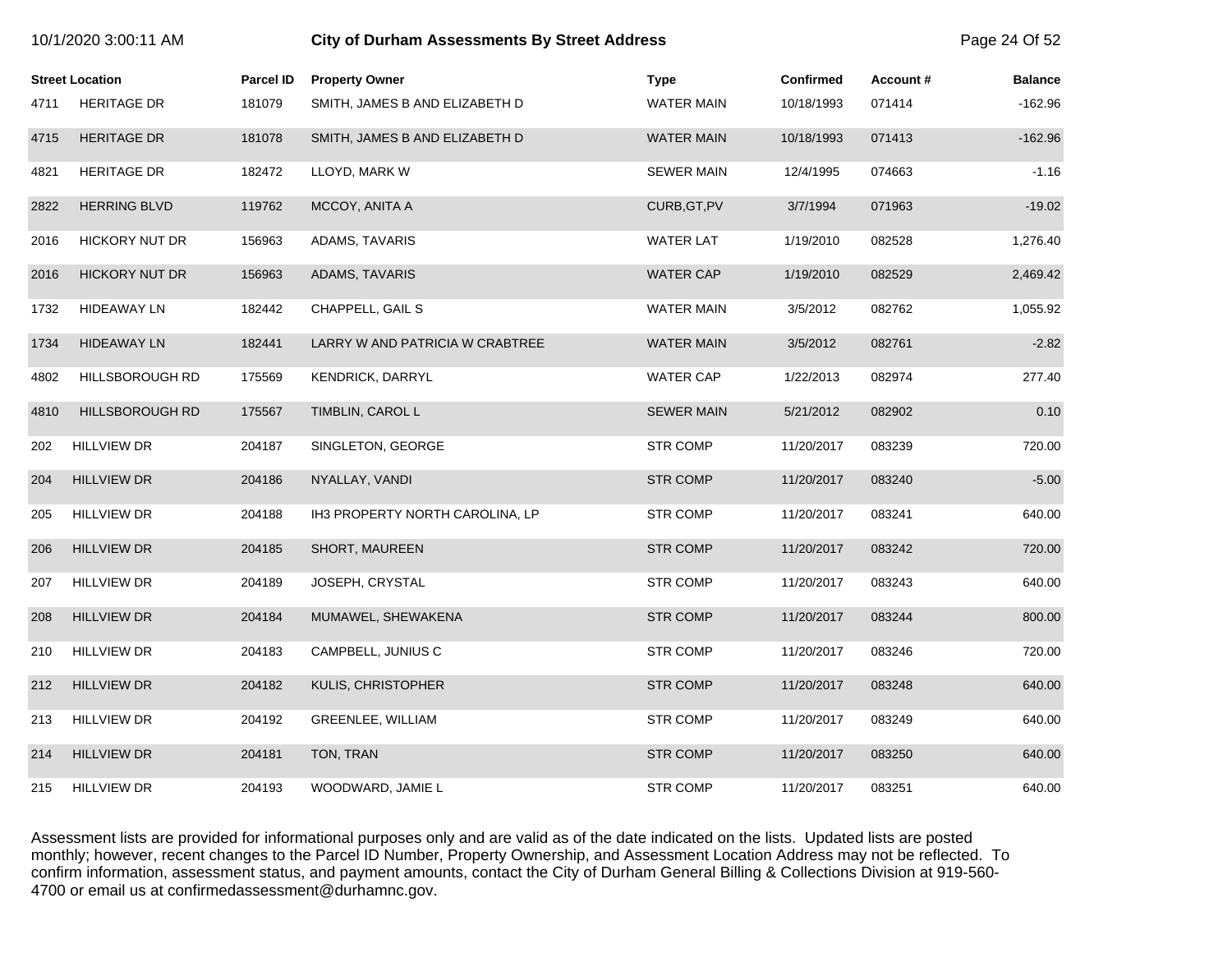|     | <b>Street Location</b> | <b>Parcel ID</b> | <b>Property Owner</b>    | <b>Type</b>     | <b>Confirmed</b> | Account# | <b>Balance</b> |
|-----|------------------------|------------------|--------------------------|-----------------|------------------|----------|----------------|
| 216 | <b>HILLVIEW DR</b>     | 204180           | PERKINS, LOUIS B         | <b>STR COMP</b> | 11/20/2017       | 083252   | 640.00         |
| 217 | <b>HILLVIEW DR</b>     | 204201           | RAVENSTONE HOMEOWNERS AS | <b>STR COMP</b> | 11/20/2017       | 083253   | 640.00         |
| 218 | <b>HILLVIEW DR</b>     | 204179           | HOLLCRAFT, WILLIAM       | <b>STR COMP</b> | 11/20/2017       | 083254   | 640.00         |
| 221 | <b>HILLVIEW DR</b>     | 204195           | KERKAU, MICHAEL J        | <b>STR COMP</b> | 11/20/2017       | 083257   | 800.00         |
| 222 | <b>HILLVIEW DR</b>     | 204177           | ORGLAN, PERRY            | <b>STR COMP</b> | 11/20/2017       | 083258   | 640.00         |
| 224 | <b>HILLVIEW DR</b>     | 204176           | LUCAS, BARBARA           | <b>STR COMP</b> | 11/20/2017       | 083259   | 560.00         |
| 226 | <b>HILLVIEW DR</b>     | 204175           | STEVENS, CALISTA         | <b>STR COMP</b> | 11/20/2017       | 083260   | 640.00         |
| 301 | <b>HILLVIEW DR</b>     | 204198           | REID, JAMES A            | <b>STR COMP</b> | 11/20/2017       | 083261   | 640.00         |
| 302 | <b>HILLVIEW DR</b>     | 204174           | PRUETT, BENJAMIN         | <b>STR COMP</b> | 11/20/2017       | 083262   | 640.00         |
| 304 | <b>HILLVIEW DR</b>     | 204173           | HUANG, HANS              | <b>STR COMP</b> | 11/20/2017       | 083263   | 640.00         |
| 305 | <b>HILLVIEW DR</b>     | 204199           | NZUYEN, MIEN             | <b>STR COMP</b> | 11/20/2017       | 083264   | 640.00         |
| 307 | <b>HILLVIEW DR</b>     | 204161           | MIAL, TERRI A            | <b>STR COMP</b> | 11/20/2017       | 083266   | 640.00         |
| 308 | <b>HILLVIEW DR</b>     | 204160           | <b>GOBRECHT, JARED B</b> | <b>STR COMP</b> | 11/20/2017       | 083267   | 640.00         |
| 309 | HILLVIEW DR            | 204162           | TOOMER, TYRONE           | <b>STR COMP</b> | 11/20/2017       | 083268   | 720.00         |
| 310 | <b>HILLVIEW DR</b>     | 204159           | SOGOMO, CAROLINE J       | <b>STR COMP</b> | 11/20/2017       | 083269   | 720.00         |
| 311 | <b>HILLVIEW DR</b>     | 204163           | STYNES, BRIAN            | <b>STR COMP</b> | 11/20/2017       | 083270   | 640.00         |
| 312 | <b>HILLVIEW DR</b>     | 204158           | JONES, ANTHONY           | <b>STR COMP</b> | 11/20/2017       | 083271   | 800.00         |
| 313 | <b>HILLVIEW DR</b>     | 204164           | BAY, BESSIE M            | <b>STR COMP</b> | 11/20/2017       | 083272   | 720.00         |
| 315 | <b>HILLVIEW DR</b>     | 204165           | THOMAS, ANTONETTE L      | <b>STR COMP</b> | 11/20/2017       | 083274   | 60.00          |
| 316 | <b>HILLVIEW DR</b>     | 204156           | STOKES, ASHLEY           | <b>STR COMP</b> | 11/20/2017       | 083275   | 640.00         |
| 317 | <b>HILLVIEW DR</b>     | 204166           | <b>MANGUM, PATRICIA</b>  | <b>STR COMP</b> | 11/20/2017       | 083276   | 640.00         |

10/1/2020 3:00:11 AM **City of Durham Assessments By Street Address** Page 25 Of 52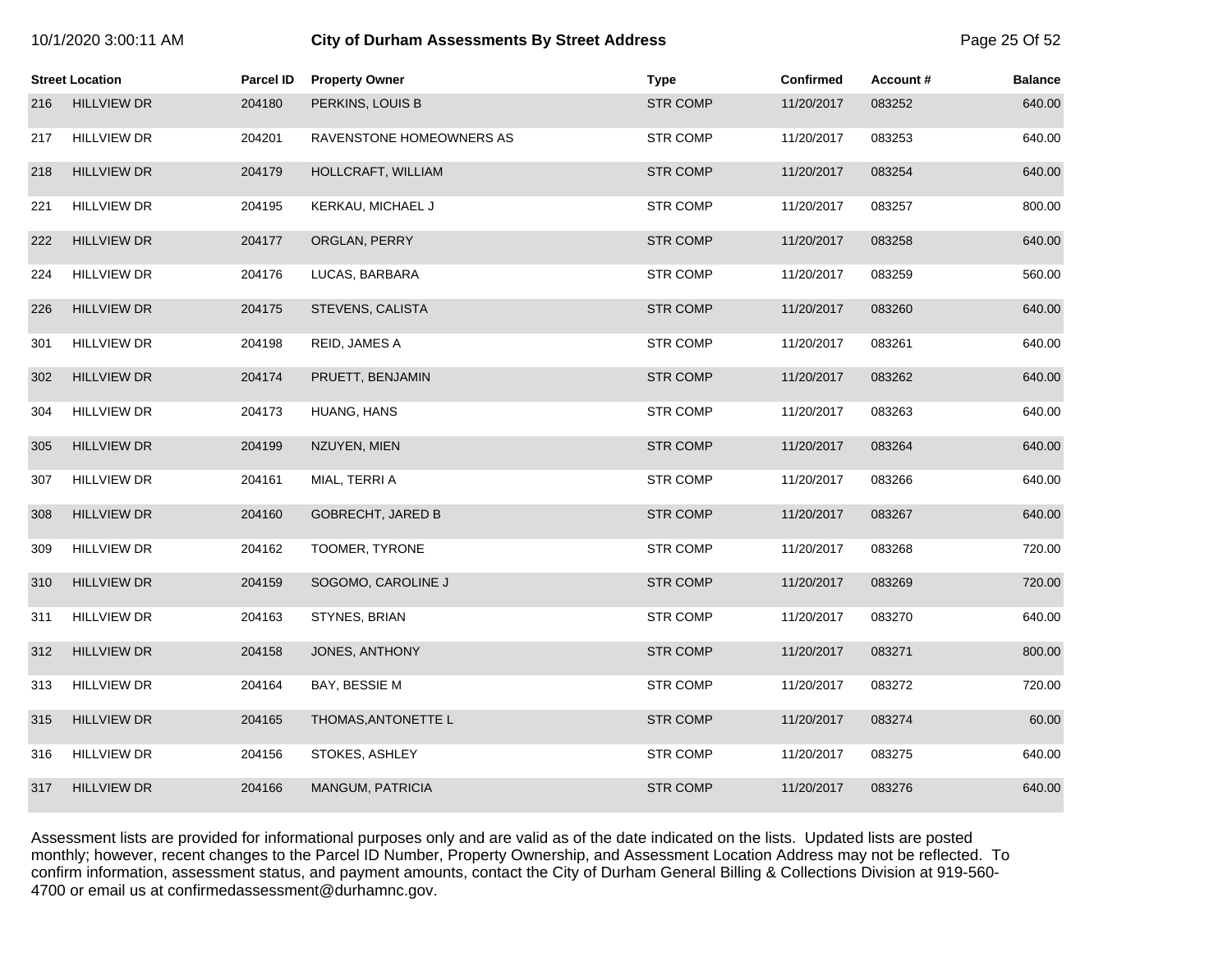|      | <b>Street Location</b> | Parcel ID | <b>Property Owner</b>             | <b>Type</b>       | <b>Confirmed</b> | Account# | <b>Balance</b> |
|------|------------------------|-----------|-----------------------------------|-------------------|------------------|----------|----------------|
| 318  | <b>HILLVIEW DR</b>     | 204155    | WEATHERBURNE, ELIZABETH B         | <b>STR COMP</b>   | 11/20/2017       | 083277   | 800.00         |
| 319  | <b>HILLVIEW DR</b>     | 204167    | ELLISON, ALICIA                   | <b>STR COMP</b>   | 11/20/2017       | 083278   | 640.00         |
| 320  | <b>HILLVIEW DR</b>     | 204170    | RAVENSTONE HOME OWNER ASSOCIATION | <b>STR COMP</b>   | 11/20/2017       | 083279   | 640.00         |
| 401  | <b>HILLVIEW DR</b>     | 204254    | TRIANGLE GREENWAYS COUNCIL        | <b>STR COMP</b>   | 11/20/2017       | 083280   | 800.00         |
| 410  | <b>HILLVIEW DR</b>     | 204171    | TRIANGLE GREENWAYS COUNCIL        | <b>STR COMP</b>   | 11/20/2017       | 083281   | 800.00         |
| 414  | <b>HILLVIEW DR</b>     | 204145    | UYAMA, MARGARET                   | <b>STR COMP</b>   | 11/20/2017       | 083283   | 640.00         |
| 416  | <b>HILLVIEW DR</b>     | 204144    | <b>BAKHSHI, RANBIR</b>            | <b>STR COMP</b>   | 11/20/2017       | 083284   | 640.00         |
| 502  | <b>HILLVIEW DR</b>     | 204143    | GODBEE, BARBARA                   | <b>STR COMP</b>   | 11/20/2017       | 083285   | 560.00         |
| 504  | <b>HILLVIEW DR</b>     | 204142    | SMITH, CHRISTINE                  | <b>STR COMP</b>   | 11/20/2017       | 083286   | 640.00         |
| 506  | <b>HILLVIEW DR</b>     | 204141    | WARE, DERRICK E                   | <b>STR COMP</b>   | 11/20/2017       | 083287   | 640.00         |
| 508  | <b>HILLVIEW DR</b>     | 201805    | MARSHALL, SEAN                    | <b>STR COMP</b>   | 11/20/2017       | 083289   | 800.00         |
| 509  | <b>HILLVIEW DR</b>     | 201806    | ARMSTON, RODNEY                   | <b>STR COMP</b>   | 11/20/2017       | 083290   | 800.00         |
| 4008 | <b>HOLDER RD</b>       | 162767    | ELLIS, TIMOTHY RAY AND TERESA F   | <b>SEWER LAT</b>  | 11/15/1993       | 071552   | $-3.78$        |
| 4008 | <b>HOLDER RD</b>       | 162767    | ELLIS, TIMOTHY RAY AND TERESA F   | <b>SEW LICK</b>   | 11/15/1993       | 071553   | $-2.74$        |
| 4904 | <b>HOLDER RD</b>       | 165293    | JOHNSON, CAROL LEE DAVIS          | <b>SEWER LAT</b>  | 4/5/1999         | 077778   | $-14.22$       |
| 4904 | <b>HOLDER RD</b>       | 165293    | JOHNSON, CAROL LEE DAVIS          | <b>SEW LICK</b>   | 4/5/1999         | 077779   | $-78.89$       |
| 2742 | <b>HOLLOWAY ST</b>     | 131732    | NDIKOM, MARGARET A                | WATER CAP         | 1/20/1998        | 077011   | $-98.08$       |
| 2801 | <b>HOLLOWAY ST</b>     | 131634    | ELLIS D. JONES AND SONS, INC.     | <b>SEWER MAIN</b> | 9/17/2007        | 081837   | $-30.86$       |
| 3026 | <b>HOLLOWAY ST</b>     | 158867    | TUTORIAL - 1/2 CHRISTIAN SCHOOL   | WATER CAP         | 6/20/2016        | 083182   | 1,613.06       |
| 3026 | <b>HOLLOWAY ST</b>     | 158867    | TUTORIAL - 1/2 CHRISTIAN SCHOOL   | <b>WATER LAT</b>  | 6/20/2016        | 083182   | 769.15         |
| 203  | N HOOVER RD            | 130387    | DICKERSON, WILLIAM L AND PEGGY J  | <b>WATER LAT</b>  | 4/6/1992         | 067471   | $-55.81$       |

10/1/2020 3:00:11 AM **City of Durham Assessments By Street Address** Page 26 Of 52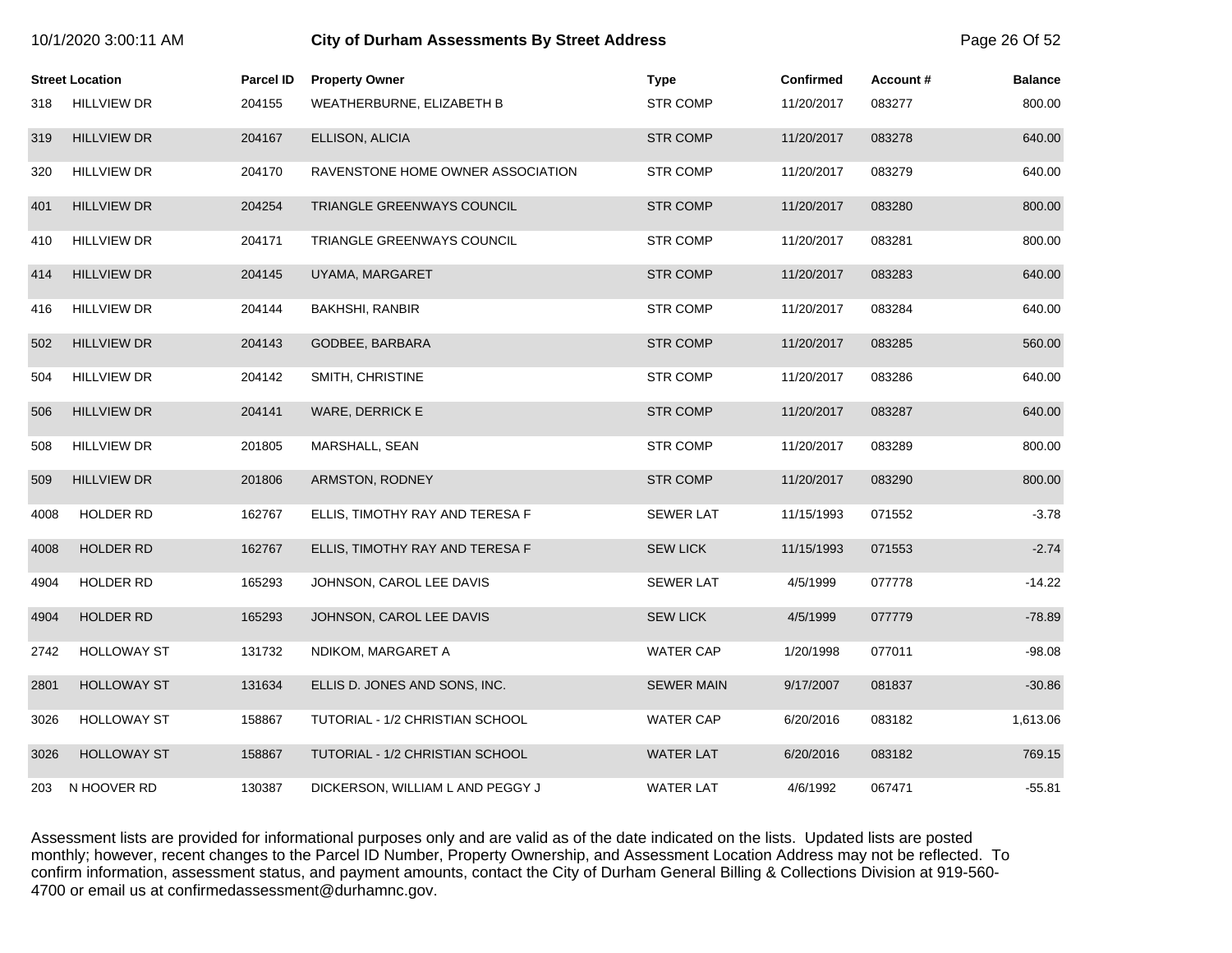| 10/1/2020 3:00:11 AM |                        |                         | <b>City of Durham Assessments By Street Address</b> |                   |           |          |                |
|----------------------|------------------------|-------------------------|-----------------------------------------------------|-------------------|-----------|----------|----------------|
|                      | <b>Street Location</b> | Parcel ID               | <b>Property Owner</b>                               | <b>Type</b>       | Confirmed | Account# | <b>Balance</b> |
| 203                  | N HOOVER RD            | 130387                  | DICKERSON, WILLIAM L AND PEGGY J                    | <b>SEWER LAT</b>  | 4/6/1992  | 067472   | $-85.83$       |
| 203                  | N HOOVER RD            | 130387                  | DICKERSON, WILLIAM L AND PEGGY J                    | NONREF WF         | 4/6/1992  | 067473   | $-68.14$       |
| 615                  | N HOOVER RD            | 161122                  | J H J FAMILY LIMITED PARTNERSHIP                    | <b>SEWER MAIN</b> | 2/19/2001 | 079350   | $-4.76$        |
| 3308                 | HOPE VALLEY RD         | 123595                  | PEELE, THELMA E                                     | <b>WATER LAT</b>  | 4/19/1993 | 070021   | $-265.25$      |
| 4219                 | <b>HOPSON RD</b>       | 157836                  | COE, MARIE S YOUNG & RODNEY                         | <b>WATER LAT</b>  | 5/2/2005  | 081389   | 178.22         |
| 4219                 | <b>HOPSON RD</b>       | 157836                  | COE, MARIE S YOUNG & RODNEY                         | NONREF WF         | 5/2/2005  | 081390   | 1,585.48       |
| 4219                 | <b>HOPSON RD</b>       | 157836                  | COE, MARIE S YOUNG & RODNEY                         | <b>WATER CAP</b>  | 5/2/2005  | 081391   | 270.99         |
| 4916                 | HOWE ST                | $000 - 25 -$<br>$036 -$ | SANDS, THOMAS J                                     | <b>SEWER MAIN</b> | 8/21/1989 | 035136   | $-1.00$        |
| 3723                 | <b>HULON DR</b>        | 138682                  | KELLY, JAY M AND HOPE L                             | <b>SEWER MAIN</b> | 9/18/1995 | 074344   | $-82.21$       |
| 3905                 | <b>HULON DR</b>        | 138706                  | STEWART, PAMELA A                                   | <b>WATER MAIN</b> | 4/6/1992  | 067185   | $-1.50$        |
| 3209                 | <b>HURSEY ST</b>       | 158692                  | MANNING, EDUARADO ALEJANDRO                         | <b>SEWER MAIN</b> | 5/6/2013  | 082983   | 4,571.66       |
| 1416                 | <b>IMPERIAL DR</b>     | 182845                  | SANDS, JOHN M                                       | SEWER MAIN        | 4/15/1991 | 037663   | -60.68         |
| 715                  | <b>INFINITY RD</b>     | 179892                  | <b>GENTRY, DONALD N</b>                             | <b>WATER LAT</b>  | 4/3/2000  | 078369   | $-23.22$       |
| 715                  | <b>INFINITY RD</b>     | 179892                  | <b>GENTRY, DONALD N</b>                             | NONREF WF         | 4/3/2000  | 078370   | $-103.29$      |
| 715                  | <b>INFINITY RD</b>     | 179892                  | <b>GENTRY, DONALD N</b>                             | <b>WATER CAP</b>  | 4/3/2000  | 078371   | $-25.62$       |
| 1015                 | JEROME RD              | 133979                  | WHITE, FRED J AND THELMA G                          | CURB, GT, PV      | 6/5/2000  | 078611   | $-43.72$       |
| 4102                 | <b>JIMMY ROGERS RD</b> | 707 - 03 -<br>004B-     | FRANKLIN, JR, JAMES M                               | <b>WATER MAIN</b> | 6/17/1991 | 065025   | $-49.14$       |
| 2716                 | JOYNER RD              | 169470                  | <b>BLALOCK, BARRETT A</b>                           | <b>WATER MAIN</b> | 8/21/2000 | 078904   | $-2.38$        |
| 1221                 | <b>JUNCTION RD</b>     | 169638                  | WILLIAMS, ANN J.                                    | <b>SEWER LAT</b>  | 12/3/2007 | 081920   | 960.02         |
| 1221                 | <b>JUNCTION RD</b>     | 169638                  | WILLIAMS, ANN J.                                    | NONREF SF         | 12/3/2007 | 081921   | 1.824.84       |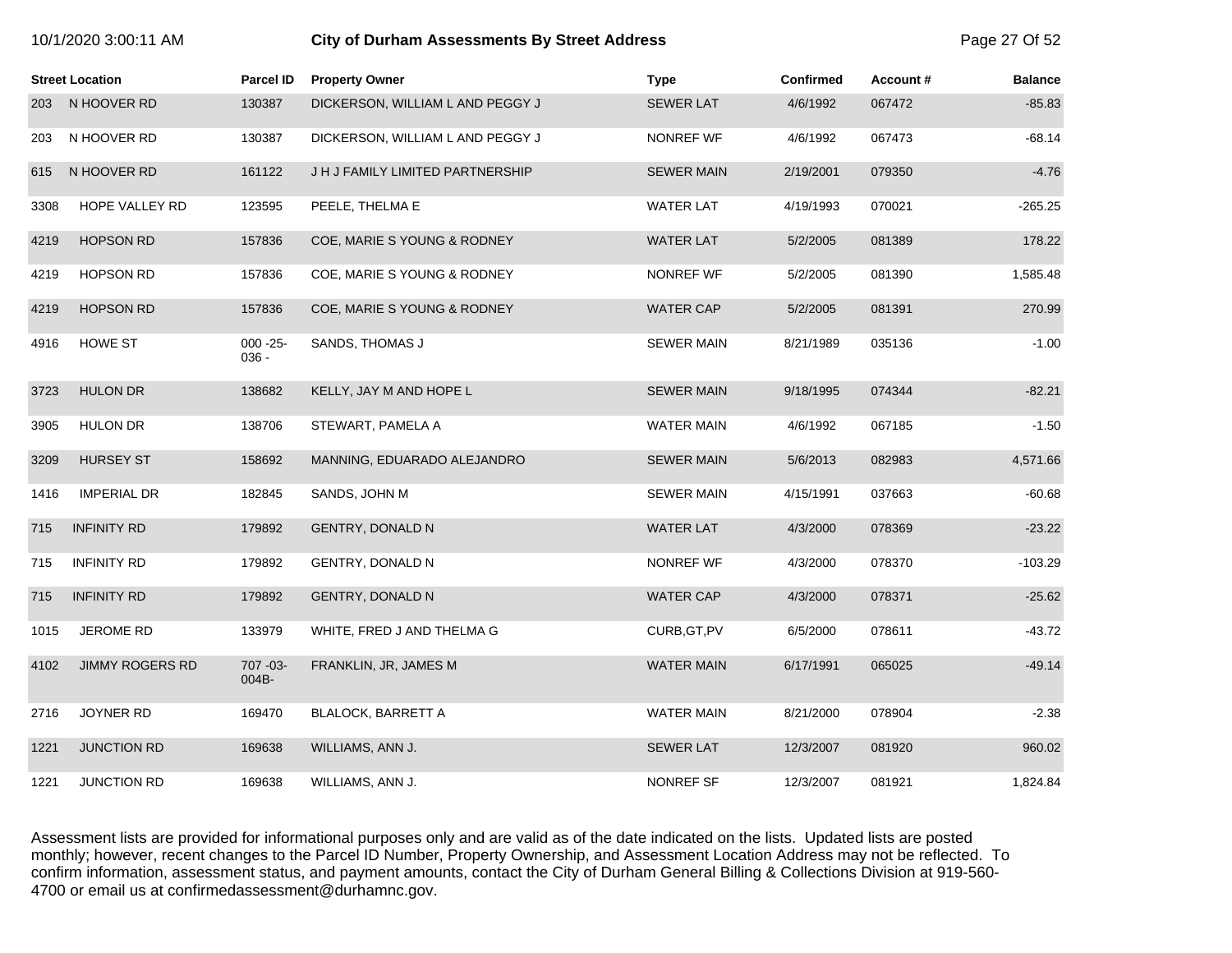| 10/1/2020 3:00:11 AM |  |  |
|----------------------|--|--|
|----------------------|--|--|

# **10/2020 6:00:11 City of Durham Assessments By Street Address** Page 28 Of 52

|      | <b>Street Location</b> | Parcel ID | <b>Property Owner</b>                | <b>Type</b>       | <b>Confirmed</b> | Account# | <b>Balance</b> |
|------|------------------------|-----------|--------------------------------------|-------------------|------------------|----------|----------------|
| 1221 | <b>JUNCTION RD</b>     | 169638    | WILLIAMS, ANN J.                     | <b>SEW NORTH</b>  | 12/3/2007        | 081922   | 798.73         |
| 1221 | <b>JUNCTION RD</b>     | 169638    | WILLIAMS, ANN J.                     | <b>REFUND SF</b>  | 12/3/2007        | 081923   | 763.72         |
| 814  | <b>JUSTICE ST</b>      | 177887    | PERRY, ANTHONY                       | <b>WATER LAT</b>  | 9/7/2004         | 080964   | 799.62         |
| 814  | <b>JUSTICE ST</b>      | 177887    | PERRY, ANTHONY                       | <b>SEWER LAT</b>  | 9/7/2004         | 080965   | 1,173.02       |
| 814  | <b>JUSTICE ST</b>      | 177887    | PERRY, ANTHONY                       | <b>WATER CAP</b>  | 9/7/2004         | 080966   | 1,024.60       |
| 814  | <b>JUSTICE ST</b>      | 177887    | PERRY, ANTHONY                       | <b>SEWER ENO</b>  | 9/7/2004         | 080967   | 975.62         |
| 5417 | <b>KEMMONT DR</b>      | 155364    | <b>BRODIE, NELLIE G</b>              | <b>SEWER LAT</b>  | 10/4/1993        | 071258   | $-89.43$       |
| 4914 | <b>KENDRIDGE DR</b>    | 182428    | ROGERS, CHARLES F AND PAULETTE       | <b>WATER CAP</b>  | 6/12/1992        | 068810   | $-18.07$       |
| 5105 | <b>KENWOOD RD</b>      | 183159    | DAVENPORT, JR, THOMAS G AND VIOLET S | <b>SEWER MAIN</b> | 3/1/1993         | 069645   | $-36.20$       |
| 8    | <b>KERSEY CT</b>       | 143638    | TANN, CHARLES AND CAROLYN CARVER     | CURB, GT, PV      | 4/18/2011        | 082611   | 24.47          |
| 1118 | <b>KIMBALL DR</b>      | 176429    | BARRETT, HENRY L                     | <b>SEWER LAT</b>  | 10/4/1993        | 071302   | $-34.95$       |
| 1118 | KIMBALL DR             | 176429    | BARRETT, HENRY L AND CAROLINE        | <b>WATER LAT</b>  | 10/4/1993        | 071301   | $-24.55$       |
| 1118 | <b>KIMBALL DR</b>      | 176429    | BARRETT, HENRY L AND CAROLINE        | <b>SIDEWALK</b>   | 10/4/1993        | 071319   | $-43.08$       |
| 1118 | <b>KIMBALL DR</b>      | 176429    | BARRETT, HENRY LEE AND CAROLINE      | <b>WATER CAP</b>  | 2/15/1993        | 069816   | $-98.97$       |
| 2516 | <b>KIRBY ST</b>        | 133926    | HARRIS, CHESTER                      | <b>SEWER MAIN</b> | 3/21/1988        | 033506   | $-2.16$        |
| 2602 | <b>KIRBY ST</b>        | 133937    | CUTTINO, JR, GEORGE J                | CURB, GT, PV      | 11/19/1990       | 036958   | $-11.85$       |
| 3618 | <b>KNOLLWOOD DR</b>    | 176458    | ALLEN, NATHANIA                      | <b>SEWER ENO</b>  | 3/18/1996        | 075273   | $-1.88$        |
| 2412 | LANDIS DR              | 177541    | AICHER, JR, JOSEPH R AND KATHLEEN    | <b>SEWER MAIN</b> | 10/3/1994        | 073252   | $-7.88$        |
| 2607 | <b>LANDIS DR</b>       | 177557    | COLEMAN, KATHLEEN M                  | <b>SEWER MAIN</b> | 10/3/1994        | 073259   | $-86.04$       |
| 512  | <b>LATTA RD</b>        | 182962    | POLK, JAMES C & CHARLENE G           | <b>SEWER LAT</b>  | 12/6/1999        | 077943   | $-7.80$        |
| 4008 | <b>LAUREL DR</b>       | 163105    | DENNIS, DENNY A AND PATRICIA G       | <b>SEWER MAIN</b> | 3/16/1992        | 067152   | $-454.65$      |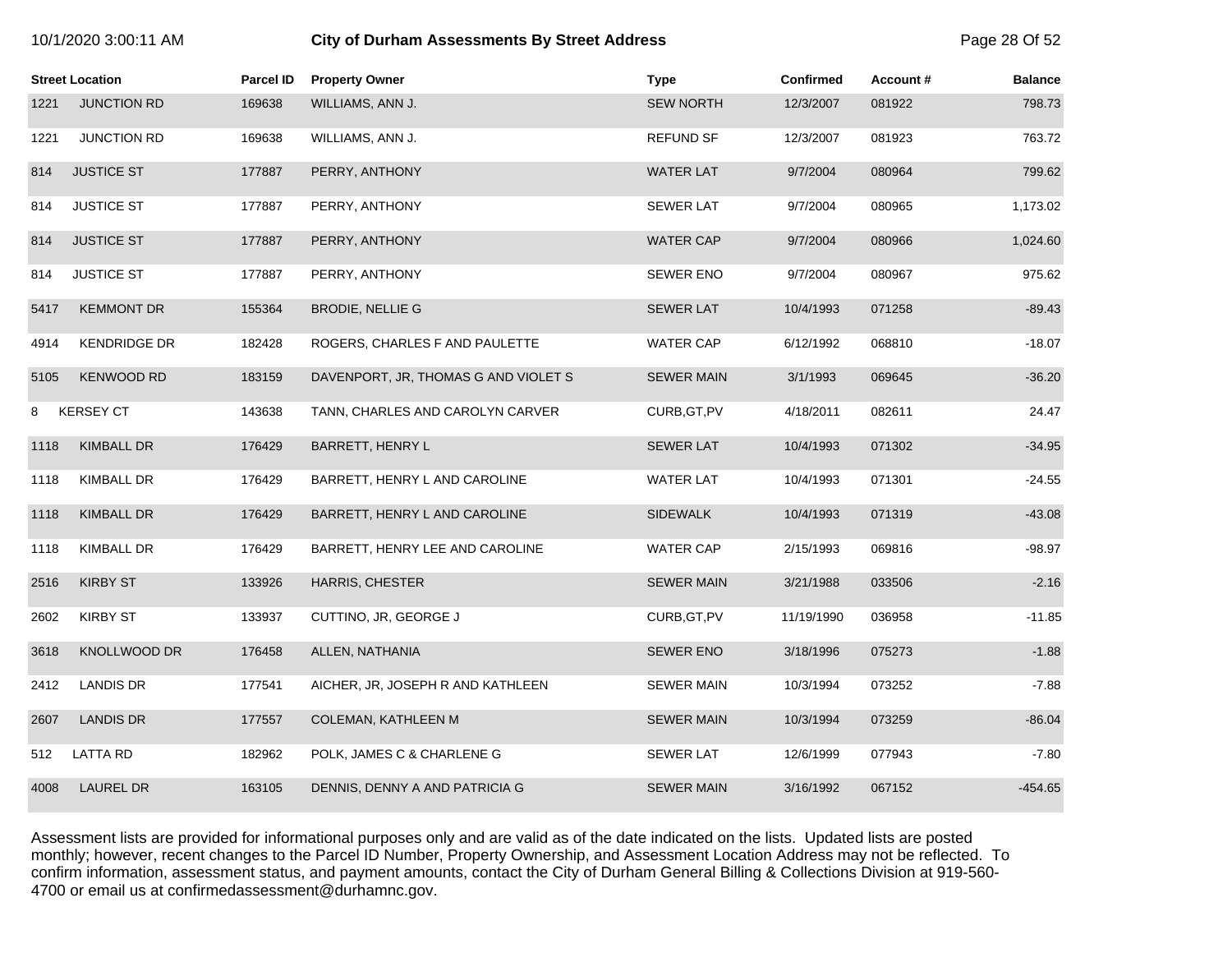| 10/1/2020 3:00:11 AM |                        |                  | <b>City of Durham Assessments By Street Address</b> |                   |                  |          |                |
|----------------------|------------------------|------------------|-----------------------------------------------------|-------------------|------------------|----------|----------------|
|                      | <b>Street Location</b> | <b>Parcel ID</b> | <b>Property Owner</b>                               | <b>Type</b>       | <b>Confirmed</b> | Account# | <b>Balance</b> |
| 5102                 | LEESVILLE RD           | 164069           | PARRA, JOSE AND ROSA                                | <b>WATER CAP</b>  | 1/22/2013        | 082966   | $-4.80$        |
| 5102                 | <b>LEESVILLE RD</b>    | 164069           | PARRA, JOSE AND ROSA                                | <b>WATER LAT</b>  | 1/22/2013        | 082966   | $-5.43$        |
| 5126                 | <b>LEESVILLE RD</b>    | 164066           | GOODWIN, NORMAN H                                   | <b>WATER MAIN</b> | 3/5/1990         | 036276   | $-17.44$       |
| 5417                 | LEESVILLE RD           | 193288           | CLAYTON, EUNNA                                      | <b>WATER MAIN</b> | 3/5/1990         | 036307   | $-350.00$      |
| 1901                 | <b>LEONARD DR</b>      | 156877           | SKVAREK, JAMES                                      | <b>SEWER LAT</b>  | 6/9/2014         | 083121   | $-714.89$      |
| 1910                 | <b>LEONARD DR</b>      | 156904           | JONES, LENORA Y                                     | <b>SEWER MAIN</b> | 1/18/2005        | 081149   | 2,137.39       |
| 1506                 | <b>LIBERTY ST</b>      | 112707           | NEAL, DAVID C                                       | <b>SIDEWALK</b>   | 10/4/1999        | 078108   | $-1.93$        |
| 2309                 | <b>LINCOLN ST</b>      | 116665           | WILKERSON, IVORY M                                  | NONREF WF         | 3/15/2004        | 080909   | 1,065.18       |
| 2309                 | <b>LINCOLN ST</b>      | 116665           | WILKERSON, IVORY M                                  | <b>WATER CAP</b>  | 3/15/2004        | 080910   | 804.21         |
| 2311                 | <b>LINDMONT AVE</b>    | 159740           | MITCHELL, TONY E                                    | <b>SEWER LAT</b>  | 5/15/2000        | 078580   | $-1.62$        |
| 105                  | LODESTONE DR           | 206837           | DAWSON, DEIDRA                                      | <b>STR COMP</b>   | 11/20/2017       | 083613   | 800.00         |
| 105                  | LODESTONE DR           | 206837           | WATERS, ANDREW M                                    | <b>STR COMP</b>   | 11/20/2017       | 083614   | 640.00         |
| 106                  | LODESTONE DR           | 206829           | BECK, DAVID                                         | <b>STR COMP</b>   | 11/20/2017       | 083615   | 640.00         |
| 107                  | <b>LODESTONE DR</b>    | 206836           | <b>BELL, STACY</b>                                  | <b>STR COMP</b>   | 11/20/2017       | 083616   | 800.00         |
| 109                  | <b>LODESTONE DR</b>    | 206835           | IH3 PROPERTY NORTH CAROLINA, LP                     | <b>STR COMP</b>   | 11/20/2017       | 083617   | 640.00         |
| 112                  | LODESTONE DR           | 206830           | EATMON, WILLONA                                     | <b>STR COMP</b>   | 11/20/2017       | 083619   | 800.00         |
| 113                  | LODESTONE DR           | 206833           | PENN-REESE, MARY                                    | <b>STR COMP</b>   | 11/20/2017       | 083620   | 640.00         |
| 115                  | LODESTONE DR           | 206832           | HARVEL, SARAH                                       | <b>STR COMP</b>   | 11/20/2017       | 083621   | 640.00         |
| 119                  | LODESTONE DR           | 206860           | BROWER, TIFFANY R                                   | <b>STR COMP</b>   | 11/20/2017       | 083623   | 640.00         |
| 121                  | LODESTONE DR           | 206859           | WINKFIELD, ERNEST                                   | <b>STR COMP</b>   | 11/20/2017       | 083625   | 640.00         |
| 122                  | LODESTONE DR           | 206855           | <b>BUTTS, MARCUS</b>                                | <b>STR COMP</b>   | 11/20/2017       | 083626   | 640.00         |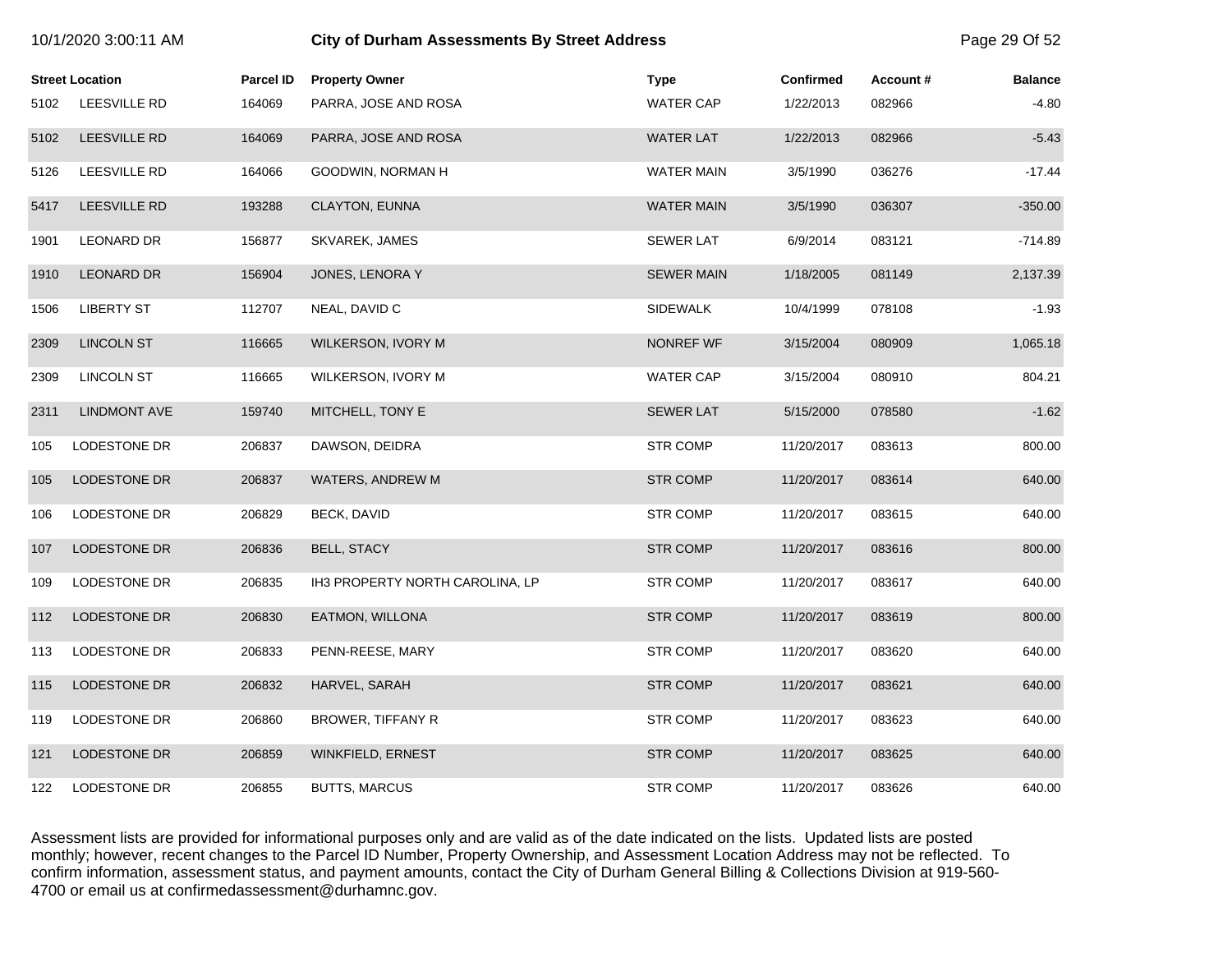| 10/1/2020 3:00:11 AM |  |
|----------------------|--|
|----------------------|--|

# **10.1203.00. City of Durham Assessments By Street Address Page 30 Of 52**

|      | <b>Street Location</b> | Parcel ID | <b>Property Owner</b>               | <b>Type</b>       | <b>Confirmed</b> | Account# | <b>Balance</b> |
|------|------------------------|-----------|-------------------------------------|-------------------|------------------|----------|----------------|
| 123  | LODESTONE DR           | 206858    | CAMACHO, MARIELENA                  | <b>STR COMP</b>   | 11/20/2017       | 083627   | 640.00         |
| 124  | LODESTONE DR           | 206853    | STONEHILL ESTATES                   | <b>STR COMP</b>   | 11/20/2017       | 083628   | 640.00         |
| 126  | LODESTONE DR           | 206856    | RAKIRO, DOLLY                       | <b>STR COMP</b>   | 11/20/2017       | 083630   | 640.00         |
| 201  | LODESTONE DR           | 206847    | CORDERO, ROSA                       | <b>STR COMP</b>   | 11/20/2017       | 083633   | 640.00         |
| 203  | LODESTONE DR           | 206846    | KAHOE, DENNA                        | <b>STR COMP</b>   | 11/20/2017       | 083634   | 720.00         |
| 204  | LODESTONE DR           | 206850    | NORTH WIND PROPERTIES               | <b>STR COMP</b>   | 11/20/2017       | 083635   | 640.00         |
| 205  | <b>LODESTONE DR</b>    | 206845    | GOMEZ, PABLO                        | <b>STR COMP</b>   | 11/20/2017       | 083636   | 640.00         |
| 211  | LODESTONE DR           | 206842    | ARMENTA LUNA, ALBERTO               | <b>STR COMP</b>   | 11/20/2017       | 083639   | 640.00         |
| 212  | LODESTONE DR           | 206851    | PLEASANTS, NATARSHA                 | <b>STR COMP</b>   | 11/20/2017       | 083640   | 800.00         |
| 215  | LODESTONE DR           | 206840    | TIMBERLAKE, RENEE                   | <b>STR COMP</b>   | 11/20/2017       | 083643   | 800.00         |
| 217  | <b>LODESTONE DR</b>    | 206826    | NOLASCO-GOMEZO, SAUL A              | <b>STR COMP</b>   | 11/20/2017       | 083645   | 640.00         |
| 219  | LODESTONE DR           | 206825    | OWUSU, SETH                         | <b>STR COMP</b>   | 11/20/2017       | 083647   | 800.00         |
| 221  | LODESTONE DR           | 212202    | STONEHILL ESTATES                   | <b>STR COMP</b>   | 11/20/2017       | 083648   | 640.00         |
| 227  | LODESTONE DR           | 212201    | <b>STONEHILL ESTATES</b>            | <b>STR COMP</b>   | 11/20/2017       | 083649   | 640.00         |
| 2412 | <b>LOFTIN DR</b>       | 170515    | JAMES AND ROSA M LASSITER           | <b>SEWER MAIN</b> | 11/5/2012        | 082913   | 15.74          |
| 2412 | <b>LOFTIN DR</b>       | 170515    | JAMES AND ROSA M LASSITER           | <b>WATER MAIN</b> | 11/5/2012        | 082923   | 9.50           |
| 2414 | <b>LOFTIN DR</b>       | 170514    | ELIANA AGUDELO AND WALTER D CABRERA | <b>SEWER MAIN</b> | 11/5/2012        | 082914   | $-9.61$        |
| 2417 | <b>LOFTIN DR</b>       | 170542    | JORDAN, WILLIAM C JR                | <b>SEWER MAIN</b> | 11/5/2012        | 082921   | 20.69          |
| 2417 | <b>LOFTIN DR</b>       | 170542    | JORDAN, WILLIAM C JR                | <b>WATER MAIN</b> | 11/5/2012        | 082929   | 12.50          |
| 2420 | LOFTIN DR              | 170512    | SMITH, SHARON                       | <b>SEWER MAIN</b> | 11/5/2012        | 082916   | $-0.40$        |
| 2424 | <b>LOFTIN DR</b>       | 170523    | JONES, TERESA F                     | <b>SEWER MAIN</b> | 11/5/2012        | 082917   | 2,059.37       |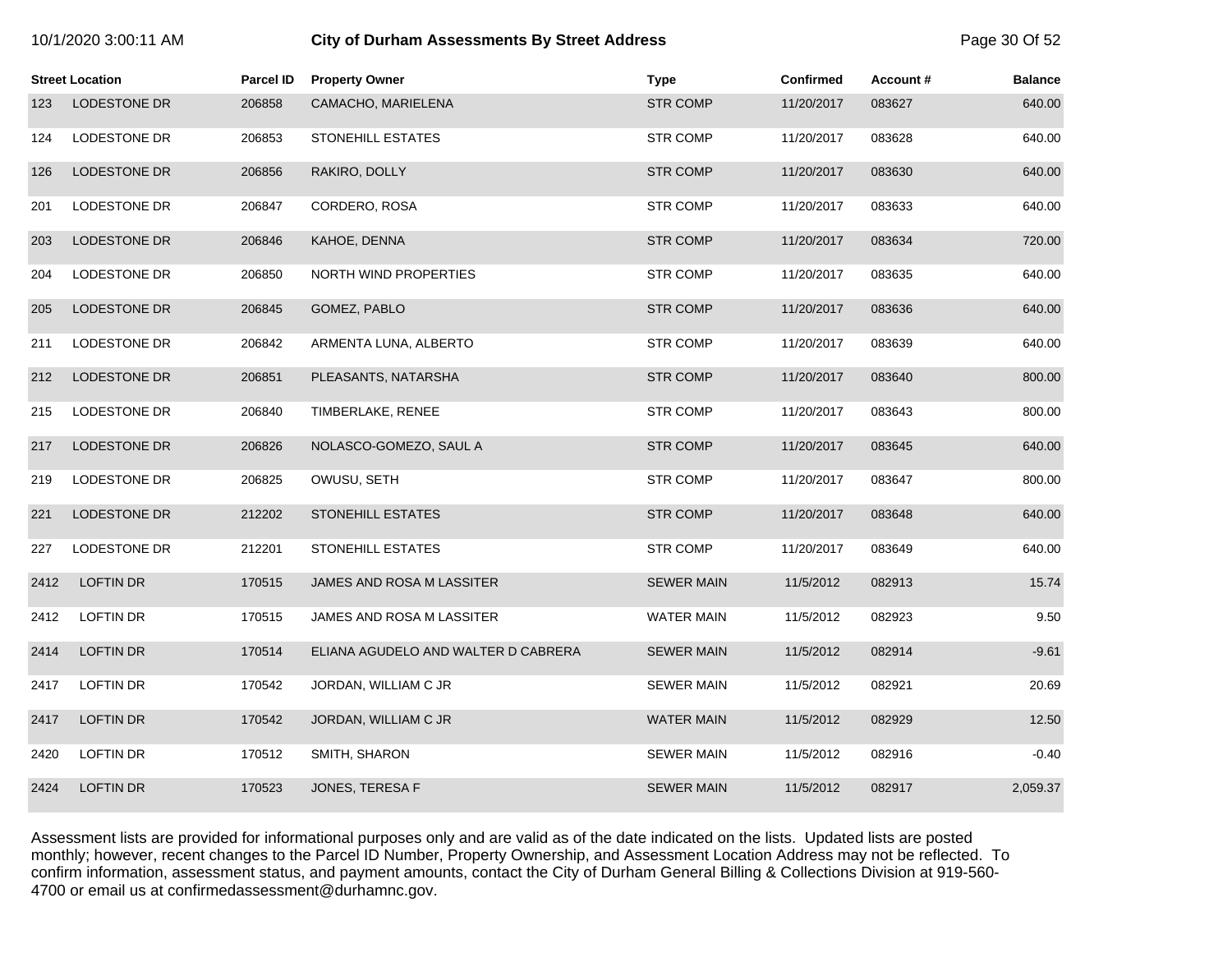|      | <b>Street Location</b>  | <b>Parcel ID</b>      | <b>Property Owner</b>             | <b>Type</b>       | <b>Confirmed</b> | Account# | <b>Balance</b> |
|------|-------------------------|-----------------------|-----------------------------------|-------------------|------------------|----------|----------------|
| 2424 | <b>LOFTIN DR</b>        | 170523                | JONES, TERESA F                   | <b>WATER MAIN</b> | 11/5/2012        | 082927   | 1,243.39       |
| 5106 | LONG LEAF DR            | 183017                | VINSON, THERESA M.                | <b>WATER MAIN</b> | 3/19/2007        | 081757   | 2,211.81       |
| 5115 | LONG LEAF DR            | 183052                | REED, BETTY DELNORIS              | <b>WATER MAIN</b> | 12/18/2006       | 081754   | $-3.50$        |
| 803  | LYNN RD                 | 158726                | BRAME, LAWRENCE                   | <b>SEW LICK</b>   | 7/10/2017        | 083200   | 1,067.94       |
| 803  | LYNN RD                 | 158726                | BRAME, LAWRENCE                   | <b>SEWER LAT</b>  | 7/10/2017        | 083200   | 1,465.74       |
| 1303 | LYNN RD                 | 158311                | FISHER, JULIA ANN                 | <b>SEW LICK</b>   | 9/6/2005         | 081476   | $-13.94$       |
| 115  | MACWOOD DR              | 183790                | GRINSTEAD, EVA C                  | NONREF SF         | 9/18/1995        | 074436   | $-211.78$      |
| 2722 | E MAIN ST               | 120932                | GREATER EMMANUEL TEMPLE OF GRACE  | CURB, GT, PV      | 6/4/2012         | 082790   | 15,134.21      |
| 2742 | E MAIN ST               | 195458                | GREATER EMMANUEL TEMPLE OF GRACE  | CURB, GT, PV      | 6/4/2012         | 082791   | 16,052.67      |
| 2616 | MANSFIELD AVE           | 132557                | PEARCE, BUFFY A                   | <b>WATER LAT</b>  | 8/6/2001         | 079742   | $-4.69$        |
| 2616 | MANSFIELD AVE           | 132557                | PEARCE, BUFFY A                   | <b>SEWER LAT</b>  | 8/6/2001         | 079743   | $-6.88$        |
| 2616 | <b>MANSFIELD AVE</b>    | 132557                | PEARCE, BUFFY A                   | <b>WATER CAP</b>  | 8/6/2001         | 079744   | $-5.18$        |
| 2616 | MANSFIELD AVE           | 132557                | PEARCE, BUFFY A                   | <b>SEW LICK</b>   | 8/6/2001         | 079745   | $-3.58$        |
| 2701 | <b>MARLIN DR</b>        | 120950                | HANES, LYNETTE                    | CURB, GT, PV      | 6/4/2012         | 082796   | 989.31         |
| 1412 | MARLY DR                | 656 - 07 -<br>$026 -$ | BENSON, RONALD C AND LYNDA P      | <b>SEWER MAIN</b> | 3/16/1992        | 066988   | $-161.79$      |
| 1527 | <b>MARLY DR</b>         | 165084                | OAKLEY, JUANITA O                 | <b>WATER MAIN</b> | 10/24/1994       | 073399   | $-90.00$       |
| 3024 | MARYWOOD DR             | 177038                | WILLIAMS, RALEIGH L AND GWENDOLYN | <b>WATER MAIN</b> | 1/3/2005         | 081097   | $-0.15$        |
| 7710 | <b>MASSEY CHAPEL RD</b> | 179317                | JONES, JESSIE R                   | <b>WATER LAT</b>  | 2/7/2005         | 081179   | $-31.48$       |
| 7710 | <b>MASSEY CHAPEL RD</b> | 179317                | JONES, JESSIE R                   | <b>WATER CAP</b>  | 2/7/2005         | 081180   | $-6.92$        |
| 7714 | MASSEY CHAPEL RD        | 179316                | BOYD, CARLOS O AND MARY E         | <b>WATER MAIN</b> | 4/18/2005        | 081324   | 2,018.40       |

10/1/2020 3:00:11 AM **City of Durham Assessments By Street Address** Page 31 Of 52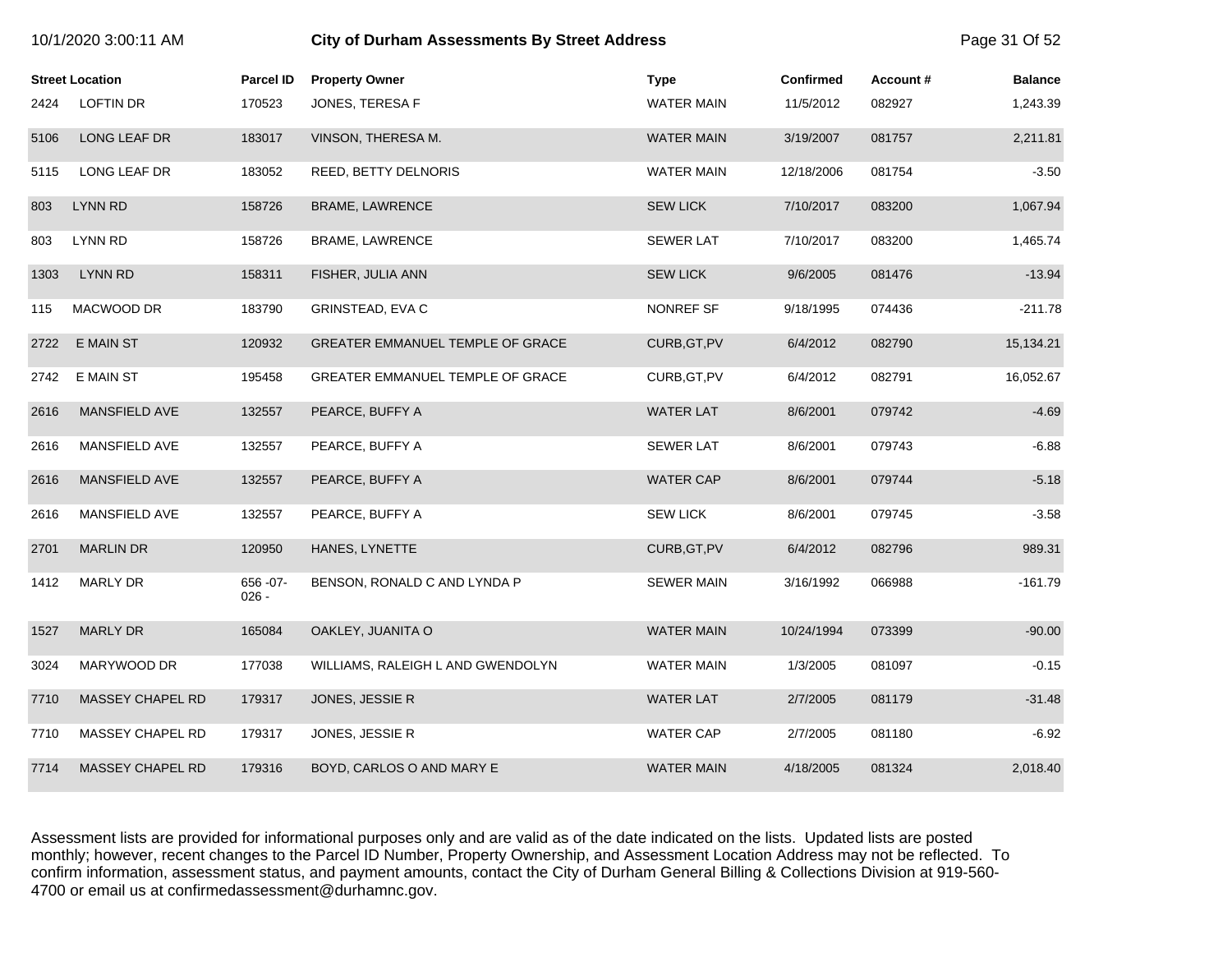| 10/1/2020 3:00:11 AM |                         |                  | <b>City of Durham Assessments By Street Address</b> |                   |                  |          |                |
|----------------------|-------------------------|------------------|-----------------------------------------------------|-------------------|------------------|----------|----------------|
|                      | <b>Street Location</b>  | <b>Parcel ID</b> | <b>Property Owner</b>                               | <b>Type</b>       | <b>Confirmed</b> | Account# | <b>Balance</b> |
| 7714                 | <b>MASSEY CHAPEL RD</b> | 179316           | BOYD, CARLOS O AND MARY E                           | <b>WATER LAT</b>  | 9/18/2006        | 081689   | 1,114.40       |
| 7714                 | MASSEY CHAPEL RD        | 179316           | BOYD, CARLOS O AND MARY E                           | <b>WATER CAP</b>  | 9/18/2006        | 081690   | 1,817.70       |
| 7907                 | MASSEY CHAPEL RD        | 150175           | MCDOWELL, EDWIN C AND PATRICIA A                    | WATER MAIN        | 4/18/2005        | 081328   | 4,507.83       |
| 8013                 | MASSEY CHAPEL RD        | 150183           | MOORE, ELDON C AND DEANNA H                         | <b>WATER MAIN</b> | 4/18/2005        | 081350   | $-11.04$       |
| 513                  | E MAYNARD AVE           | 128808           | PENNY, JERRY L                                      | <b>SEWER LAT</b>  | 5/6/2002         | 080418   | 162.46         |
| 803                  | E MAYNARD AVE           | 128970           | COLEMAN, RONALD N AND MAXINE                        | <b>WATER MAIN</b> | 10/18/1993       | 071367   | $-2.17$        |
| 816                  | MAYO ST                 | 159629           | PIERCE, ANGENETT W AND JAMES R                      | <b>SEWER MAIN</b> | 1/16/2007        | 081772   | $-0.18$        |
| 934                  | <b>MCLAMB DR</b>        | 162719           | OAKLEY, KENNETH L & JUDY G                          | <b>REFUND SF</b>  | 8/20/2001        | 079793   | $-0.11$        |
| 915                  | <b>MCLAURIN AVE</b>     | 133386           | HALEY, JR, JOSEPH AND GENEVA P                      | <b>SEWER MAIN</b> | 11/15/1993       | 071507   | $-100.00$      |
| 20                   | <b>MEADOWBROOK AVE</b>  | 176366           | <b>BROWN, LOUIS</b>                                 | <b>SEWER MAIN</b> | 2/19/1990        | 036177   | $-9.37$        |
| 5712                 | <b>MEADOWLARK LANE</b>  | 130254           | BARBOUR, CALVIN F.                                  | <b>WATER LAT</b>  | 2/18/2008        | 081938   | 1,350.20       |
| 5712                 | <b>MEADOWLARK LANE</b>  | 130254           | BARBOUR, CALVIN F.                                  | <b>WATER CAP</b>  | 2/18/2008        | 081939   | 2,194.60       |
| 2608                 | MELROSE AVE             | 160732           | JOHNSON, DAVID W                                    | <b>SEWER MAIN</b> | 4/17/1989        | 034510   | $-8.96$        |
| 2608                 | <b>MELROSE AVE</b>      | 160732           | JOHNSON, DAVID W                                    | <b>WATER MAIN</b> | 8/20/1990        | 036604   | $-645.05$      |
| 1418                 | S MIAMI BLVD            | 163080           | MARKS, MILLIE                                       | <b>SEWER LAT</b>  | 1/16/2001        | 079232   | 1,183.75       |
| 2100                 | S MIAMI BLVD            | 163584           | PERRY, JAMES W AND CAROLYN L                        | <b>WATER LAT</b>  | 8/19/1996        | 075786   | $-1.32$        |
| 1802                 | <b>MILAN ST</b>         | 160633           | VAUGHN, GARY M                                      | <b>SEWER MAIN</b> | 10/21/1991       | 065664   | $-53.00$       |
| 710                  | N MINERAL SPRINGS RD    | 161236           | MEJIA, JESUS MEJIA                                  | <b>SEWER LAT</b>  | 2/19/2007        | 081795   | 241.32         |
| 308                  | S MINERAL SPRINGS RD    | 162432           | JOSEPH AND WANDA RIGSBEE                            | <b>WATER CAP</b>  | 6/24/2019        | 083682   | 1,277.00       |
| 308                  | S MINERAL SPRINGS RD    | 162432           | JOSEPH AND WANDA RIGSBEE                            | <b>WATER LAT</b>  | 6/24/2019        | 083682   | 1,549.00       |
| 608                  | S MINERAL SPRINGS RD    | 162498           | GADDY, G J                                          | <b>WATER MAIN</b> | 8/21/1989        | 035247   | $-7.02$        |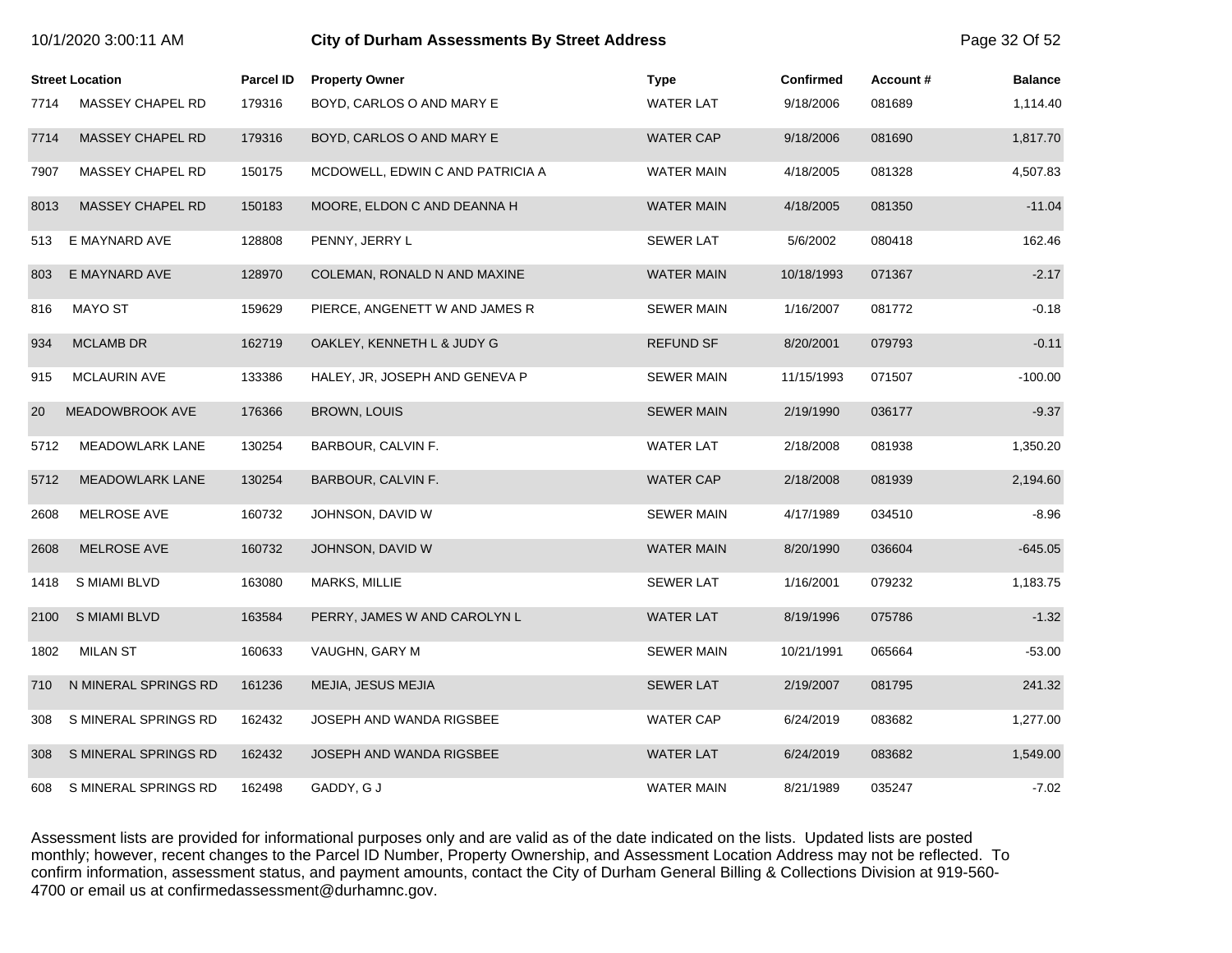| 10/1/2020 3:00:11 AM |  |  |
|----------------------|--|--|
|----------------------|--|--|

#### 1<sup>0</sup>1 **City of Durham Assessments By Street Address Page 33 Of 52**

|      | <b>Street Location</b> | <b>Parcel ID</b> | <b>Property Owner</b>                | <b>Type</b>       | <b>Confirmed</b> | Account# | <b>Balance</b> |
|------|------------------------|------------------|--------------------------------------|-------------------|------------------|----------|----------------|
| 620  | S MINERAL SPRINGS RD   | 162535           | TURNAGE, JAMES T AND SADIE M         | <b>SEWER MAIN</b> | 12/18/1995       | 074849   | $-2,066.70$    |
| 1107 | S MINERAL SPRINGS RD   | 162679           | INGRAM, CECIL D AND EDITH H          | <b>WATER LAT</b>  | 7/10/2017        | 083226   | 609.35         |
| 1121 | <b>MOCKINGBIRD LN</b>  | 165436           | CLAYTON, SR, WILLIAM V AND DOROTHY J | <b>WATER CAP</b>  | 8/16/1993        | 070924   | $-2.71$        |
| 112  | <b>MONK RD</b>         | 172605           | <b>REGENCY ASSOCIATES</b>            | CURB, GT, PV      | 5/17/1993        | 070028   | $-34.80$       |
| 2925 | MT MORIAH RD           | 140139           | HEIZER, MARK                         | NONREF WF         | 4/4/2011         | 082648   | $-4.97$        |
| 511  | NC 54 HWY              | 152808           | THOMAS III, PATRICIA R AND MAJOR P   | <b>WATER LAT</b>  | 1/16/1996        | 075016   | $-380.58$      |
| 514  | NC 54 HWY              | 152758           | LEUNG, SHUK M                        | <b>SEWER LAT</b>  | 3/9/2015         | 083141   | 576.05         |
| 514  | NC 54 HWY              | 152758           | LEUNG, SHUK M                        | NONREF SF         | 3/9/2015         | 083141   | 4,192.58       |
| 8405 | <b>NC 751 HWY</b>      | 143354           | ZAREA, REZA G. AND AHMAD G.          | <b>SEWER LAT</b>  | 7/10/2017        | 083204   | 1,679.71       |
| 2912 | NELLOWOOD ST           | 160167           | SOUTHERN REPAIR SERVICE              | <b>WATER LAT</b>  | 6/20/1994        | 072717   | $-150.00$      |
| 4212 | <b>NEW BERN PL</b>     | 139959           | <b>COUCH, E TERRY</b>                | <b>WATER MAIN</b> | 3/21/2005        | 081246   | $-200.31$      |
| 4218 | NEW BERN PL            | 139960           | BAINBRIDGE, THOMAS E AND JANICE K    | <b>WATER MAIN</b> | 3/21/2005        | 081247   | $-18.06$       |
| 1609 | <b>NIXON ST</b>        | 132796           | ROSEMOND, CONYERS                    | <b>SEWER LAT</b>  | 6/20/2011        | 082660   | $-0.02$        |
| 4816 | NORTHBURY CIR          | 182372           | FREY, MARIA III                      | <b>WATER CAP</b>  | 6/25/2018        | 083671   | 1,396.96       |
| 4816 | <b>NORTHBURY CIR</b>   | 182372           | FREY, MARIA III                      | <b>WATER LAT</b>  | 6/25/2018        | 083671   | 1,094.41       |
| 506  | NOVEMBER DR            | 181226           | LYNDON III, JOSEPH R AND FRANCIS T   | <b>WATER MAIN</b> | 4/18/1994        | 072299   | $-42.50$       |
| 107  | OAKCHEST CT            | 206289           | <b>MELTON, PHYLLIS</b>               | <b>STR COMP</b>   | 11/20/2017       | 083230   | 640.00         |
| 108  | OAKCHEST CT            | 206296           | TIAN, KAI                            | <b>STR COMP</b>   | 11/20/2017       | 083231   | 559.00         |
| 109  | <b>OAKCHEST CT</b>     | 206297           | RAVENSTONE HOMEOWNERS AS             | <b>STR COMP</b>   | 11/20/2017       | 083232   | 640.00         |
| 110  | OAKCHEST CT            | 206295           | <b>MCQUEEN, ERICA</b>                | <b>STR COMP</b>   | 11/20/2017       | 083233   | 640.00         |
| 111  | <b>OAKCHEST CT</b>     | 206290           | HAYES, ANTWOINE                      | <b>STR COMP</b>   | 11/20/2017       | 083234   | 800.00         |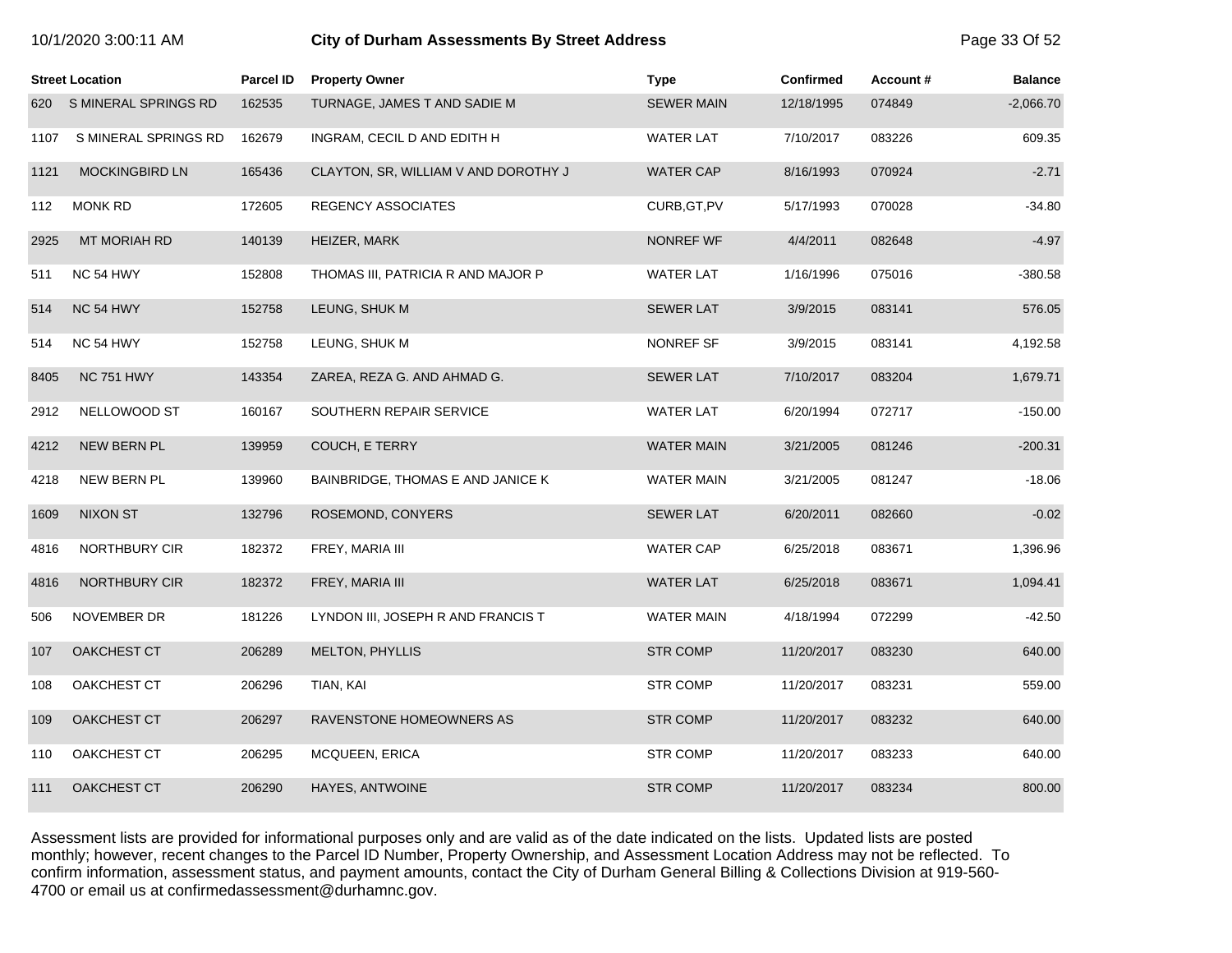| 10/1/2020 3:00:11 AM |                        |                  | <b>City of Durham Assessments By Street Address</b> |                   |                  |          |                |
|----------------------|------------------------|------------------|-----------------------------------------------------|-------------------|------------------|----------|----------------|
|                      | <b>Street Location</b> | <b>Parcel ID</b> | <b>Property Owner</b>                               | <b>Type</b>       | <b>Confirmed</b> | Account# | <b>Balance</b> |
| 112                  | <b>OAKCHEST CT</b>     | 206294           | BROWN, ORVILLE C                                    | <b>STR COMP</b>   | 11/20/2017       | 083235   | 640.00         |
| 115                  | <b>OAKCHEST CT</b>     | 206292           | FARMER, BRANDY                                      | <b>STR COMP</b>   | 11/20/2017       | 083237   | 800.00         |
| 117                  | OAKCHEST CT            | 206293           | <b>BROOKER, MARY E</b>                              | <b>STR COMP</b>   | 11/20/2017       | 083238   | 640.00         |
| 111                  | OAKMONT AVE            | 156397           | PARKER, JOHN QUINTON AND OMEGA C.                   | <b>SEW TRIANG</b> | 7/6/2009         | 082272   | $-125.86$      |
| 114                  | <b>OAKMONT AVE</b>     | 156413           | MANN, SALLIE B                                      | CURB, GT, PV      | 6/19/2000        | 078756   | $-254.58$      |
| 4015                 | <b>OAKVIEW ST</b>      | 162830           | BARBEE, RICKIE R AND LESHA C                        | <b>SEWER MAIN</b> | 8/16/1999        | 078033   | $-13.90$       |
| 4019                 | <b>OAKVIEW ST</b>      | 162831           | ORNELAS, LUCAS                                      | <b>SEW LICK</b>   | 7/10/2017        | 083220   | 1,038.43       |
| 4019                 | <b>OAKVIEW ST</b>      | 162831           | ORNELAS, LUCAS                                      | <b>WATER CAP</b>  | 7/10/2017        | 083220   | 1,767.17       |
| 4019                 | <b>OAKVIEW ST</b>      | 162831           | ORNELAS, LUCAS                                      | <b>SEWER LAT</b>  | 7/10/2017        | 083220   | 2,980.68       |
| 4019                 | <b>OAKVIEW ST</b>      | 162831           | ORNELAS, LUCAS                                      | <b>WATER LAT</b>  | 7/10/2017        | 083220   | 484.38         |
| 108                  | OBIE DR                | 147713           | DEAN, FREDA V.                                      | CURB, GT, PV      | 1/19/2010        | 082421   | $-131.56$      |
| 108                  | OBIE DR                | 147713           | DEAN, FREDA V.                                      | <b>SIDEWALK</b>   | 1/19/2010        | 082492   | $-849.14$      |
| 121                  | OBIE DR                | 147690           | NEVILLE, JOHNSON AND WILDA                          | CURB, GT, PV      | 1/19/2010        | 082417   | 4,075.85       |
| 121                  | OBIE DR                | 147690           | NEVILLE, JOHNSON AND WILDA                          | <b>SIDEWALK</b>   | 1/19/2010        | 082488   | 1,518.95       |
| 131                  | OBIE DR                | 147687           | HUDSON, WILLIE J                                    | <b>WATER CAP</b>  | 9/19/2011        | 082705   | $-0.21$        |
| 132                  | OBIE DR                | 147719           | COOPER, RONALD AND JILL TURNER                      | CURB, GT, PV      | 1/19/2010        | 082427   | 3,926.00       |
| 132                  | OBIE DR                | 147719           | COOPER, RONALD AND JILL TURNER                      | <b>SIDEWALK</b>   | 1/19/2010        | 082498   | 981.50         |
| 307                  | OBIE DR                | 147794           | WRIGHT, JUSTIN AND MICHELE                          | <b>SIDEWALK</b>   | 1/19/2010        | 082479   | $-0.03$        |
| 316                  | OBIE DR                | 147827           | HARRIS, ABRAHAM L. AND MARGARET C                   | CURB, GT, PV      | 1/19/2010        | 082435   | $-117.73$      |
| 318                  | OBIE DR                | 147828           | SCOTT, MARY C.                                      | CURB, GT, PV      | 1/19/2010        | 082436   | 0.56           |
| 321                  | OBIE DR                | 147797           | GARCIA, RICARDO R. AND HORTENSIA                    | CURB, GT, PV      | 1/19/2010        | 082405   | 5,828.93       |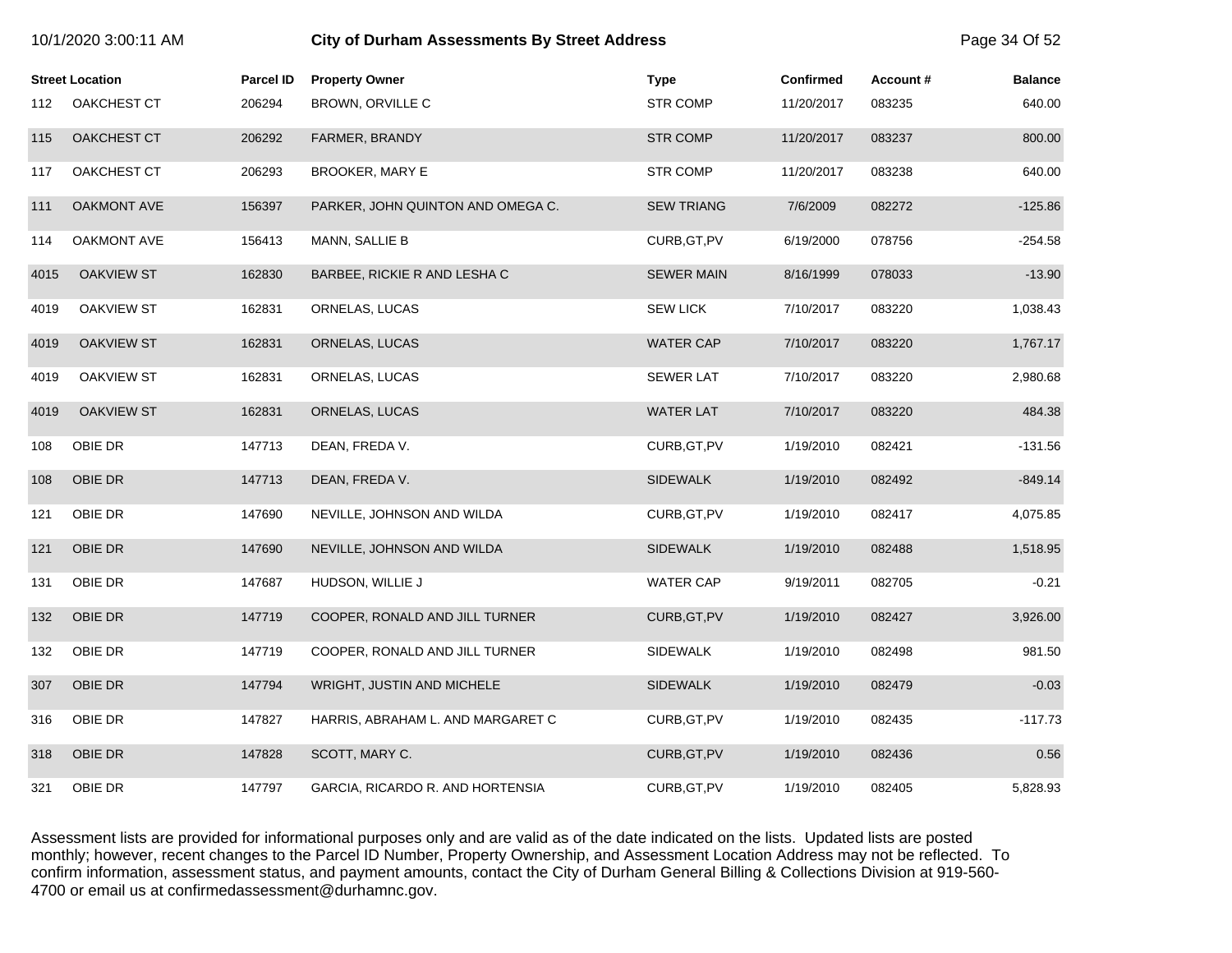| 10/1/2020 3:00:11 AM |  |  |  |
|----------------------|--|--|--|
|----------------------|--|--|--|

# **10/2020 6:00:11 City of Durham Assessments By Street Address** Page 35 Of 52

|     | <b>Street Location</b> | <b>Parcel ID</b> | <b>Property Owner</b>            | <b>Type</b>      | <b>Confirmed</b> | Account # | <b>Balance</b> |
|-----|------------------------|------------------|----------------------------------|------------------|------------------|-----------|----------------|
| 321 | OBIE DR                | 147797           | GARCIA, RICARDO R. AND HORTENSIA | <b>SIDEWALK</b>  | 1/19/2010        | 082476    | 1,457.25       |
| 400 | OBIE DR                | 147830           | FUTRELL, JACQUELINE              | CURB, GT, PV     | 1/19/2010        | 082438    | 3,592.66       |
| 400 | OBIE DR                | 147830           | FUTRELL, JACQUELINE              | <b>SEWER LAT</b> | 1/19/2010        | 082466    | 1,825.97       |
| 400 | OBIE DR                | 147830           | FUTRELL, JACQUELINE              | <b>SIDEWALK</b>  | 1/19/2010        | 082509    | 645.23         |
| 403 | OBIE DR                | 147786           | HAM, DONALD R.                   | CURB, GT, PV     | 1/19/2010        | 082404    | 2,772.57       |
| 403 | OBIE DR                | 147786           | HAM, DONALD R.                   | SIDEWALK         | 1/19/2010        | 082475    | 547.36         |
| 411 | OBIE DR                | 147774           | POINTER, JAMES E. AND MARY W.    | <b>SIDEWALK</b>  | 1/19/2010        | 082473    | $-158.00$      |
| 416 | OBIE DR                | 147823           | RYAN, GARY L. AND ANDRE          | <b>SIDEWALK</b>  | 1/19/2010        | 082512    | 0.80           |
| 419 | OBIE DR                | 147776           | JONES, VITA L.                   | CURB, GT, PV     | 1/19/2010        | 082400    | 3,321.68       |
| 423 | OBIE DR                | 147775           | PARKER, CURLIN AND PENNY         | CURB, GT, PV     | 1/19/2010        | 082399    | 3,928.74       |
| 423 | OBIE DR                | 147775           | PARKER, CURLIN AND PENNY         | <b>SIDEWALK</b>  | 1/19/2010        | 082470    | 982.17         |
| 427 | OBIE DR                | 147783           | THOMAS, ROSE BELL D.             | CURB, GT, PV     | 1/19/2010        | 082398    | 1,749.38       |
| 427 | OBIE DR                | 147783           | THOMAS, ROSE BELL D.             | <b>WATER LAT</b> | 1/19/2010        | 082448    | 711.39         |
| 427 | OBIE DR                | 147783           | THOMAS, ROSE BELL D.             | <b>SEWER LAT</b> | 1/19/2010        | 082449    | 1,282.88       |
| 427 | OBIE DR                | 147783           | THOMAS, ROSE BELL D.             | <b>SIDEWALK</b>  | 1/19/2010        | 082469    | 267.37         |
| 431 | OBIE DR                | 147784           | HEDGSPETH, WILLIE                | CURB, GT, PV     | 1/19/2010        | 082397    | 1,749.38       |
| 431 | OBIE DR                | 147784           | HEDGSPETH, WILLIE                | <b>WATER LAT</b> | 1/19/2010        | 082446    | 781.39         |
| 431 | OBIE DR                | 147784           | <b>HEDGSPETH, WILLIE</b>         | <b>SEWER LAT</b> | 1/19/2010        | 082447    | 1,282.88       |
| 431 | OBIE DR                | 147784           | HEDGSPETH, WILLIE                | <b>SIDEWALK</b>  | 1/19/2010        | 082468    | 267.37         |
| 606 | <b>OBSIDIAN WAY</b>    | 202454           | MOORE, GWENDOLYN                 | <b>STR COMP</b>  | 11/20/2017       | 083515    | 720.00         |
| 608 | <b>OBSIDIAN WAY</b>    | 202463           | <b>STONEHILL ESTATES</b>         | <b>STR COMP</b>  | 11/20/2017       | 083516    | 640.00         |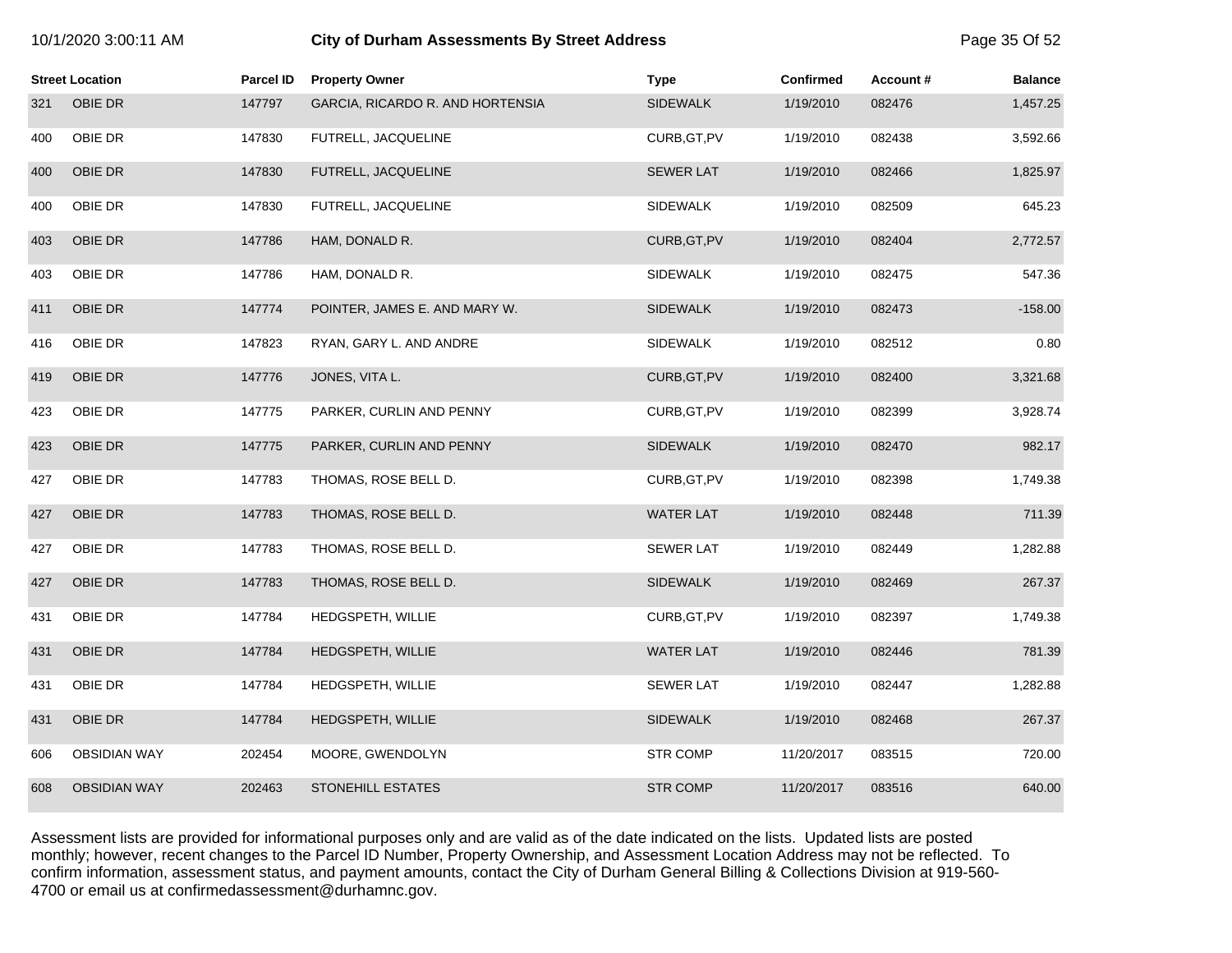| 10/1/2020 3:00:11 AM |                        |                  | <b>City of Durham Assessments By Street Address</b> |                 |                  |          |                |
|----------------------|------------------------|------------------|-----------------------------------------------------|-----------------|------------------|----------|----------------|
|                      | <b>Street Location</b> | <b>Parcel ID</b> | <b>Property Owner</b>                               | <b>Type</b>     | <b>Confirmed</b> | Account# | <b>Balance</b> |
| 702                  | <b>OBSIDIAN WAY</b>    | 202455           | ABRAM, WALTER                                       | <b>STR COMP</b> | 11/20/2017       | 083517   | 640.00         |
| 705                  | <b>OBSIDIAN WAY</b>    | 202449           | HARRIS, FELICIA                                     | <b>STR COMP</b> | 11/20/2017       | 083519   | 640.00         |
| 706                  | <b>OBSIDIAN WAY</b>    | 202457           | RUDE, NATALYA A                                     | <b>STR COMP</b> | 11/20/2017       | 083520   | 640.00         |
| 707                  | <b>OBSIDIAN WAY</b>    | 202448           | SIMPSON MCKOY, KIMBERLY                             | <b>STR COMP</b> | 11/20/2017       | 083521   | 800.00         |
| 708                  | <b>OBSIDIAN WAY</b>    | 202458           | PERRY, CHAD                                         | <b>STR COMP</b> | 11/20/2017       | 083522   | 480.00         |
| 710                  | <b>OBSIDIAN WAY</b>    | 202459           | AMH 2015-1 BORROWER LLC                             | <b>STR COMP</b> | 11/20/2017       | 083524   | $-80.00$       |
| 712                  | <b>OBSIDIAN WAY</b>    | 202460           | <b>BELL, JAMISE</b>                                 | <b>STR COMP</b> | 11/20/2017       | 083526   | 560.00         |
| 714                  | <b>OBSIDIAN WAY</b>    | 202461           | IH3 PROPERTY NORTH CAROLINA, LP                     | <b>STR COMP</b> | 11/20/2017       | 083527   | 640.00         |
| 715                  | <b>OBSIDIAN WAY</b>    | 202445           | ABDELATIF, MOHAMAD                                  | STR COMP        | 11/20/2017       | 083528   | 640.00         |
| 718                  | <b>OBSIDIAN WAY</b>    | 202430           | BUCCAFUFCO, ADAM N                                  | <b>STR COMP</b> | 11/20/2017       | 083531   | 640.00         |
| 719                  | <b>OBSIDIAN WAY</b>    | 202429           | AFIFI, OSAMA                                        | <b>STR COMP</b> | 11/20/2017       | 083532   | 640.00         |
| 720                  | <b>OBSIDIAN WAY</b>    | 202431           | JONES, DANA                                         | <b>STR COMP</b> | 11/20/2017       | 083533   | 800.00         |
| 721                  | <b>OBSIDIAN WAY</b>    | 202428           | BRADY, MARILYN                                      | <b>STR COMP</b> | 11/20/2017       | 083534   | 640.00         |
| 722                  | <b>OBSIDIAN WAY</b>    | 202432           | RUSS, ROSA L                                        | <b>STR COMP</b> | 11/20/2017       | 083535   | 640.00         |
| 723                  | <b>OBSIDIAN WAY</b>    | 202427           | KAPRAL, GARY J                                      | <b>STR COMP</b> | 11/20/2017       | 083536   | 560.00         |
| 725                  | <b>OBSIDIAN WAY</b>    | 202426           | EASON, ETHEL N                                      | <b>STR COMP</b> | 11/20/2017       | 083538   | 800.00         |
| 727                  | <b>OBSIDIAN WAY</b>    | 202425           | <b>WATKINS, ANTHONY</b>                             | <b>STR COMP</b> | 11/20/2017       | 083540   | 200.00         |
| 728                  | <b>OBSIDIAN WAY</b>    | 202435           | CLICK, MONICA                                       | <b>STR COMP</b> | 11/20/2017       | 083541   | 800.00         |
| 729                  | <b>OBSIDIAN WAY</b>    | 202424           | CONYERS, ROSEMOND                                   | <b>STR COMP</b> | 11/20/2017       | 083542   | 560.00         |
| 732                  | <b>OBSIDIAN WAY</b>    | 202437           | HILL, TAMARA                                        | <b>STR COMP</b> | 11/20/2017       | 083545   | 720.00         |
| 733                  | <b>OBSIDIAN WAY</b>    | 202422           | ALI, MUHAMMAD                                       | <b>STR COMP</b> | 11/20/2017       | 083546   | 720.00         |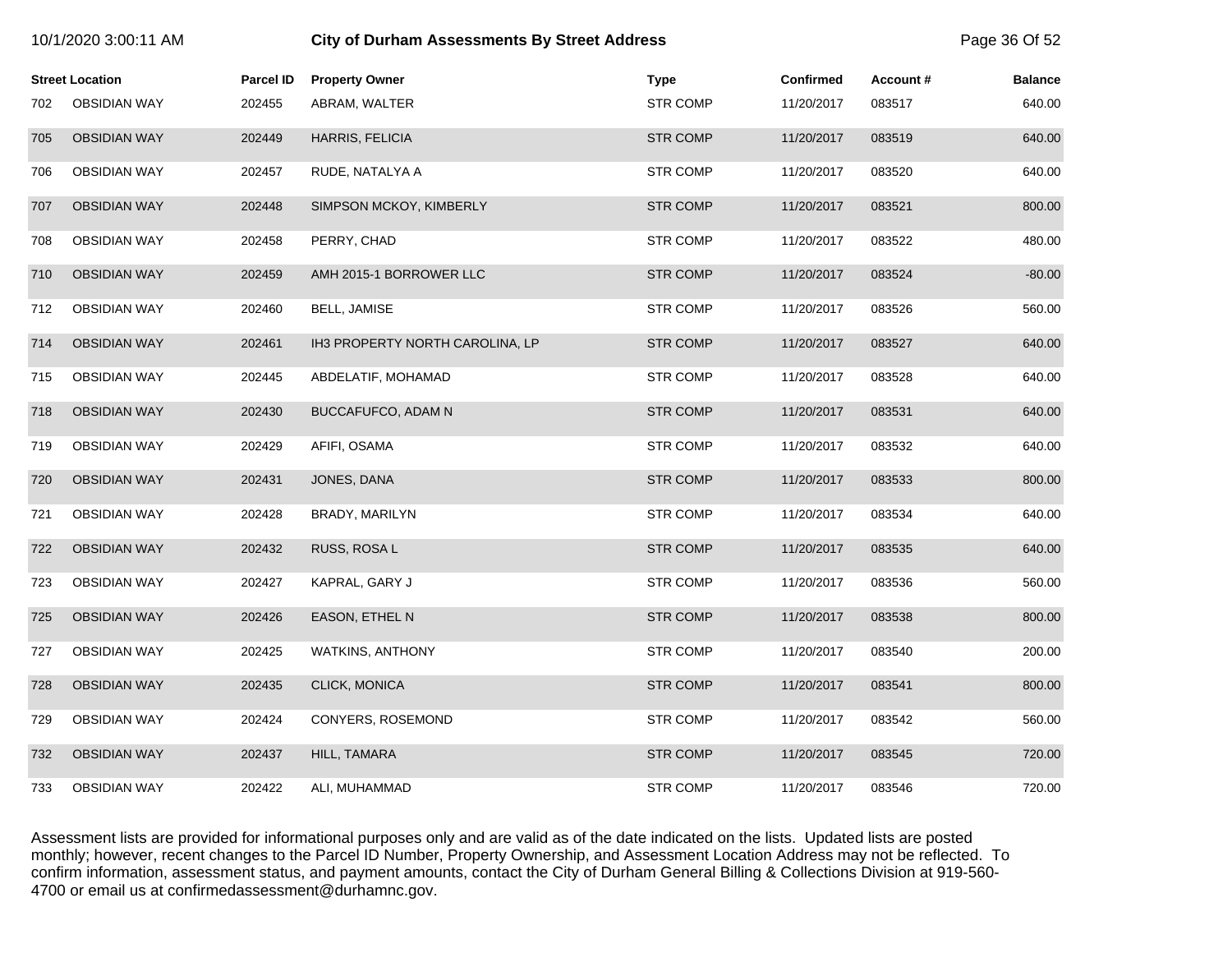| 10/1/2020 3:00:11 AM |  |  |  |
|----------------------|--|--|--|
|----------------------|--|--|--|

# **10.12020 6.000:11 City of Durham Assessments By Street Address** Page 37 Of 52

|     | <b>Street Location</b> | Parcel ID | <b>Property Owner</b>    | <b>Type</b>     | <b>Confirmed</b> | Account# | <b>Balance</b> |
|-----|------------------------|-----------|--------------------------|-----------------|------------------|----------|----------------|
| 734 | <b>OBSIDIAN WAY</b>    | 202438    | BHARGAVA, DEEPIKA        | <b>STR COMP</b> | 11/20/2017       | 083547   | 720.00         |
| 735 | <b>OBSIDIAN WAY</b>    | 202421    | GOLDER, GENEVA           | STR COMP        | 11/20/2017       | 083548   | 560.00         |
| 736 | <b>OBSIDIAN WAY</b>    | 202439    | ESPINOZA, JOEL           | <b>STR COMP</b> | 11/20/2017       | 083549   | 720.00         |
| 737 | <b>OBSIDIAN WAY</b>    | 202420    | CHERRY, STEPHANIE A      | STR COMP        | 11/20/2017       | 083550   | 640.00         |
| 738 | <b>OBSIDIAN WAY</b>    | 202440    | WOYEE, JACKIE N          | <b>STR COMP</b> | 11/20/2017       | 083551   | 265.00         |
| 739 | <b>OBSIDIAN WAY</b>    | 202419    | HALL, TIM                | <b>STR COMP</b> | 11/20/2017       | 083552   | 800.00         |
| 740 | <b>OBSIDIAN WAY</b>    | 202441    | APONTE, STACY V          | <b>STR COMP</b> | 11/20/2017       | 083553   | 560.00         |
| 741 | <b>OBSIDIAN WAY</b>    | 202418    | SHILL, CHRISTOPHER       | <b>STR COMP</b> | 11/20/2017       | 083554   | 640.00         |
| 743 | <b>OBSIDIAN WAY</b>    | 202442    | STONEHILL ESTATES        | <b>STR COMP</b> | 11/20/2017       | 083555   | 640.00         |
| 812 | <b>OBSIDIAN WAY</b>    | 201445    | <b>STONEHILL ESTATES</b> | <b>STR COMP</b> | 11/20/2017       | 083463   | 640.00         |
| 903 | <b>OBSIDIAN WAY</b>    | 201444    | <b>MARTIN, LOLA</b>      | <b>STR COMP</b> | 11/20/2017       | 083464   | 720.00         |
| 904 | <b>OBSIDIAN WAY</b>    | 201420    | GEMECHU, MESKEREM        | <b>STR COMP</b> | 11/20/2017       | 083465   | 640.00         |
| 905 | <b>OBSIDIAN WAY</b>    | 201443    | DAVIES, JIMMY J          | <b>STR COMP</b> | 11/20/2017       | 083466   | 800.00         |
| 906 | <b>OBSIDIAN WAY</b>    | 201421    | BELLEBNA, IBRAHIM B      | <b>STR COMP</b> | 11/20/2017       | 083467   | 720.00         |
| 909 | <b>OBSIDIAN WAY</b>    | 201441    | CAIN, REGINA             | <b>STR COMP</b> | 11/20/2017       | 083470   | 800.00         |
| 910 | <b>OBSIDIAN WAY</b>    | 201423    | RUIZ ESPARZA, SARANYA    | <b>STR COMP</b> | 11/20/2017       | 083471   | 640.00         |
| 911 | <b>OBSIDIAN WAY</b>    | 201440    | LEATHERS, MICHAEL        | <b>STR COMP</b> | 11/20/2017       | 083472   | $-80.00$       |
| 912 | <b>OBSIDIAN WAY</b>    | 201424    | KAYEE, DANIEL            | STR COMP        | 11/20/2017       | 083473   | 800.00         |
| 913 | <b>OBSIDIAN WAY</b>    | 201439    | ROUNTREE, CHENITA        | <b>STR COMP</b> | 11/20/2017       | 083474   | 640.00         |
| 915 | <b>OBSIDIAN WAY</b>    | 201438    | GRAY, GLENDA             | <b>STR COMP</b> | 11/20/2017       | 083476   | 800.00         |
| 917 | <b>OBSIDIAN WAY</b>    | 201437    | DAVIS, NATASHA           | <b>STR COMP</b> | 11/20/2017       | 083478   | 640.00         |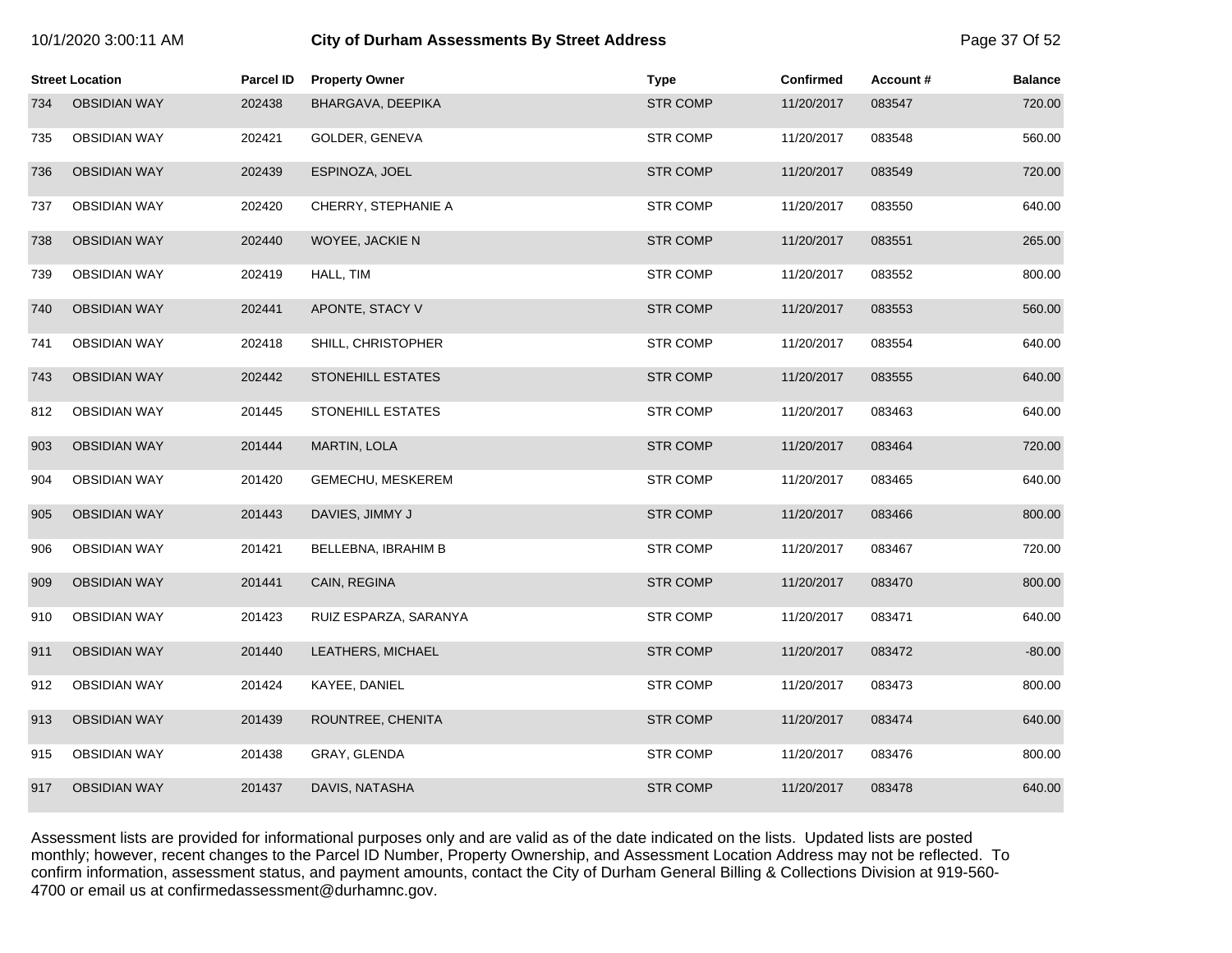| 10/1/2020 3:00:11 AM |                        |                  | <b>City of Durham Assessments By Street Address</b> |                   |                  |          |                |
|----------------------|------------------------|------------------|-----------------------------------------------------|-------------------|------------------|----------|----------------|
|                      | <b>Street Location</b> | <b>Parcel ID</b> | <b>Property Owner</b>                               | <b>Type</b>       | <b>Confirmed</b> | Account# | <b>Balance</b> |
| 919                  | <b>OBSIDIAN WAY</b>    | 201436           | OPPY, TURNER B                                      | <b>STR COMP</b>   | 11/20/2017       | 083480   | 640.00         |
| 920                  | <b>OBSIDIAN WAY</b>    | 201428           | HERNANDEZ, ELIAS                                    | <b>STR COMP</b>   | 11/20/2017       | 083481   | 640.00         |
| 921                  | <b>OBSIDIAN WAY</b>    | 201435           | KITHCART, JAMES W                                   | <b>STR COMP</b>   | 11/20/2017       | 083482   | 640.00         |
| 922                  | <b>OBSIDIAN WAY</b>    | 201429           | SMITH, MELDA                                        | <b>STR COMP</b>   | 11/20/2017       | 083483   | 800.00         |
| 923                  | <b>OBSIDIAN WAY</b>    | 201434           | ROBERTSON, ELIJAH                                   | <b>STR COMP</b>   | 11/20/2017       | 083484   | 800.00         |
| 924                  | <b>OBSIDIAN WAY</b>    | 201430           | CALDWELL, TERA                                      | <b>STR COMP</b>   | 11/20/2017       | 083485   | 640.00         |
| 925                  | <b>OBSIDIAN WAY</b>    | 201433           | AMH NC PROPERTIES LP                                | <b>STR COMP</b>   | 11/20/2017       | 083486   | 640.00         |
| 926                  | <b>OBSIDIAN WAY</b>    | 201432           | <b>STONEHILL ESTATES</b>                            | <b>STR COMP</b>   | 11/20/2017       | 083487   | 640.00         |
| 3325                 | OLD CHAPEL HILL RD     | 122973           | GRAEDON, JOE D AND TERESA L                         | <b>SEWER LAT</b>  | 4/18/2011        | 082605   | $-151.18$      |
| 4917                 | OLD CHAPEL HILL RD     | 140620           | MARSHALL, BARBARA W AND WILLIAM R                   | <b>SEWER MAIN</b> | 4/19/1999        | 077658   | $-125.71$      |
| 5211                 | OLD CHAPEL HILL RD     | 140629           | FIVE OAKS-LAKESIDE HOMEOWNERS ASSOC, INC            | <b>SEWER MAIN</b> | 3/16/1998        | 077107   | $-2.54$        |
| 624                  | OLD OXFORD RD          | 171758           | LECRAFT, SR, GIDEON H AND GLORIA J                  | <b>SEWER LAT</b>  | 11/2/1998        | 077398   | $-9.88$        |
| $\mathbf{1}$         | OLIVENE DR             | 202453           | BERRYMAN, TANNEIKA                                  | <b>STR COMP</b>   | 11/20/2017       | 083556   | 640.00         |
| 3                    | OLIVENE DR             | 202477           | MCMILLIAN, MYISHANKA                                | <b>STR COMP</b>   | 11/20/2017       | 083557   | 800.00         |
| 4                    | OLIVENE DR             | 202451           | DOLES, ROBIN                                        | <b>STR COMP</b>   | 11/20/2017       | 083558   | 640.00         |
| 6                    | <b>OLIVENE DR</b>      | 202452           | BAKER, ERIC M                                       | <b>STR COMP</b>   | 11/20/2017       | 083560   | 640.00         |
| $\overline{7}$       | OLIVENE DR             | 202475           | JACKSON, JANELLE                                    | <b>STR COMP</b>   | 11/20/2017       | 083561   | 800.00         |
| 8                    | OLIVENE DR             | 202464           | PRISCO, MARIA                                       | <b>STR COMP</b>   | 11/20/2017       | 083562   | 640.00         |
| 9                    | OLIVENE DR             | 202474           | JOHNSON, RICHARD                                    | <b>STR COMP</b>   | 11/20/2017       | 083563   | 720.00         |
| 10                   | <b>OLIVENE DR</b>      | 202465           | WILLIAMS, JEROME                                    | <b>STR COMP</b>   | 11/20/2017       | 083564   | 640.00         |
| 11                   | OLIVENE DR             | 202473           | <b>BOBBITT, MICHAEL J</b>                           | <b>STR COMP</b>   | 11/20/2017       | 083565   | 800.00         |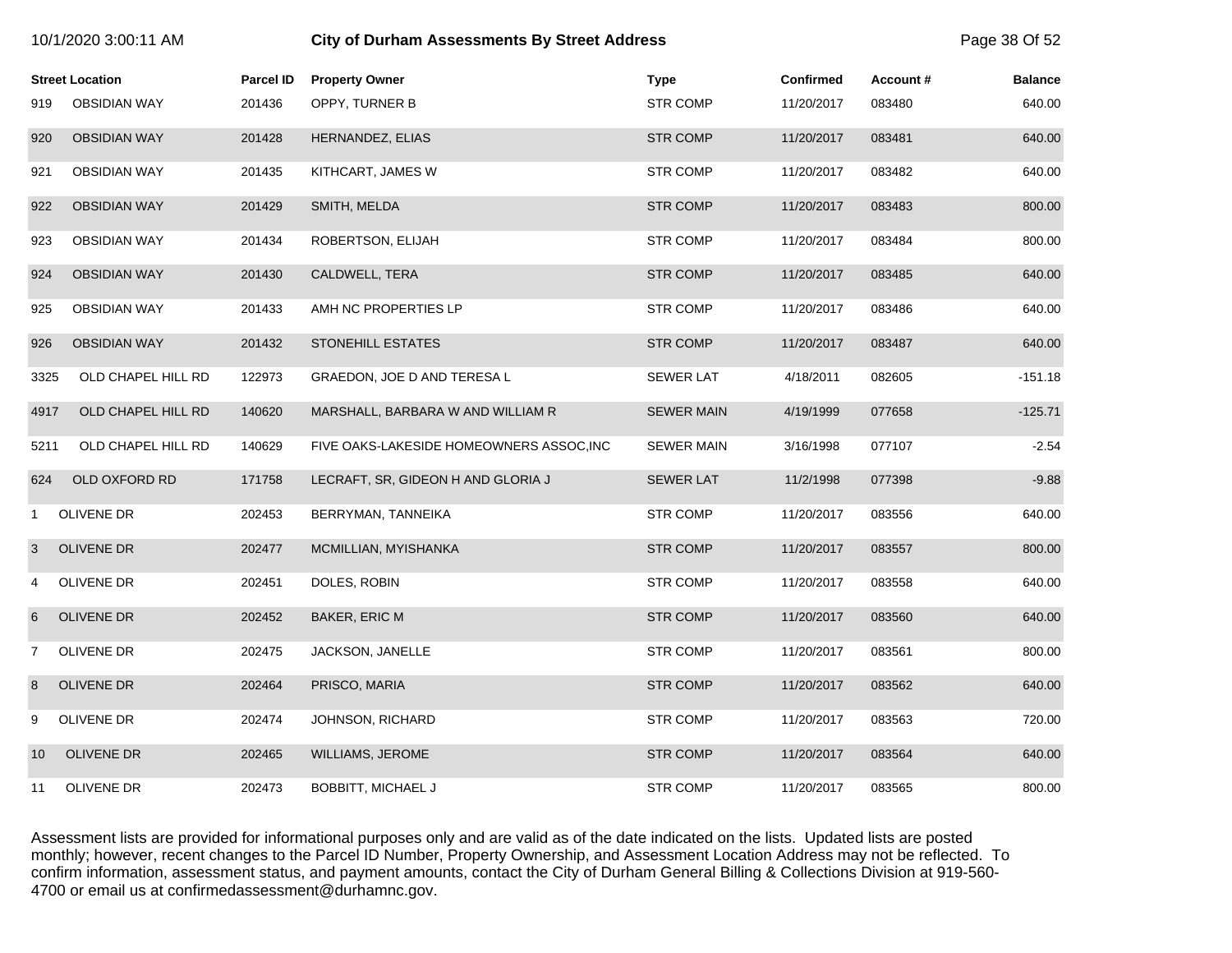| 10/1/2020 3:00:11 AM |  |  |  |
|----------------------|--|--|--|
|----------------------|--|--|--|

# **10.1203.00. City of Durham Assessments By Street Address Page 39 Of 52**

|                 | <b>Street Location</b> | <b>Parcel ID</b> | <b>Property Owner</b>              | <b>Type</b>       | <b>Confirmed</b> | Account# | <b>Balance</b> |
|-----------------|------------------------|------------------|------------------------------------|-------------------|------------------|----------|----------------|
| 12 <sup>2</sup> | OLIVENE DR             | 202466           | CASSAR, AMELIA                     | <b>STR COMP</b>   | 11/20/2017       | 083566   | 640.00         |
| 15              | OLIVENE DR             | 202471           | ORTIZ MURCIA, LUIS A               | <b>STR COMP</b>   | 11/20/2017       | 083568   | 640.00         |
| 17              | OLIVENE DR             | 202470           | MARTINEZ, JOSE M                   | <b>STR COMP</b>   | 11/20/2017       | 083569   | 640.00         |
| 19              | OLIVENE DR             | 202469           | BOURNE, NZINGA                     | STR COMP          | 11/20/2017       | 083570   | 720.00         |
| 2811            | <b>OMAH ST</b>         | 125586           | CRAFT, SARAH A                     | <b>WATER CAP</b>  | 6/25/2018        | 083674   | 2,133.82       |
| 500             | ORINDO DR              | 155712           | YOUNG, JR, ROBERT B AND MARGARET D | CURB, GT, PV      | 11/5/2001        | 079889   | 62.78          |
| 630             | ORINDO DR              | 155727           | ROBERTS, JOHN T AND DORA P         | <b>SEWER LAT</b>  | 11/5/2001        | 079919   | $-20.00$       |
| 709             | ORINDO DR              | 155733           | ROBERTS, JOHN T AND DORA P         | <b>SEWER LAT</b>  | 11/5/2001        | 079911   | $-20.00$       |
| 106             | <b>OVERBY DR</b>       | 146942           | <b>GETHERS, LILLIAN</b>            | CURB, GT, PV      | 4/15/2002        | 080259   | 4,027.50       |
| 106             | OVERBY DR              | 146942           | GETHERS, LILLIAN                   | CURB, GT, PV      | 4/15/2002        | 080265   | 8,665.11       |
| 3011            | <b>OXFORD DR</b>       | 122050           | <b>CROWLEY, KENNETH M</b>          | <b>SEWER LAT</b>  | 2/6/1989         | 034212   | $-47.42$       |
| 2019            | PANORAMIC DR           | 164684           | LAMB, BROOKIE COSTON               | <b>WATER LAT</b>  | 12/3/2007        | 081928   | $-3.60$        |
| 4108            | PAVILLION PL           | 139890           | <b>WILKINSON, DIANE</b>            | <b>SEWER MAIN</b> | 1/16/2007        | 081766   | 1.67           |
| 112             | PAWNEE CT              | 186499           | KIRKLAND, BENNIE J AND NORMA W     | <b>WATER MAIN</b> | 8/21/2000        | 078947   | $-15.17$       |
| 505             | PEARSON DR             | 147011           | LAWRENCE, BENSON                   | <b>WATER LAT</b>  | 4/15/2002        | 080280   | $-1,894.43$    |
| 1316            | PENNOCK RD             | 165342           | <b>GEERCKEN, GENAL</b>             | <b>WATER LAT</b>  | 2/21/1994        | 071940   | $-81.28$       |
| 1316            | <b>PENNOCK RD</b>      | 165342           | <b>GEERCKEN, GENAL</b>             | <b>SEWER LAT</b>  | 2/21/1994        | 071941   | $-124.77$      |
| 1316            | PENNOCK RD             | 165342           | GEERCKEN, GENAL                    | <b>WATER CAP</b>  | 2/21/1994        | 071942   | $-141.51$      |
| 1316            | PENNOCK RD             | 165342           | GEERCKEN, GENAL                    | <b>SEW LICK</b>   | 2/21/1994        | 071943   | $-86.98$       |
| 1320            | PENNOCK RD             | 165343           | HOCKADAY, VIRGINIA H               | <b>SEWER MAIN</b> | 9/8/1992         | 068842   | $-50.00$       |
| 1415            | PENNOCK RD             | 165394           | WICKER, DONALD W                   | <b>SEWER MAIN</b> | 9/8/1992         | 068862   | $-1.91$        |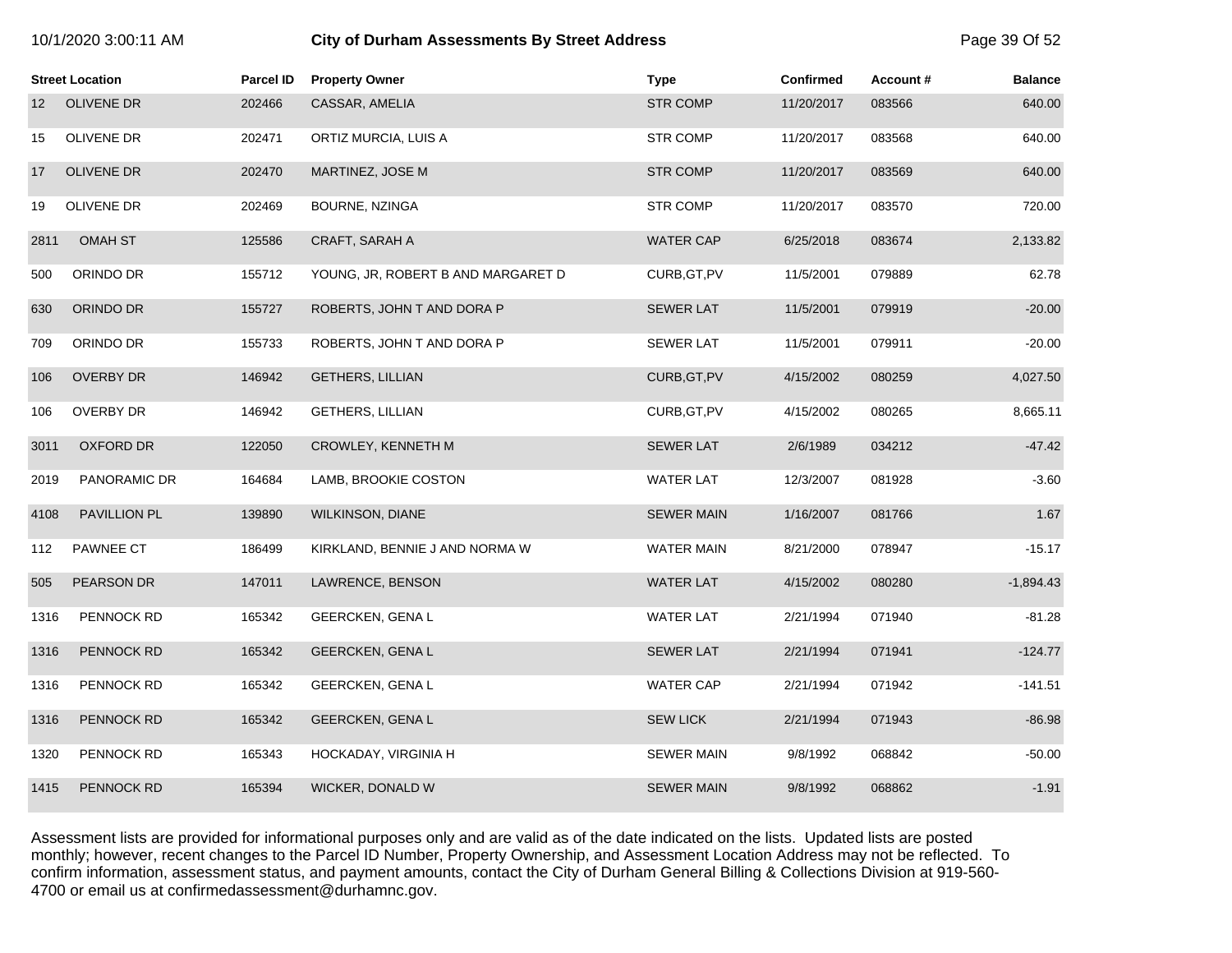|      | <b>Street Location</b> | <b>Parcel ID</b> | <b>Property Owner</b>            | <b>Type</b>       | <b>Confirmed</b> | Account# | <b>Balance</b> |
|------|------------------------|------------------|----------------------------------|-------------------|------------------|----------|----------------|
| 1415 | <b>PENNOCK RD</b>      | 165394           | WICKER, DONALD W                 | <b>SEWER LAT</b>  | 5/15/1995        | 073972   | $-1.03$        |
| 2901 | PERVIS RD              | 168386           | BROWN, DOUGLAS K & MARLENE       | <b>WATER MAIN</b> | 3/2/1992         | 066817   | $-176.49$      |
| 713  | PEYTON AVE             | 165057           | POPLIN, JR, DEWEY P              | <b>SEWER MAIN</b> | 3/16/1992        | 067084   | $-307.81$      |
| 3802 | PICKRAN CIR            | 138669           | SARAH M AND WAYDE D JOHNSON      | SW OUTFALL        | 5/7/2012         | 082870   | $-0.22$        |
| 3805 | PICKRAN CIR            | 138666           | BLAND, JAMES                     | SW OUTFALL        | 5/7/2012         | 082873   | $-0.03$        |
| 4320 | PIN OAK DR             | 140912           | JOHNSON, WESLEY E AND MARTHA B   | <b>SEW FARR</b>   | 11/6/1995        | 074597   | $-1.13$        |
| 5018 | PINE TRAIL DR          | 182964           | THOMPSON, JR, JAMES C AND JOAN M | <b>SEWER ENO</b>  | 9/20/1993        | 071191   | $-25.00$       |
| 3640 | PINE VIEW CIR          | 138653           | MCBRIDE, JR, SAMUEL E            | <b>SEWER MAIN</b> | 4/6/1992         | 067177   | $-1.10$        |
| 2603 | PINEWOOD DR            | 126707           | NOBLITT, SONIA                   | <b>SEW FARR</b>   | 2/7/1994         | 071881   | $-12.65$       |
| 135  | PLANTATION DR          | 183634           | STONE, SUZANNE L                 | <b>WATER LAT</b>  | 2/20/2006        | 081659   | 452.32         |
| 135  | PLANTATION DR          | 183634           | STONE, SUZANNE L                 | <b>WATER CAP</b>  | 2/20/2006        | 081660   | 739.55         |
| 0    | PO BOX 2350            | 121878           | JOHNSON, JR, HORACE M            | <b>SIDEWALK</b>   | 1/4/1993         | 069726   | $-185.64$      |
| 0    | PO BOX 685             | 111891           | SOUTHERN REPAIR SERVICE          | CURB, GT, PV      | 10/20/1997       | 076745   | $-12.25$       |
| 3509 | PORTICO LN             | 206801           | MCKELLAR, TAMARA                 | <b>STR COMP</b>   | 11/20/2017       | 083575   | 256.10         |
| 3510 | PORTICO LN             | 206805           | MILLER, ALICIA                   | STR COMP          | 11/20/2017       | 083576   | 640.00         |
| 3511 | PORTICO LN             | 206800           | MCENZIE, KRISTOFFER              | <b>STR COMP</b>   | 11/20/2017       | 083577   | 640.00         |
| 3512 | PORTICO LN             | 206806           | OLIVA, JUAN A                    | <b>STR COMP</b>   | 11/20/2017       | 083578   | 640.00         |
| 3515 | PORTICO LN             | 206799           | SPICER, DESI                     | <b>STR COMP</b>   | 11/20/2017       | 083580   | 800.00         |
| 3610 | PORTICO LN             | 206809           | SCARBOROUGH, AMIRAH R            | <b>STR COMP</b>   | 11/20/2017       | 083582   | 640.00         |
| 3612 | PORTICO LN             | 206810           | WHITT, ANGELA                    | <b>STR COMP</b>   | 11/20/2017       | 083583   | 600.00         |
| 2519 | PRESTON AVE            | 126587           | EUBANKS, GERALDINE H             | <b>SEWER ENO</b>  | 9/19/2011        | 082703   | $-0.13$        |

10/1/2020 3:00:11 AM **City of Durham Assessments By Street Address** Page 40 Of 52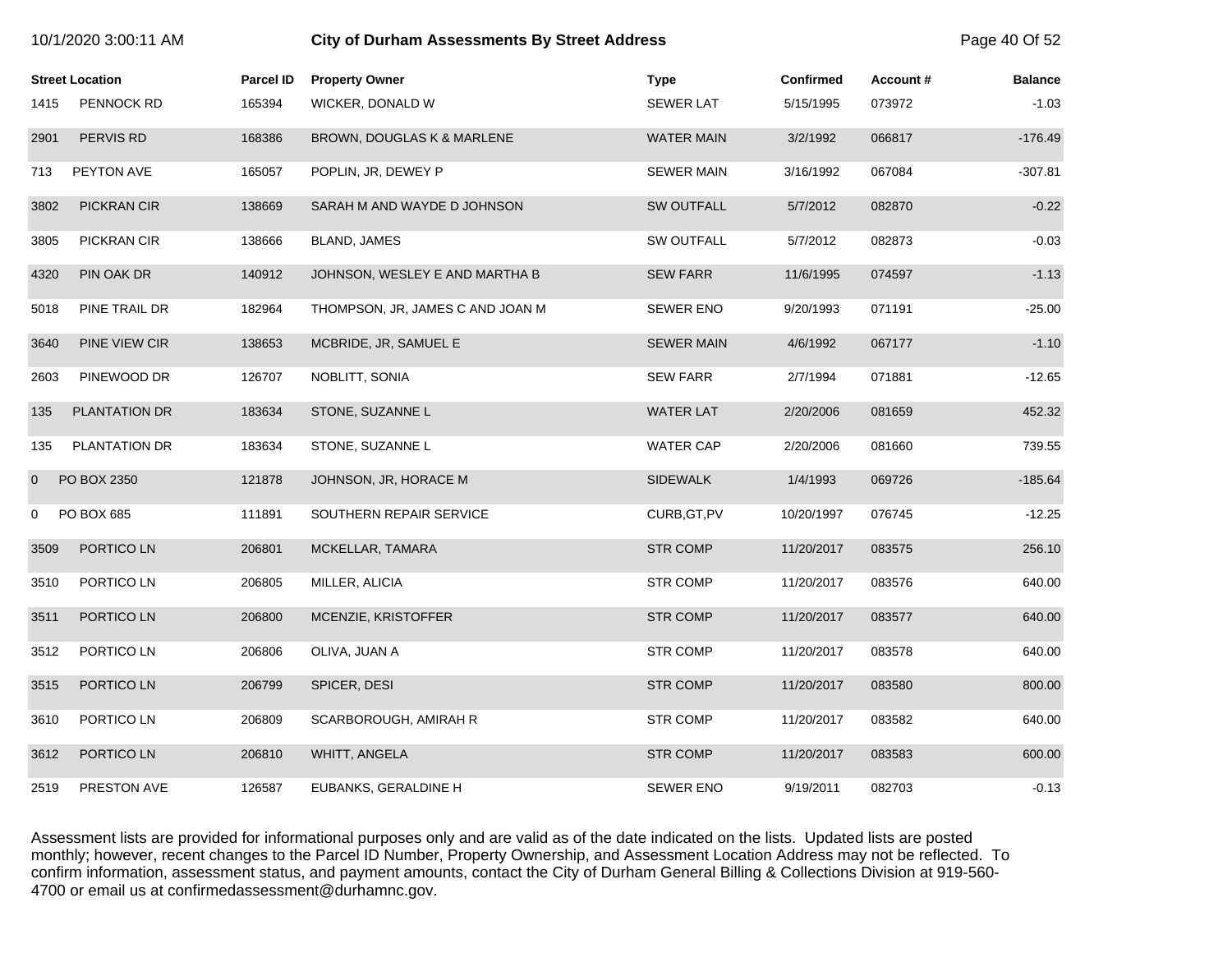| 10/1/2020 3:00:11 AM |  |  |
|----------------------|--|--|
|----------------------|--|--|

# **City of Durham Assessments By Street Address <b>Page 41 Of 52** Page 41 Of 52

| <b>Street Location</b> |                    | <b>Parcel ID</b> | <b>Property Owner</b>             | <b>Type</b>       | <b>Confirmed</b> | Account# | <b>Balance</b> |
|------------------------|--------------------|------------------|-----------------------------------|-------------------|------------------|----------|----------------|
| 1501                   | <b>PYCROFT CT</b>  | 162363           | JOHNSON, RICHARD AND LONZETTA     | <b>SEWER MAIN</b> | 4/6/1998         | 077186   | $-58.33$       |
| 805                    | QUARTZ DR          | 201638           | STONEHILL ESTATES                 | <b>STR COMP</b>   | 11/20/2017       | 083514   | 640.00         |
| 4310                   | RANDALL RD         | 141094           | BABER, NELLIE C                   | <b>SEW FARR</b>   | 8/21/1995        | 074303   | $-10.15$       |
| 904                    | RED OAK AVE        | 133209           | WIGGINS, STRATH M                 | CURB, GT, PV      | 8/15/2011        | 082684   | 3,328.70       |
| 907                    | RED OAK AVE        | 133145           | JONES, JOHNNIE                    | CURB, GT, PV      | 8/15/2011        | 082672   | $-2.59$        |
| 908                    | RED OAK AVE        | 133208           | PATTERSON, MARY                   | CURB, GT, PV      | 8/15/2011        | 082683   | 1,666.70       |
| 910                    | RED OAK AVE        | 133207           | RAY, ERNERST J                    | CURB, GT, PV      | 8/15/2011        | 082682   | 1,441.65       |
| 913                    | RED OAK AVE        | 133147           | FERNANDEZ, EDUARDO AND SYLVIA     | <b>SEWER LAT</b>  | 8/15/2011        | 082674   | 0.03           |
| 914                    | RED OAK AVE        | 133205           | BRITT, LEEVAN WILLIAMS AND JOSEPH | CURB, GT, PV      | 8/15/2011        | 082680   | 3,560.00       |
| 914                    | RED OAK AVE        | 133205           | BRITT, LEEVAN WILLIAMS AND JOSEPH | <b>SEWER LAT</b>  | 8/15/2011        | 082680   | 761.29         |
| 914                    | RED OAK AVE        | 133205           | BRITT, LEEVAN WILLIAMS AND JOSEPH | <b>WATER LAT</b>  | 8/15/2011        | 082680   | 663.82         |
| 919                    | RED OAK AVE        | 133149           | ROYSTER, RICHARD T                | CURB, GT, PV      | 8/15/2011        | 082676   | $-10.04$       |
| 920                    | RED OAK AVE        | 133200           | ROSS, PAMELA ANN                  | <b>WATER LAT</b>  | 8/15/2011        | 082679   | $-1.98$        |
| 1                      | RED SAGE CT        | 204202           | LAMBERT, MATTHEW                  | <b>STR COMP</b>   | 11/20/2017       | 083319   | 800.00         |
| 2                      | RED SAGE CT        | 204213           | WHITTEN, WANDA                    | <b>STR COMP</b>   | 11/20/2017       | 083320   | 640.00         |
| 4                      | RED SAGE CT        | 204212           | CABRERA, TONYA                    | <b>STR COMP</b>   | 11/20/2017       | 083322   | 720.00         |
| $5\phantom{.0}$        | RED SAGE CT        | 204204           | SELLS, DALE L                     | <b>STR COMP</b>   | 11/20/2017       | 083323   | 640.00         |
| 10                     | RED SAGE CT        | 204209           | FERGUSON, DANIEL                  | <b>STR COMP</b>   | 11/20/2017       | 083328   | 720.00         |
| 11                     | <b>RED SAGE CT</b> | 204207           | <b>RATHJEN, CHRIS</b>             | <b>STR COMP</b>   | 11/20/2017       | 083329   | 800.00         |
| 4719                   | REIGAL WOOD RD     | 181091           | JONES, JR, WILLIAM O AND DONNA H  | <b>SEWER MAIN</b> | 12/4/1995        | 074736   | $-54.81$       |
| 706                    | REYNOLDS AVE       | 124595           | BELANGER, ALAN D                  | <b>SEWER LAT</b>  | 9/21/2015        | 083154   | 263.39         |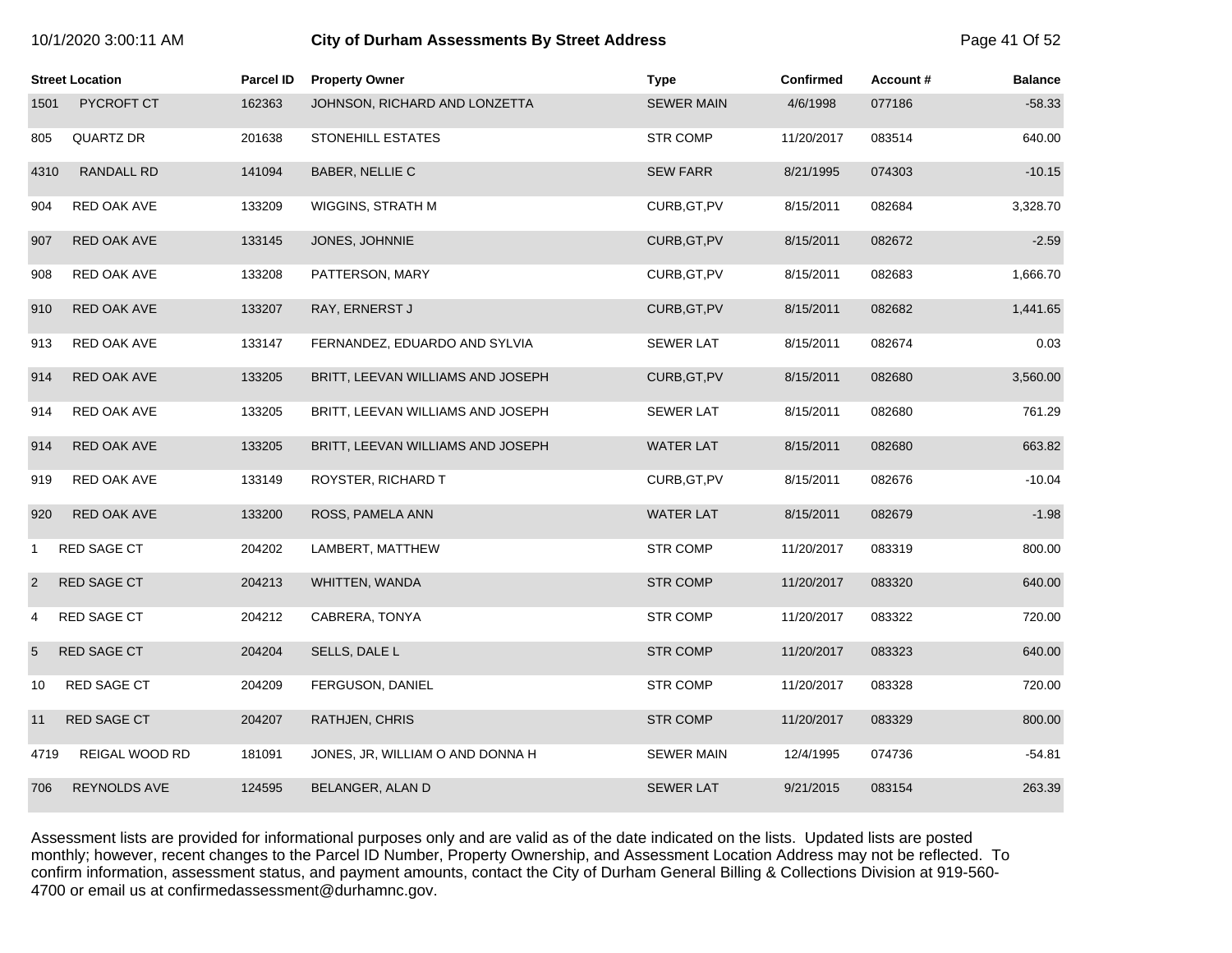|      | <b>Street Location</b> | <b>Parcel ID</b> | <b>Property Owner</b>                 | <b>Type</b>       | <b>Confirmed</b> | Account# | <b>Balance</b> |
|------|------------------------|------------------|---------------------------------------|-------------------|------------------|----------|----------------|
| 5808 | <b>RIDGEVIEW RD</b>    | 186698           | KING, CHRISTOPHER N AND VICKIE        | <b>WATER MAIN</b> | 1/18/2005        | 081163   | 152.51         |
| 3801 | <b>RIVERMONT RD</b>    | 176913           | STANLEY, NATHAN L. AND MELINDA R.     | <b>SEWER MAIN</b> | 11/17/2008       | 081096   | 847.90         |
| 4709 | <b>RIVERMONT RD</b>    | 176929           | COMAN, WILLIAMS T AND JUDY H COMAN JR | <b>WATER MAIN</b> | 9/3/2013         | 083034   | $-0.27$        |
| 4909 | ROBINWOOD RD           | 155745           | LYNCH, LA                             | <b>SEW TRIANG</b> | 6/15/1998        | 077322   | $-3.04$        |
| 2512 | ROCHELLE ST            | 131442           | JONES, JOHN L. AND WENDY C.           | WATER CAP         | 5/17/2010        | 082551   | 0.05           |
| 2512 | ROCHELLE ST            | 131442           | JONES, JOHN L. AND WENDY C.           | <b>SEW LICK</b>   | 5/17/2010        | 082552   | 0.05           |
| 701  | ROCHESTER ST           | 161157           | FARRINGTON, GEORGE W AND COZIE        | <b>SEWER LAT</b>  | 6/5/1995         | 074040   | $-112.13$      |
| 702  | ROCHESTER ST           | 161172           | BOYD, JR, BOOKER T AND LUCY A         | <b>SEWER LAT</b>  | 5/15/2000        | 078504   | $-2.09$        |
| 208  | ROCKWAY ST             | 172063           | PERRY, ANTHONY                        | <b>SEWER LAT</b>  | 5/2/2005         | 081403   | 1,466.20       |
| 208  | <b>ROCKWAY ST</b>      | 172063           | PERRY, ANTHONY                        | <b>SEWER ENO</b>  | 5/2/2005         | 081404   | 1,219.58       |
| 214  | <b>ROCKWAY ST</b>      | 128474           | MOORE, ANTHONY BRETT & MARY A         | <b>SEWER LAT</b>  | 4/3/2000         | 078365   | $-200.72$      |
| 214  | <b>ROCKWAY ST</b>      | 128474           | MOORE, ANTHONY BRETT & MARY A         | <b>SEW NORTH</b>  | 4/3/2000         | 078366   | $-104.36$      |
| 205  | E ROCKWAY ST           | 172056           | PERRY, ANTHONY                        | <b>SEWER MAIN</b> | 4/2/2001         | 079472   | 375.80         |
| 205  | E ROCKWAY ST           | 172056           | PERRY, ANTHONY                        | <b>SEWER LAT</b>  | 5/2/2005         | 081399   | 1,466.20       |
| 205  | E ROCKWAY ST           | 172056           | PERRY, ANTHONY                        | SEWER ENO         | 5/2/2005         | 081400   | 1,219.58       |
| 4202 | <b>ROGERS RD</b>       | 169916           | <b>GRANT AND KELLI O'STEEN</b>        | <b>WATER MAIN</b> | 4/16/2012        | 082863   | $-6.55$        |
| 3328 | ROLLING HILL RD        | 138374           | BELLO, DIANA L                        | <b>SEWER MAIN</b> | 5/17/1993        | 070083   | $-2.75$        |
| 102  | RONDELAY DR            | 204219           | DICKSON, HAMILTON D                   | <b>STR COMP</b>   | 11/20/2017       | 083372   | 720.00         |
| 103  | RONDELAY DR            | 204221           | NEWKIRK, ERIC                         | STR COMP          | 11/20/2017       | 083373   | 800.00         |
| 105  | RONDELAY DR            | 204222           | PELAEZ, SLAVIO J                      | <b>STR COMP</b>   | 11/20/2017       | 083374   | 640.00         |
| 107  | RONDELAY DR            | 204223           | <b>MARROW, BETHORA</b>                | <b>STR COMP</b>   | 11/20/2017       | 083375   | 720.00         |

10/1/2020 3:00:11 AM **City of Durham Assessments By Street Address** Page 42 Of 52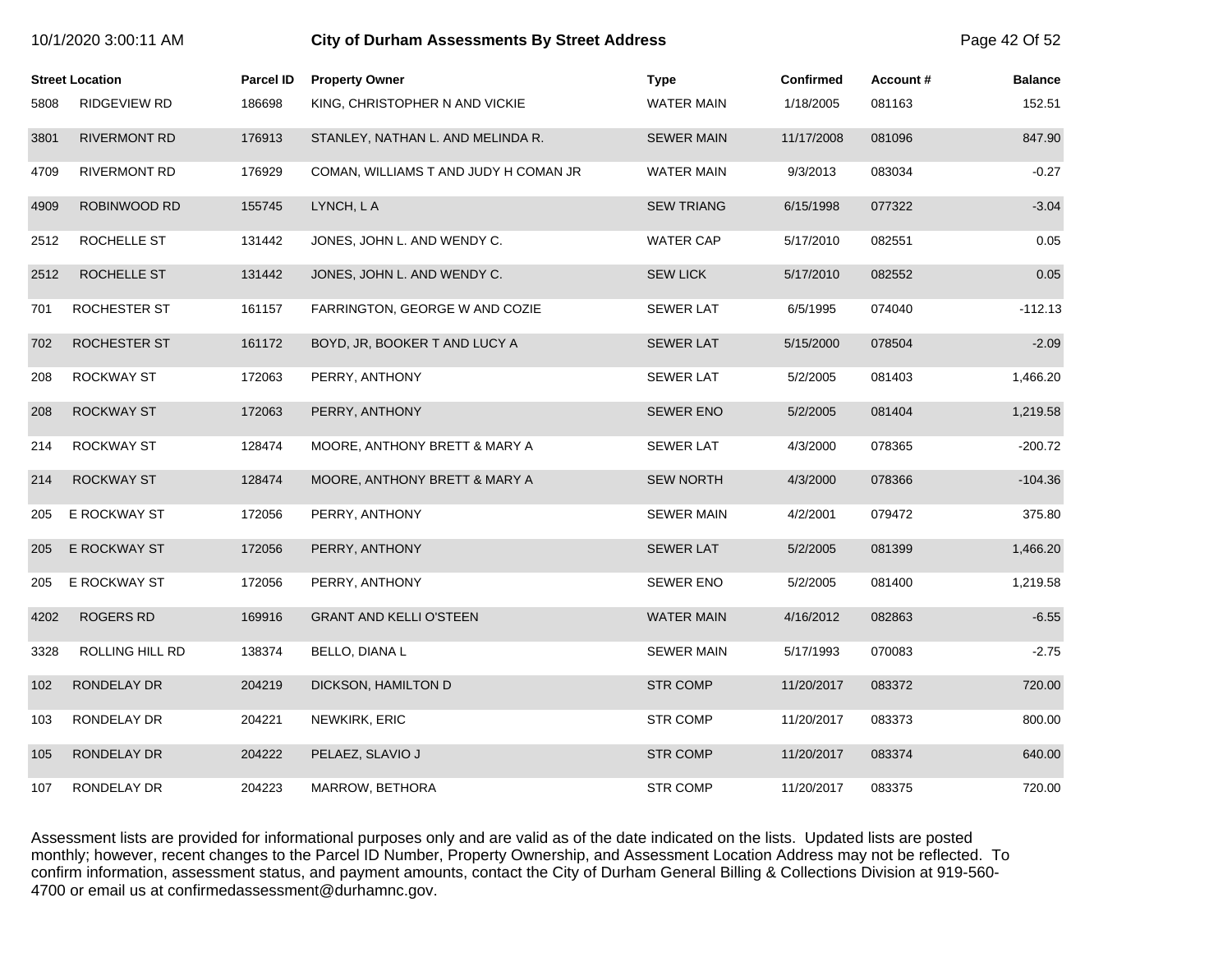| 10/1/2020 3:00:11 AM |  |  |  |
|----------------------|--|--|--|
|----------------------|--|--|--|

|     | <b>Street Location</b> | <b>Parcel ID</b> | <b>Property Owner</b>           | <b>Type</b>     | <b>Confirmed</b> | Account# | <b>Balance</b> |
|-----|------------------------|------------------|---------------------------------|-----------------|------------------|----------|----------------|
| 201 | RONDELAY DR            | 204225           | HALL, NATASHA                   | <b>STR COMP</b> | 11/20/2017       | 083377   | 720.00         |
| 203 | RONDELAY DR            | 205721           | LANCI, RYAN                     | <b>STR COMP</b> | 11/20/2017       | 083378   | $-80.00$       |
| 205 | RONDELAY DR            | 205722           | NGUYEN, THANH                   | <b>STR COMP</b> | 11/20/2017       | 083379   | 720.00         |
| 209 | RONDELAY DR            | 207754           | WILLIAMS, DAVE E                | <b>STR COMP</b> | 11/20/2017       | 083381   | 716.46         |
| 211 | RONDELAY DR            | 207755           | MARTINEZ, JENNIE                | <b>STR COMP</b> | 11/20/2017       | 083382   | 800.00         |
| 303 | RONDELAY DR            | 207756           | HOVEY, SCOTT                    | <b>STR COMP</b> | 11/20/2017       | 083383   | 640.00         |
| 305 | RONDELAY DR            | 207757           | SMITH, EVELYN N                 | <b>STR COMP</b> | 11/20/2017       | 083384   | 540.00         |
| 306 | RONDELAY DR            | 207747           | HAYES, JAMES J                  | <b>STR COMP</b> | 11/20/2017       | 083385   | 640.00         |
| 307 | RONDELAY DR            | 207758           | ABDUL, JALIL                    | <b>STR COMP</b> | 11/20/2017       | 083386   | 560.00         |
| 309 | RONDELAY DR            | 207759           | X HA, QUANG                     | <b>STR COMP</b> | 11/20/2017       | 083388   | 640.00         |
| 310 | RONDELAY DR            | 207745           | LANGE, ANNA K                   | <b>STR COMP</b> | 11/20/2017       | 083389   | 720.00         |
| 311 | RONDELAY DR            | 207760           | IH3 PROPERTY NORTH CAROLINA, LP | <b>STR COMP</b> | 11/20/2017       | 083390   | 640.00         |
| 314 | RONDELAY DR            | 207743           | IH3 PROPERTY NORTH CAROLINA, LP | <b>STR COMP</b> | 11/20/2017       | 083392   | 640.00         |
| 315 | RONDELAY DR            | 207860           | <b>VESSLER, EMILIE</b>          | <b>STR COMP</b> | 11/20/2017       | 083393   | 640.00         |
| 317 | RONDELAY DR            | 207861           | JOHNSON, CLIFTON                | <b>STR COMP</b> | 11/20/2017       | 083395   | 640.00         |
| 321 | RONDELAY DR            | 207862           | MATHEWS, JODIE                  | <b>STR COMP</b> | 11/20/2017       | 083398   | 720.00         |
| 322 | RONDELAY DR            | 207696           | HOLLIDAY, MONICA                | <b>STR COMP</b> | 11/20/2017       | 083399   | 720.00         |
| 326 | RONDELAY DR            | 207700           | RAVENSTONE HOMEOWNERS AS        | <b>STR COMP</b> | 11/20/2017       | 083402   | 640.00         |
| 400 | <b>RONDELAY DR</b>     | 207694           | <b>GALBERTH, FATINA HARRIS</b>  | <b>STR COMP</b> | 11/20/2017       | 083403   | 640.00         |
| 401 | RONDELAY DR            | 207688           | LAWRENCE, ANGELA                | <b>STR COMP</b> | 11/20/2017       | 083404   | 720.00         |
| 402 | <b>RONDELAY DR</b>     | 207693           | WALVOORD, CATHERINE             | <b>STR COMP</b> | 11/20/2017       | 083405   | 800.00         |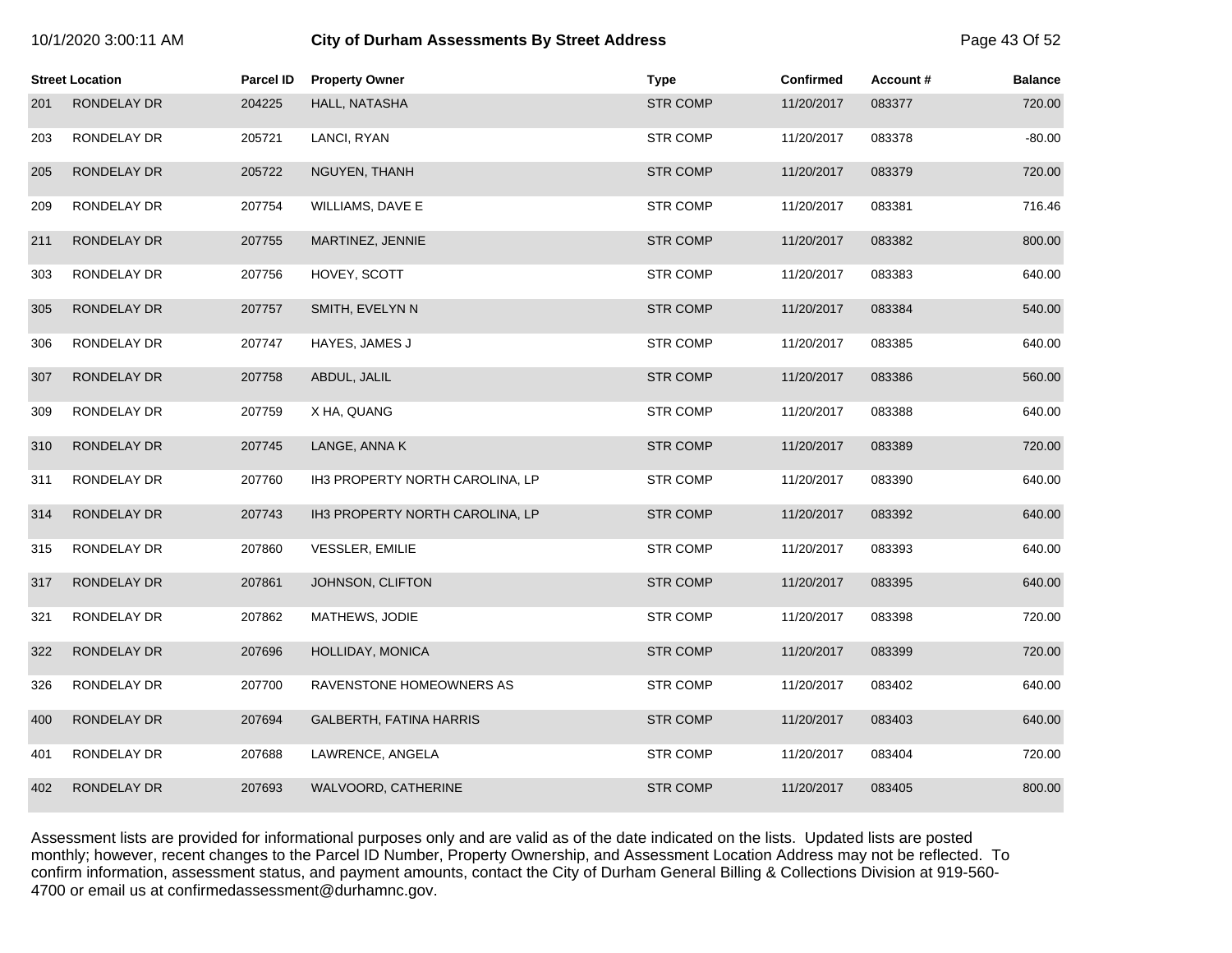|      | <b>Street Location</b> | <b>Parcel ID</b> | <b>Property Owner</b>         | <b>Type</b>       | <b>Confirmed</b> | Account# | <b>Balance</b> |
|------|------------------------|------------------|-------------------------------|-------------------|------------------|----------|----------------|
| 403  | RONDELAY DR            | 207687           | KSYCEWSKI, LAURA              | <b>STR COMP</b>   | 11/20/2017       | 083406   | 640.00         |
| 404  | RONDELAY DR            | 207692           | DUNNIVAN, MARIA               | <b>STR COMP</b>   | 11/20/2017       | 083407   | 640.00         |
| 408  | RONDELAY DR            | 207690           | BARKER, JEANETTE              | <b>STR COMP</b>   | 11/20/2017       | 083409   | 800.00         |
| 3117 | <b>ROSEBRIAR DR</b>    | 177416           | JOHNSTON, CYNTHIA P           | <b>WATER MAIN</b> | 11/21/1994       | 073447   | $-0.10$        |
| 3027 | ROSEWOOD CIR           | 177433           | PATTON, SHERRY MCDOWELL       | <b>WATER MAIN</b> | 11/21/1994       | 073468   | $-25.00$       |
| 2915 | <b>ROSS RD</b>         | 132450           | MASSEY, CYNTHIA H             | CURB, GT, PV      | 9/6/1994         | 072870   | $-234.37$      |
| 3125 | ROWENA AVE             | 131199           | CLARK, ULYSSES                | <b>SEWER MAIN</b> | 6/5/2006         | 081531   | 3,142.90       |
| 3127 | <b>ROWENA AVE</b>      | 131200           | <b>CLARK, ULYSSES</b>         | <b>SEWER MAIN</b> | 6/5/2006         | 081529   | 1,925.57       |
| 3131 | ROWENA AVE             | 197637           | MICOLE ENTERPRISES, LLC       | <b>SEWER MAIN</b> | 9/18/2006        | 081527   | 238.36         |
| 3201 | ROWENA AVE             | 202610           | MOORE, MILTON                 | <b>SEWER MAIN</b> | 9/18/2006        | 081523   | 238.36         |
| 3211 | ROWENA AVE             | 202606           | MOORE, MILTON                 | <b>SEWER MAIN</b> | 9/18/2006        | 081518   | 1,875.21       |
| 5349 | N ROXBORO ST           | 182994           | LATTA SUE B REVOCABLE TRUST   | <b>SEWER ENO</b>  | 6/24/2019        | 083683   | 2,022.00       |
| 5349 | N ROXBORO ST           | 182994           | LATTA SUE B REVOCABLE TRUST   | <b>WATER CAP</b>  | 6/24/2019        | 083683   | 256.43         |
| 5349 | N ROXBORO ST           | 182994           | LATTA SUE B REVOCABLE TRUST   | <b>SEWER LAT</b>  | 6/24/2019        | 083683   | 3,255.00       |
| 5349 | N ROXBORO ST           | 182994           | LATTA SUE B REVOCABLE TRUST   | <b>WATER LAT</b>  | 6/24/2019        | 083683   | 1,549.00       |
| 5357 | N ROXBORO ST           | 182995           | LATTA SUE B REVOCABLE TRUST   | <b>SEWER ENO</b>  | 6/24/2019        | 083684   | 2,022.00       |
| 5357 | N ROXBORO ST           | 182995           | LATTA SUE B REVOCABLE TRUST   | <b>WATER CAP</b>  | 6/24/2019        | 083684   | 256.43         |
| 5357 | N ROXBORO ST           | 182995           | LATTA SUE B REVOCABLE TRUST   | <b>SEWER LAT</b>  | 6/24/2019        | 083684   | 3,255.00       |
| 5357 | N ROXBORO ST           | 182995           | LATTA SUE B REVOCABLE TRUST   | <b>WATER LAT</b>  | 6/24/2019        | 083684   | 1,549.00       |
| 2622 | S ROXBORO ST           | 122209           | BAILEY, CHARLES E AND JOYCE T | <b>SEW FARR</b>   | 9/21/2015        | 083152   | 576.31         |
| 2622 | S ROXBORO ST           | 122209           | BAILEY, CHARLES E AND JOYCE T | <b>SEWER LAT</b>  | 9/21/2015        | 083152   | 806.84         |

10/1/2020 3:00:11 AM **City of Durham Assessments By Street Address** Page 44 Of 52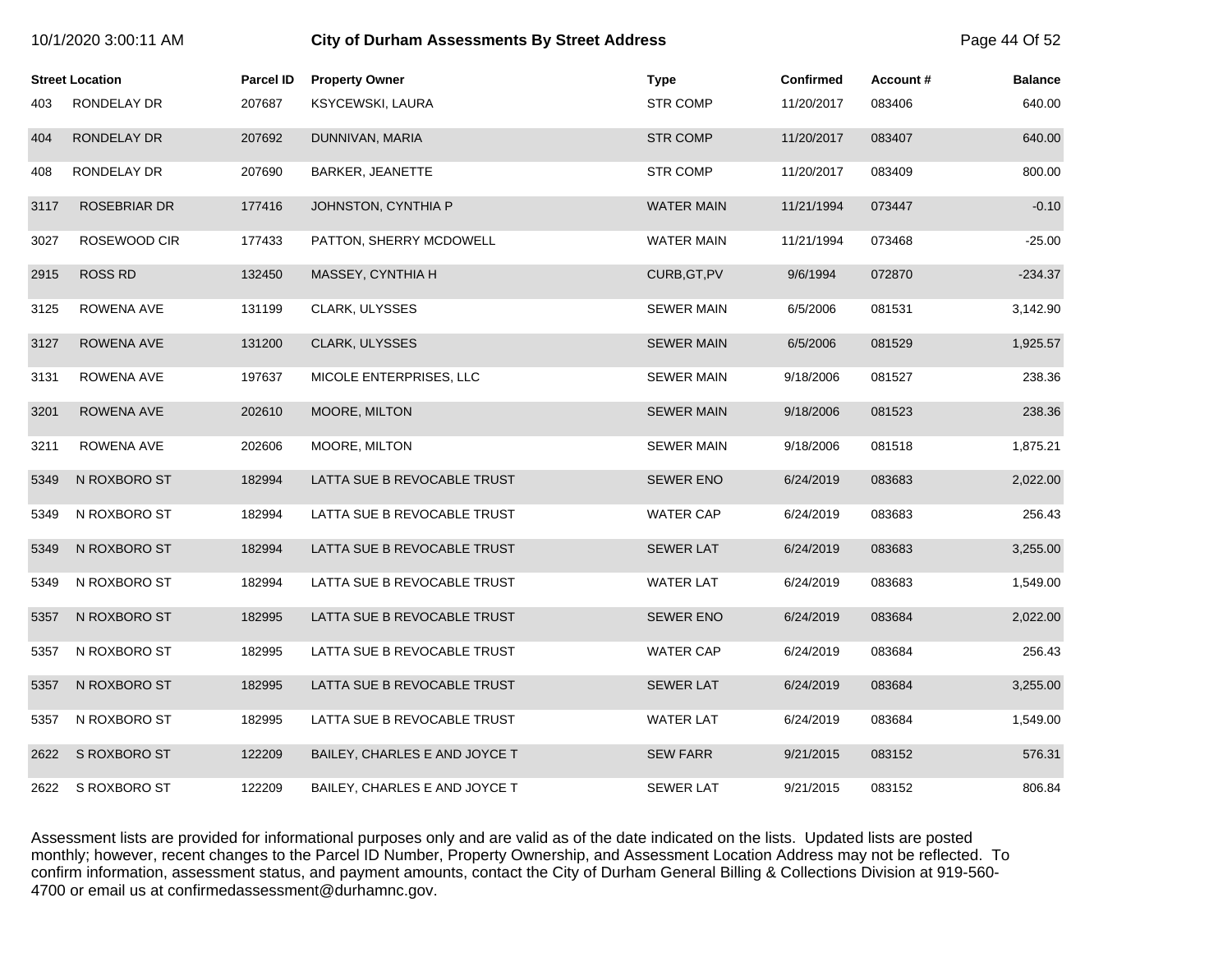| 10/1/2020 3:00:11 AM |  |  |
|----------------------|--|--|
|----------------------|--|--|

# **10/2020 3:00:11 City of Durham Assessments By Street Address** Page 45 Of 52

|      | <b>Street Location</b> | <b>Parcel ID</b> | <b>Property Owner</b>           | <b>Type</b>       | <b>Confirmed</b> | Account # | <b>Balance</b> |
|------|------------------------|------------------|---------------------------------|-------------------|------------------|-----------|----------------|
| 2818 | S ROXBORO ST           | 124031           | PAGE, QUINTINE B & EVANGELINE   | <b>SEWER LAT</b>  | 11/3/2003        | 080850    | $-178.15$      |
| 3803 | <b>RUGGLES ST</b>      | 127057           | <b>BANEGAS, CARLOS</b>          | CURB, GT, PV      | 6/2/2008         | 082097    | 1,985.95       |
| 5502 | <b>RUSSELL RD</b>      | 181980           | HEADEN, SYLVESTER AND BARBARA C | <b>REFUND WF</b>  | 2/19/1996        | 075024    | $-20.24$       |
| 6921 | <b>RUSSELL RD</b>      | 187048           | DUKE, DONALD L                  | <b>WATER LAT</b>  | 5/6/2002         | 080422    | 197.03         |
| 6921 | <b>RUSSELL RD</b>      | 187048           | DUKE, DONALD L                  | NONREF WF         | 5/6/2002         | 080423    | 220.82         |
| 6921 | <b>RUSSELL RD</b>      | 187048           | DUKE, DONALD L                  | <b>WATER CAP</b>  | 5/6/2002         | 080424    | 217.70         |
| 6921 | <b>RUSSELL RD</b>      | 187048           | DUKE, DONALD L                  | <b>REFUND WF</b>  | 5/6/2002         | 080425    | 367.88         |
| 402  | SANDLEWOOD DR          | 186507           | TAYLOR, ORLANDUS D AND BONNIE G | <b>WATER LAT</b>  | 12/2/1996        | 076095    | $-157.71$      |
| 410  | <b>SCOTT KING RD</b>   | 150713           | STAFFORD, GEORGE H. AND SUSAN   | NONREF WF         | 9/17/2007        | 081915    | 14,488.16      |
| 4803 | <b>SETERRA BND</b>     | 179827           | DAUM, BERNARD L & CAROL ANN     | <b>SEWER ENO</b>  | 2/7/2005         | 081206    | $-58.68$       |
| 4806 | <b>SETERRA BND</b>     | 179810           | COULTER, B WAYNE AND FRANCES F  | <b>SEWER MAIN</b> | 8/3/1992         | 068681    | $-8.08$        |
| 1305 | SHADY LN               | 183182           | SHOUT, JACK W AND DANNIE        | <b>SEWER MAIN</b> | 3/1/1993         | 069669    | $-255.25$      |
| 1511 | <b>SHAWNEE ST</b>      | 109879           | POOLE, BILLIE R                 | CURB, GT, PV      | 1/18/2005        | 081129    | $-34.83$       |
| 703  | <b>SHAY DR</b>         | 177913           | BUTTS, MERLAN Y                 | <b>SEWER MAIN</b> | 7/22/1991        | 065104    | $-6.10$        |
| 710  | <b>SHAY DR</b>         | 177854           | LONG, PRIMER & SHIRLEY          | <b>WATER LAT</b>  | 4/7/2003         | 080652    | 1,008.85       |
| 710  | <b>SHAY DR</b>         | 177854           | LONG, PRIMER & SHIRLEY          | <b>WATER CAP</b>  | 4/7/2003         | 080653    | 1,227.69       |
| 710  | <b>SHAY DR</b>         | 177854           | LONG, PRIMER AND SHIRLEY J      | <b>SEWER LAT</b>  | 9/18/2006        | 081719    | 2,228.24       |
| 710  | <b>SHAY DR</b>         | 177854           | LONG, PRIMER AND SHIRLEY J      | <b>SEWER ENO</b>  | 9/18/2006        | 081720    | 2,070.54       |
| 806  | <b>SHAY DR</b>         | 177911           | BASS, ROBERT N AND LILLIE M     | <b>SEWER LAT</b>  | 6/15/1998        | 077323    | $-2.00$        |
| 807  | <b>SHAY DR</b>         | 177946           | SAUNDERS, JAMES L.              | SEWER ENO         | 9/17/2007        | 081849    | 101.26         |
| 809  | <b>SHAY DR</b>         | 177945           | <b>CATES, CATHERINE L</b>       | <b>SEWER LAT</b>  | 11/5/1997        | 076854    | $-6.93$        |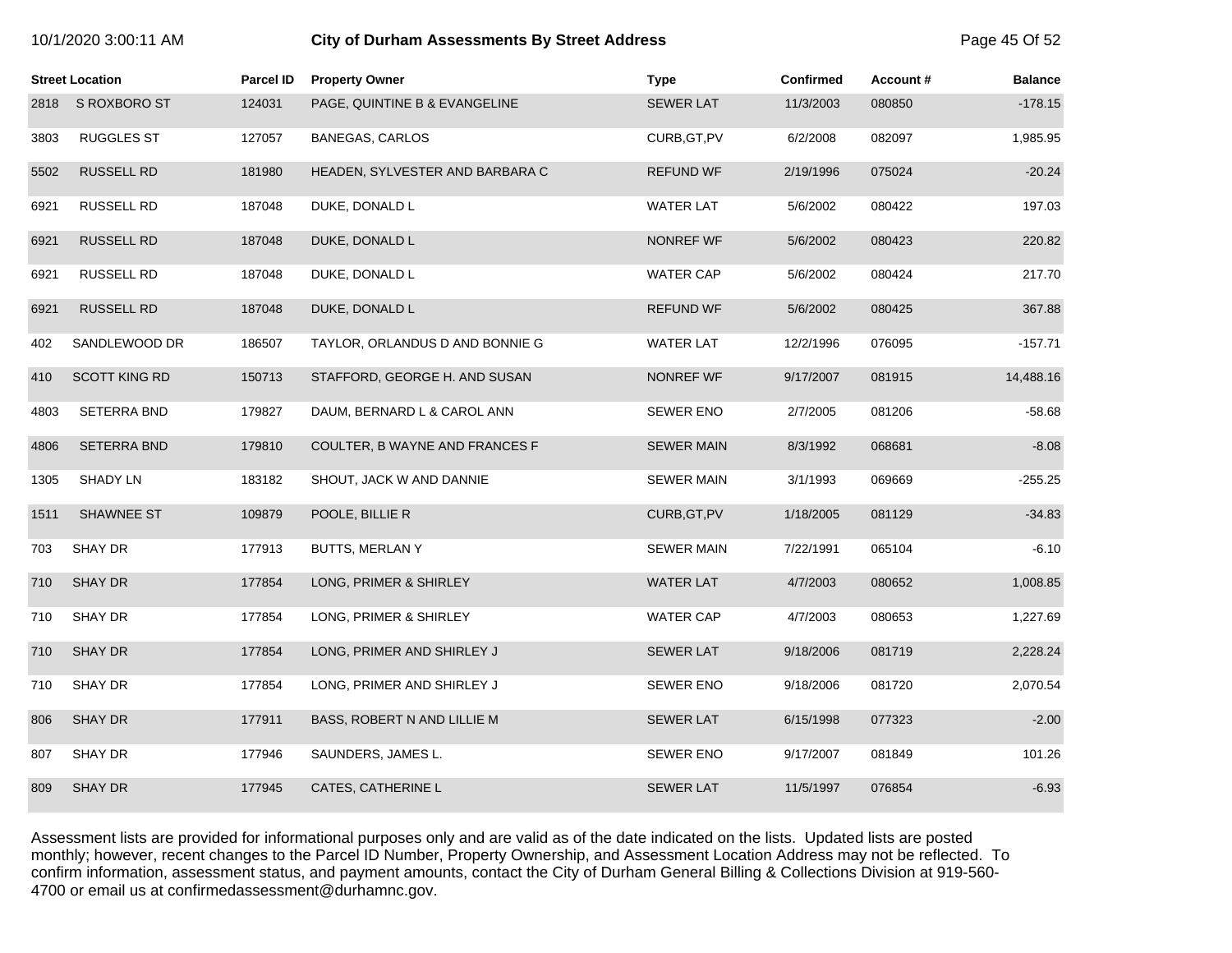|                | 10/1/2020 3:00:11 AM   |                  | <b>City of Durham Assessments By Street Address</b> |                   |                  |          |                |
|----------------|------------------------|------------------|-----------------------------------------------------|-------------------|------------------|----------|----------------|
|                | <b>Street Location</b> | <b>Parcel ID</b> | <b>Property Owner</b>                               | <b>Type</b>       | <b>Confirmed</b> | Account# | <b>Balance</b> |
| 809            | SHAY DR                | 177945           | CATES, SR, STEPHEN H                                | <b>SEWER MAIN</b> | 7/22/1991        | 065162   | $-37.85$       |
| 818            | <b>SHAY DR</b>         | 177908           | BEST, JR, MARVIN & CAROLYN C                        | <b>SEWER LAT</b>  | 12/6/1999        | 077987   | $-160.44$      |
| 819            | SHAY DR                | 177943           | FRENCH, SANDRA                                      | <b>WATER CAP</b>  | 6/20/2016        | 083193   | 1,019.48       |
| 819            | <b>SHAY DR</b>         | 177943           | FRENCH, SANDRA                                      | <b>WATER LAT</b>  | 6/20/2016        | 083193   | 705.50         |
| 822            | SHAY DR                | 177907           | WILLIAMS, SUSAN B.                                  | <b>WATER CAP</b>  | 9/17/2007        | 081913   | 16.46          |
| 607            | SHILOH DR              | 158302           | CAMPOS, SERGIO AND GUADALUPE                        | <b>WATER MAIN</b> | 3/21/2005        | 081272   | 2,583.19       |
| 610            | SHILOH DR              | 158295           | BATTEN, RUBY F                                      | WATER MAIN        | 3/21/2005        | 081265   | $-0.03$        |
| 611            | SHILOH DR              | 158301           | GOINS, JAMES D                                      | <b>WATER MAIN</b> | 3/21/2005        | 081271   | $-0.11$        |
| 3922           | SHOCCOREE DR           | 174320           | JOHNSON, DONNA M & GERALD W                         | <b>WATER CAP</b>  | 4/7/2003         | 080758   | $-0.64$        |
| 1821           | SO HI DR               | 156259           | LEVY, GLORIA L                                      | <b>SEWER MAIN</b> | 11/15/2004       | 081017   | 10,954.75      |
| 314            | SOUTHERLAND ST         | 159529           | GARRETT, MARK A                                     | <b>SEW NORTH</b>  | 6/20/2011        | 082668   | 1,278.79       |
| 314            | SOUTHERLAND ST         | 159529           | <b>GARRETT, MARK A</b>                              | <b>SEWER LAT</b>  | 6/20/2011        | 082668   | 1,100.00       |
| 314            | SOUTHERLAND ST         | 159529           | GARRETT, MARK A                                     | NONREF SF         | 6/20/2011        | 082668   | 6,555.00       |
| 4911           | SOUTHPARK DR           | 143611           | PARADIS, MARY T                                     | <b>SEWER MAIN</b> | 4/18/2011        | 082610   | 15.43          |
| 1              | SPICEWOOD CT           | 204147           | <b>BURNETT, MARLENE</b>                             | <b>STR COMP</b>   | 11/20/2017       | 083291   | 640.00         |
| 3              | SPICEWOOD CT           | 204148           | DIXON, TAMMIE C                                     | <b>STR COMP</b>   | 11/20/2017       | 083293   | 640.00         |
| 5              | SPICEWOOD CT           | 204149           | <b>GRENIER, ANITA M</b>                             | <b>STR COMP</b>   | 11/20/2017       | 083295   | 640.00         |
| 6              | SPICEWOOD CT           | 204151           | <b>IVEY, LAKEISHA</b>                               | <b>STR COMP</b>   | 11/20/2017       | 083296   | 640.00         |
| $\overline{7}$ | SPICEWOOD CT           | 204150           | HARMSEN, KATIE                                      | <b>STR COMP</b>   | 11/20/2017       | 083297   | 720.00         |
| 1713           | <b>STACY DR</b>        | 182494           | MEDLIN, CHARLES E AND CATHERINE                     | <b>WATER MAIN</b> | 10/18/1993       | 071399   | $-485.89$      |
| 2400           | <b>STADIUM DR</b>      | 127248           | CHATFIELD COURT HOMEOWNERS ASSOC., INC.             | CURB, GT, PV      | 6/2/2008         | 082090   | 6,971.57       |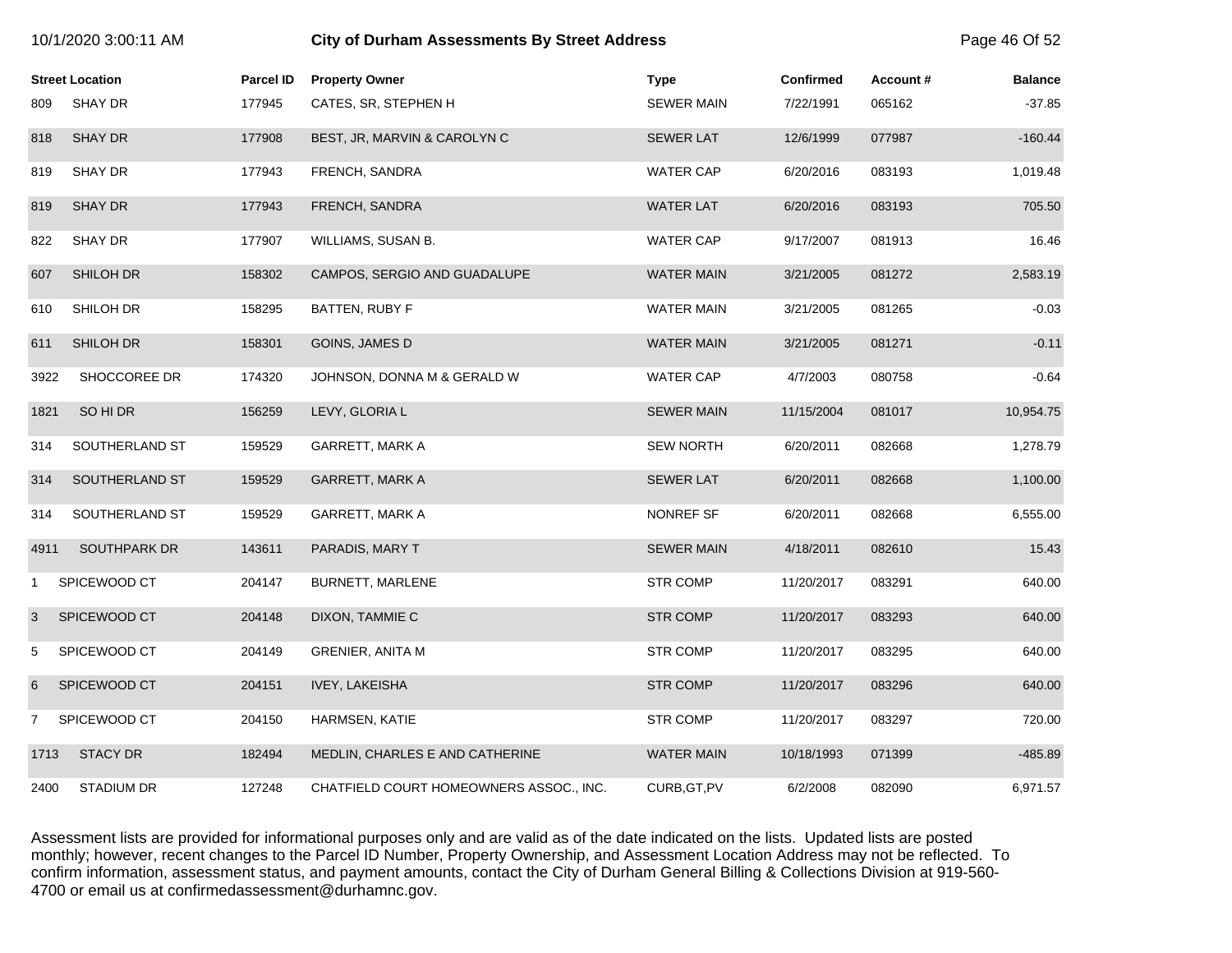#### 10/1/2020 3:00:11 AM **City of Durham Assessments By Street Address** Page 47 Of 52

|      | <b>Street Location</b> | <b>Parcel ID</b> | <b>Property Owner</b>                   | <b>Type</b>       | <b>Confirmed</b> | Account# | <b>Balance</b> |
|------|------------------------|------------------|-----------------------------------------|-------------------|------------------|----------|----------------|
| 4705 | <b>STAFFORD DR</b>     | 175481           | HAYES, KENNETH L                        | <b>SEWER MAIN</b> | 5/2/1988         | 033670   | $-1.95$        |
| 804  | STALLINGS RD           | 167387           | RANKIN, RODNEY                          | <b>SEW LICK</b>   | 6/24/2019        | 083685   | $-15.17$       |
| 804  | <b>STALLINGS RD</b>    | 167387           | RANKIN, RODNEY                          | <b>SEWER LAT</b>  | 6/24/2019        | 083685   | $-24.41$       |
| 5207 | <b>STEPHENS LN</b>     | 183513           | CARDEN III, NORMAN F                    | <b>WATER MAIN</b> | 4/1/1996         | 075244   | $-25.00$       |
| 5211 | <b>STEPHENS LN</b>     | 183514           | FELDER, FRANK CHRISTIAN AND BRENDA      | <b>WATER MAIN</b> | 3/5/2012         | 082773   | $-6.74$        |
| 5213 | <b>STEPHENS LN</b>     | 183515           | FELDER, FRANK CHRISTIAN                 | <b>WATER MAIN</b> | 3/5/2012         | 082772   | $-4.05$        |
| 5215 | <b>STEPHENS LN</b>     | 183516           | FELDER, FRANK CHRISTIAN AND BRENDA      | <b>WATER MAIN</b> | 3/5/2012         | 082771   | $-3.38$        |
| 5219 | <b>STEPHENS LN</b>     | 183517           | FELDER, FRANK CHRISTIAN AND BRENDA      | <b>WATER MAIN</b> | 3/5/2012         | 082770   | $-6.76$        |
| 5223 | <b>STEPHENS LN</b>     | 183518           | FELDER, FRANK CHRISTIAN AND BRENDA      | <b>WATER MAIN</b> | 3/5/2012         | 082769   | $-6.75$        |
| 5300 | <b>STEPHENS LN</b>     | 183519           | FELDER, FRANK CHRISTIAN AND BRENDA      | <b>WATER MAIN</b> | 3/5/2012         | 082768   | $-5.93$        |
| 5322 | <b>STEPHENS LN</b>     | 183493           | WAYNE N AND CASSANDRA S TAYLOR          | <b>WATER MAIN</b> | 3/5/2012         | 082776   | $-115.19$      |
| 2306 | <b>STRAWBERRY LN</b>   | 181245           | STOCKS, BRENDA D                        | <b>WATER MAIN</b> | 4/18/1994        | 072351   | $-9.25$        |
| 4110 | <b>SUITT ST</b>        | 170604           | FERGUSON, TIMOTHY W                     | <b>WATER LAT</b>  | 6/18/1990        | 036550   | $-2.26$        |
| 3308 | SWANSEA ST             | 207866           | MEADE, CHARLES H JR AND CARRIE L        | CURB, GT, PV      | 4/18/2011        | 082601   | 269.11         |
| 3315 | SWANSEA ST             | 122959           | US BANK NATIONAL ASSOCIATION AS TRUSTEE | CURB, GT, PV      | 4/18/2011        | 082599   | 2,000.00       |
| 3326 | <b>SWANSEA ST</b>      | 122982           | HOWARD, LUKE E                          | CURB, GT, PV      | 4/18/2011        | 082606   | $-0.75$        |
| 3801 | <b>TOWNSEND ST</b>     | 127104           | MORRIS, TALISE Y.                       | CURB, GT, PV      | 6/2/2008         | 082091   | 5,854.21       |
| 4129 | <b>TREVOR CIR</b>      | 177498           | SHAW, CHRISTOPHER T AND BARBAR          | <b>SEWER MAIN</b> | 10/3/1994        | 073313   | $-20.44$       |
| 1513 | <b>TURNER ST</b>       | 156912           | YANCY, ELMOR                            | <b>WATER CAP</b>  | 6/25/2018        | 083672   | 1,893.17       |
| 1513 | <b>TURNER ST</b>       | 156912           | YANCY, ELMO R                           | <b>WATER LAT</b>  | 6/25/2018        | 083672   | 1,568.18       |
| 3601 | <b>TURQUOISE DR</b>    | 201458           | POOLE, JOANNE                           | <b>STR COMP</b>   | 11/20/2017       | 083488   | 640.00         |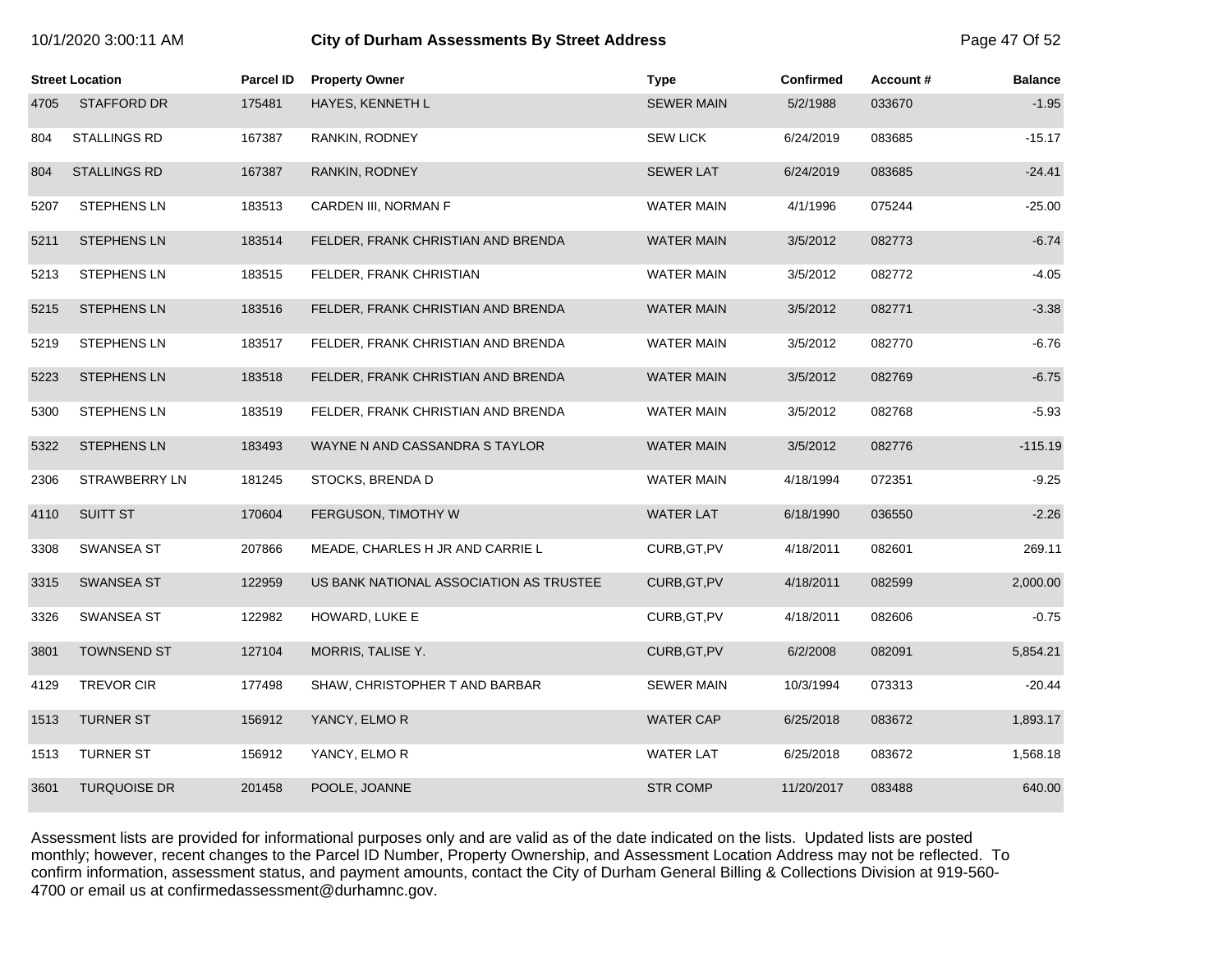|      | <b>Street Location</b> | <b>Parcel ID</b> | <b>Property Owner</b>        | <b>Type</b>      | <b>Confirmed</b> | Account# | <b>Balance</b> |
|------|------------------------|------------------|------------------------------|------------------|------------------|----------|----------------|
| 3603 | <b>TURQUOISE DR</b>    | 201459           | <b>STONEHILL ESTATES</b>     | <b>STR COMP</b>  | 11/20/2017       | 083490   | 640.00         |
| 3605 | <b>TURQUOISE DR</b>    | 201457           | ABDULLAH, ADID F             | <b>STR COMP</b>  | 11/20/2017       | 083491   | 680.00         |
| 3606 | <b>TURQUOISE DR</b>    | 201447           | <b>KEYS, SHIRLEY</b>         | <b>STR COMP</b>  | 11/20/2017       | 083492   | 640.00         |
| 3607 | <b>TURQUOISE DR</b>    | 201456           | FLETCHER, CHARLES H          | <b>STR COMP</b>  | 11/20/2017       | 083493   | 800.00         |
| 3609 | TURQUOISE DR           | 201455           | SHIELDS, MINE N              | <b>STR COMP</b>  | 11/20/2017       | 083494   | 640.00         |
| 3614 | <b>TURQUOISE DR</b>    | 201449           | HAMLIN, MONICA B             | <b>STR COMP</b>  | 11/20/2017       | 083498   | 800.00         |
| 3615 | TURQUOISE DR           | 201452           | CRENDAL, KERRENDA            | STR COMP         | 11/20/2017       | 083499   | 640.00         |
| 3616 | <b>TURQUOISE DR</b>    | 201450           | FULLER, DELORIES             | <b>STR COMP</b>  | 11/20/2017       | 083500   | 720.00         |
| 3620 | <b>TURQUOISE DR</b>    | 201460           | BLORE, TIFFANY L             | <b>STR COMP</b>  | 11/20/2017       | 083503   | 800.00         |
| 3621 | <b>TURQUOISE DR</b>    | 201471           | <b>STONEHILL ESTATES</b>     | <b>STR COMP</b>  | 11/20/2017       | 083504   | 640.00         |
| 3701 | <b>TURQUOISE DR</b>    | 201469           | WAGNER, SABRINA              | <b>STR COMP</b>  | 11/20/2017       | 083505   | 640.00         |
| 3702 | <b>TURQUOISE DR</b>    | 201461           | PERRUSQUIA, JERRY            | <b>STR COMP</b>  | 11/20/2017       | 083506   | 800.00         |
| 3703 | <b>TURQUOISE DR</b>    | 201468           | LEMAY MOSES JR TRUSTEE       | <b>STR COMP</b>  | 11/20/2017       | 083507   | 640.00         |
| 3704 | <b>TURQUOISE DR</b>    | 201462           | JOHNSON, MICHAEL             | <b>STR COMP</b>  | 11/20/2017       | 083508   | 640.00         |
| 3705 | <b>TURQUOISE DR</b>    | 201467           | JEFFERSON, NORMA J           | <b>STR COMP</b>  | 11/20/2017       | 083509   | 640.00         |
| 3706 | <b>TURQUOISE DR</b>    | 201463           | SMITH, KRYSTALE A            | <b>STR COMP</b>  | 11/20/2017       | 083510   | 640.00         |
| 3709 | <b>TURQUOISE DR</b>    | 201465           | AMH NC PROPERTIES LP         | <b>STR COMP</b>  | 11/20/2017       | 083513   | 640.00         |
| 137  | TWIN OAKS DR           | 183696           | SMITH, JAMES L & NANCY ANN C | <b>SEWER LAT</b> | 6/5/2000         | 078782   | $-8.96$        |
| 137  | TWIN OAKS DR           | 183696           | SMITH, JAMES L & NANCY ANN C | SEWER ENO        | 6/5/2000         | 078783   | $-4.71$        |
| 210  | TWIN OAKS DR           | 183573           | MYERS, ALLEN D JR & PATTI    | <b>SEWER ENO</b> | 2/7/2005         | 081209   | 489.06         |
| 1505 | <b>TYONEK DR</b>       | 163152           | WILSON, LARRY PERDUE         | <b>WATER LAT</b> | 6/2/2008         | 082121   | 1,582.25       |

10/1/2020 3:00:11 AM **City of Durham Assessments By Street Address** Page 48 Of 52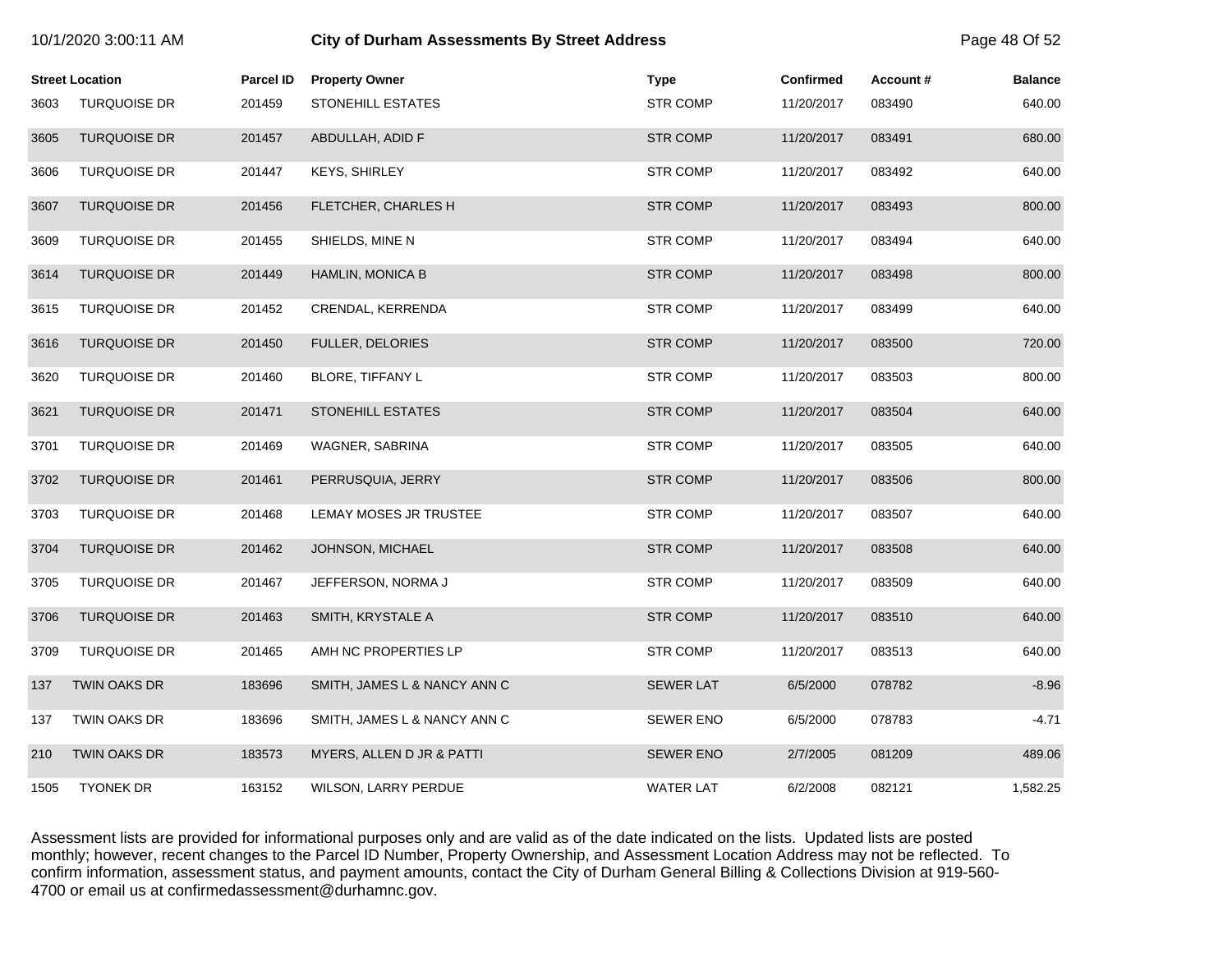# 10/1/2020 3:00:11 AM **City of Durham Assessments By Street Address** Page 49 Of 52

|      | <b>Street Location</b> | <b>Parcel ID</b> | <b>Property Owner</b>                 | <b>Type</b>       | <b>Confirmed</b> | Account# | <b>Balance</b> |
|------|------------------------|------------------|---------------------------------------|-------------------|------------------|----------|----------------|
| 1505 | <b>TYONEK DR</b>       | 163152           | <b>WILSON, LARRY PERDUE</b>           | <b>SEWER LAT</b>  | 6/2/2008         | 082122   | 2,320.45       |
| 1505 | <b>TYONEK DR</b>       | 163152           | WILSON, LARRY PERDUE                  | <b>WATER CAP</b>  | 6/2/2008         | 082123   | 2,571.42       |
| 1505 | <b>TYONEK DR</b>       | 163152           | <b>WILSON, LARRY PERDUE</b>           | <b>SEW LICK</b>   | 6/2/2008         | 082124   | 1,930.14       |
| 2015 | <b>UMSTEAD RD</b>      | 182243           | PARKER, ARNOLD W AND ROXANNA V        | <b>SEWER LAT</b>  | 12/18/1995       | 074956   | $-110.26$      |
| 811  | <b>VALMET DR</b>       | 167992           | BOWES, KENNETH T AND ALLISON S        | <b>WATER MAIN</b> | 11/15/2004       | 080996   | $-3.49$        |
| 817  | <b>VALMET DR</b>       | 167993           | HOLCOMB-MARANGELLI, ELIZABETH J       | WATER MAIN        | 11/15/2004       | 080997   | 4,403.49       |
| 901  | <b>VALMET DR</b>       | 167994           | HOLCOMB-MARANGELLI, ELIZABETH J       | <b>WATER MAIN</b> | 11/15/2004       | 080998   | 2,201.75       |
| 725  | VAN DR                 | 166145           | PERRY, MICHAEL E AND STACEY L         | <b>SEWER MAIN</b> | 8/15/1994        | 072989   | $-1,470.23$    |
| 729  | VAN DR                 | 166146           | PERRY, MICHAEL E AND STACEY L         | <b>SEWER MAIN</b> | 8/15/1994        | 072988   | $-1,470.23$    |
| 5326 | <b>VENTURA DR</b>      | 184399           | FEDERAL NATIONAL MORTGAGE ASSOCIATION | <b>SEWER LAT</b>  | 9/17/2007        | 081863   | 2,390.58       |
| 5326 | <b>VENTURA DR</b>      | 184399           | FEDERAL NATIONAL MORTGAGE ASSOCIATION | <b>SEWER ENO</b>  | 9/17/2007        | 081864   | 1,988.44       |
| 5406 | <b>VENTURA DR</b>      | 184402           | RUST, GARY A AND PATRICIA A           | <b>SEWER MAIN</b> | 6/2/1997         | 075498   | $-544.08$      |
| 5503 | <b>VICKSBURG LN</b>    | 183705           | JONES, JOHN D AND GLADYS B            | <b>SEWER LAT</b>  | 10/5/1992        | 069065   | $-14.15$       |
| 5503 | <b>VICKSBURG LN</b>    | 183705           | JONES, JOHN D AND GLADYS B            | <b>SEWER ENO</b>  | 10/5/1992        | 069066   | $-9.80$        |
| 2819 | WADSWORTH AVE          | 122362           | JONES, RUTH M                         | CURB, GT, PV      | 9/20/1993        | 070972   | $-21.49$       |
| 2913 | WADSWORTH AVE          | 124082           | BASS, JR, THOMAS B                    | <b>WATER LAT</b>  | 12/2/1996        | 076100   | $-144.57$      |
| 3413 | WAKE FOREST HWY        | 159040           | MATHEWS, JR, ALVIS A AND CAROLYN C    | <b>SEWER LAT</b>  | 4/6/1992         | 067843   | $-86.53$       |
| 3553 | WAKE FOREST HWY        | 197788           | TRIANGLE GREENWAYS COUNCIL            | STR COMP          | 11/20/2017       | 083650   | 800.00         |
| 504  | <b>WANDA RIDGE DR</b>  | 180960           | TALLEY, ROBERT L. AND FELICIA B.      | <b>WATER LAT</b>  | 6/2/2008         | 082119   | 487.97         |
| 504  | WANDA RIDGE DR         | 180960           | TALLEY, ROBERT L. AND FELICIA B.      | <b>WATER CAP</b>  | 6/2/2008         | 082120   | 793.16         |
| 602  | <b>WEATHERVANE DR</b>  | 204168           | TAYLOR, DIANE                         | <b>STR COMP</b>   | 11/20/2017       | 083298   | 720.00         |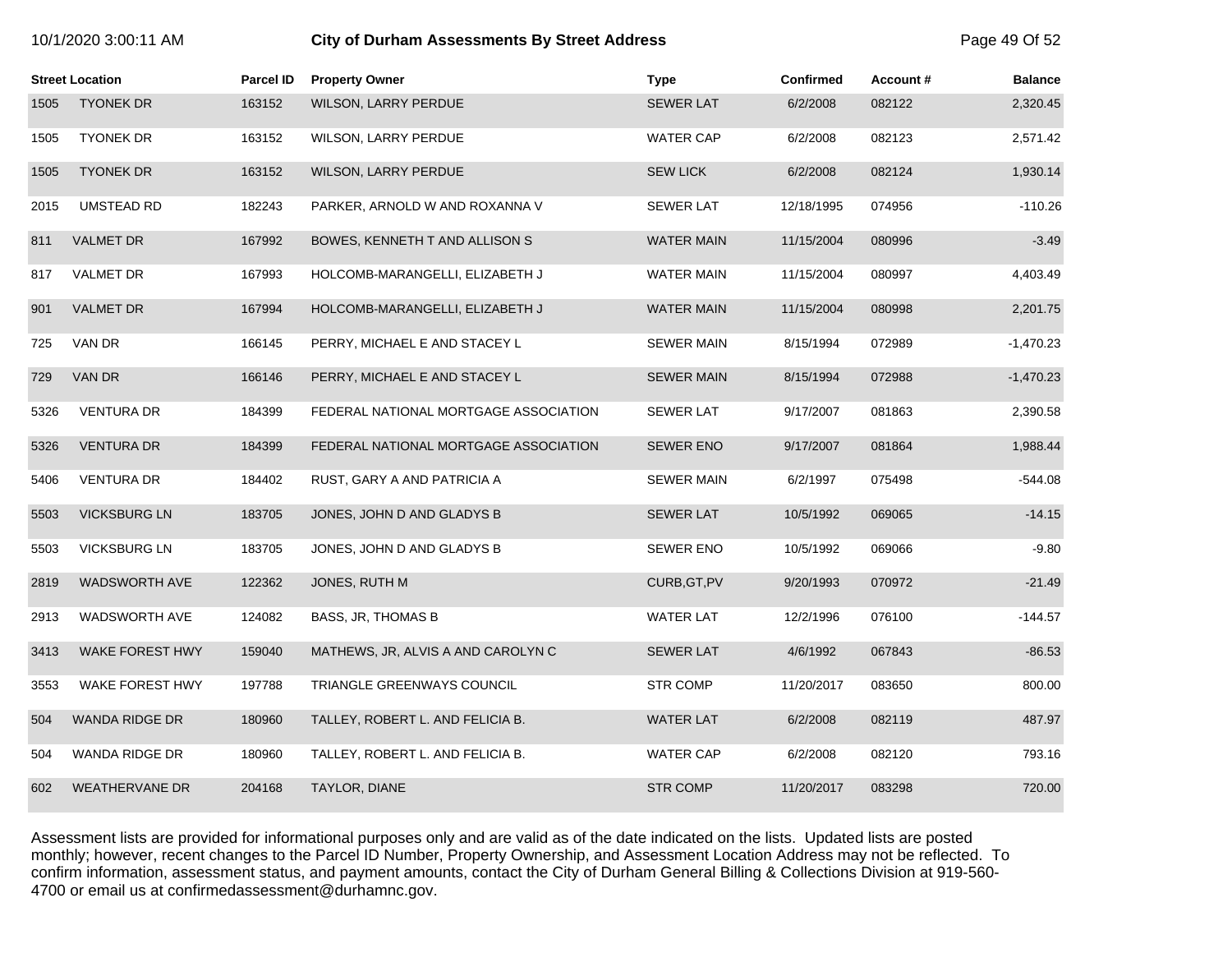|      |                        |                  | ony or Barnam Accessments By Otreet Addre |                   |                  |          |                |
|------|------------------------|------------------|-------------------------------------------|-------------------|------------------|----------|----------------|
|      | <b>Street Location</b> | <b>Parcel ID</b> | <b>Property Owner</b>                     | <b>Type</b>       | <b>Confirmed</b> | Account# | <b>Balance</b> |
| 604  | <b>WEATHERVANE DR</b>  | 204169           | DUNN, MILES                               | <b>STR COMP</b>   | 11/20/2017       | 083299   | 640.00         |
| 606  | <b>WEATHERVANE DR</b>  | 204237           | <b>TORAIN, CANDICE</b>                    | <b>STR COMP</b>   | 11/20/2017       | 083300   | 800.00         |
| 608  | <b>WEATHERVANE DR</b>  | 204236           | WISE, ROBERT                              | <b>STR COMP</b>   | 11/20/2017       | 083301   | 640.00         |
| 702  | <b>WEATHERVANE DR</b>  | 204234           | HO, CHRISTOPHER                           | <b>STR COMP</b>   | 11/20/2017       | 083303   | 560.00         |
| 704  | <b>WEATHERVANE DR</b>  | 204233           | GONZALEZ, JORGE                           | STR COMP          | 11/20/2017       | 083304   | 500.00         |
| 706  | <b>WEATHERVANE DR</b>  | 204232           | NOBLE, SARAH J                            | <b>STR COMP</b>   | 11/20/2017       | 083305   | 800.00         |
| 707  | <b>WEATHERVANE DR</b>  | 204214           | ROSARIO, RACHELLE                         | <b>STR COMP</b>   | 11/20/2017       | 083306   | 640.00         |
| 708  | <b>WEATHERVANE DR</b>  | 204238           | TRIANGLE GREENWAYS COUNCIL                | <b>STR COMP</b>   | 11/20/2017       | 083307   | 800.00         |
| 709  | <b>WEATHERVANE DR</b>  | 204215           | GALLOP, ANTHONY Q                         | <b>STR COMP</b>   | 11/20/2017       | 083308   | 640.00         |
| 711  | <b>WEATHERVANE DR</b>  | 204216           | LOWE, BARBARA                             | <b>STR COMP</b>   | 11/20/2017       | 083310   | 640.00         |
| 712  | <b>WEATHERVANE DR</b>  | 204230           | KIRKLAND, BETTY                           | <b>STR COMP</b>   | 11/20/2017       | 083311   | 720.00         |
| 715  | <b>WEATHERVANE DR</b>  | 204217           | PATTON, CORETTA D                         | <b>STR COMP</b>   | 11/20/2017       | 083313   | 800.00         |
| 716  | <b>WEATHERVANE DR</b>  | 204228           | THOMAS, ETIENNE M                         | <b>STR COMP</b>   | 11/20/2017       | 083314   | 720.00         |
| 718  | <b>WEATHERVANE DR</b>  | 204227           | THACKER, MATTHEW                          | <b>STR COMP</b>   | 11/20/2017       | 083315   | 620.00         |
| 720  | WEATHERVANE DR         | 204226           | COLELLA, STEVEN                           | STR COMP          | 11/20/2017       | 083317   | 640.00         |
| 722  | <b>WEATHERVANE DR</b>  | 205720           | LYNN, LARRY D                             | <b>STR COMP</b>   | 11/20/2017       | 083318   | 640.00         |
| 5523 | <b>WESCOTT PL</b>      | 184486           | FLOWERS, WILLIAM M AND DALE A             | WATER MAIN        | 3/5/2001         | 079416   | $-294.60$      |
| 4601 | <b>WEST AVE</b>        | 177841           | GONZALES, CELEO                           | <b>SEWER ENO</b>  | 6/20/2016        | 083170   | 1,245.77       |
| 4601 | <b>WEST AVE</b>        | 177841           | GONZALES, CELEO                           | <b>SEWER LAT</b>  | 6/20/2016        | 083170   | 1,400.00       |
| 4601 | <b>WEST AVE</b>        | 177841           | LENNON, JERRY                             | <b>SEWER MAIN</b> | 7/22/1991        | 065108   | $-4.50$        |
| 4617 | <b>WEST AVE</b>        | 177837           | AMOS, MYRTLE H                            | <b>SEWER MAIN</b> | 7/22/1991        | 065112   | -22.64         |

10/1/2020 3:00:11 AM **City of Durham Assessments By Street Address** Page 50 Of 52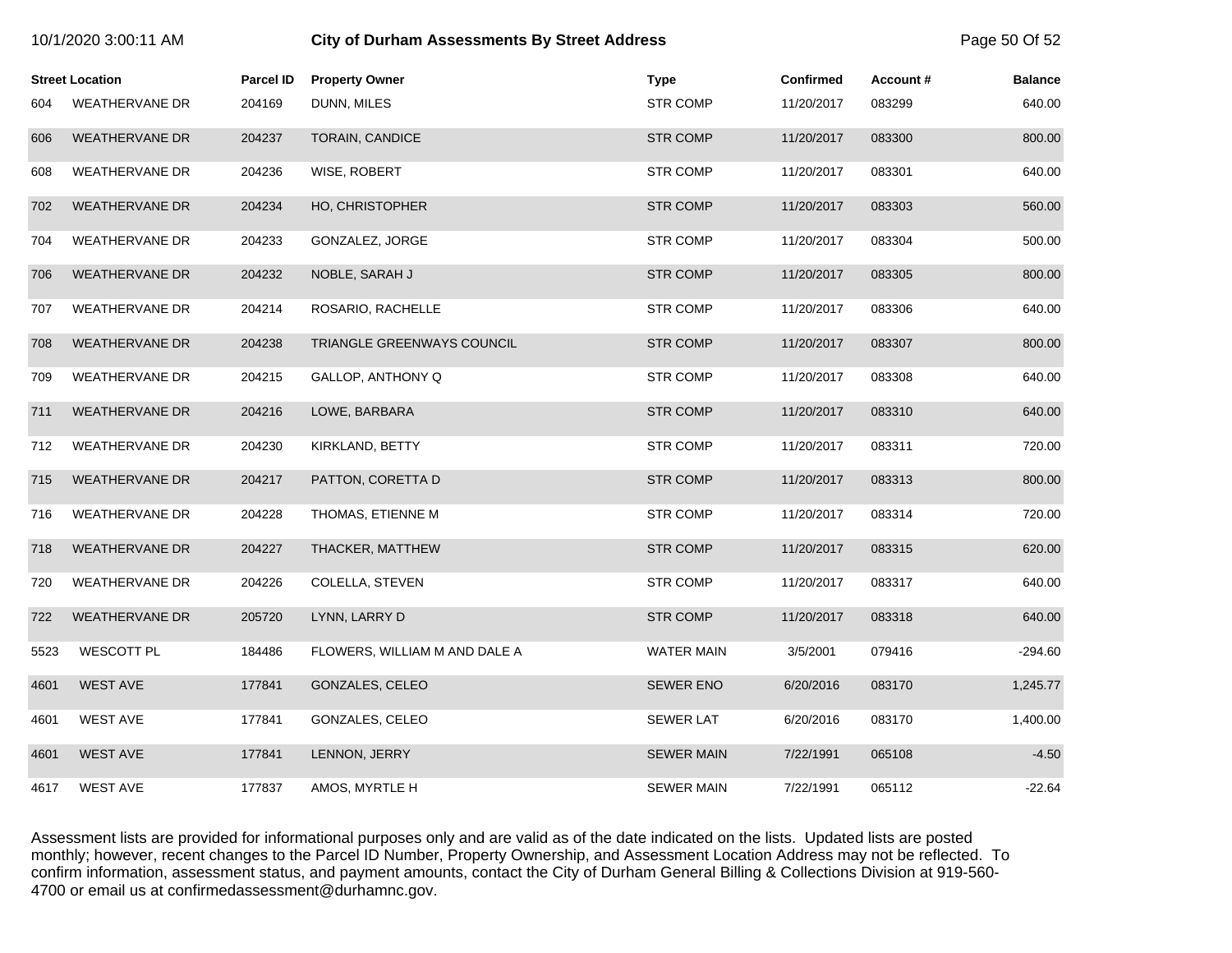| 10/1/2020 3:00:11 AM |  |  |  |
|----------------------|--|--|--|
|----------------------|--|--|--|

# **10.12020 3:00:11 City of Durham Assessments By Street Address** Page 51 Of 52

|      | <b>Street Location</b> | <b>Parcel ID</b> | <b>Property Owner</b>                    | <b>Type</b>       | <b>Confirmed</b> | Account# | <b>Balance</b> |
|------|------------------------|------------------|------------------------------------------|-------------------|------------------|----------|----------------|
| 3621 | <b>WESTMINSTER AVE</b> | 168901           | APPLE, MINNIE JOYCE M                    | <b>SEWER MAIN</b> | 3/4/1991         | 037180   | $-60.00$       |
| 3702 | <b>WEYBURN RD</b>      | 168981           | MOORE, STEFAN G & DELICIA G              | <b>SEWER LAT</b>  | 5/2/2005         | 081414   | 2,625.98       |
| 3702 | <b>WEYBURN RD</b>      | 168981           | MOORE, STEFAN G & DELICIA G              | <b>SEW NORTH</b>  | 5/2/2005         | 081415   | 2,184.18       |
| 3820 | <b>WEYBURN RD</b>      | 169028           | EARP, GEORGE A & JOAN P                  | <b>WATER MAIN</b> | 4/2/1991         | 037506   | $-40.81$       |
| 113  | <b>WHITFIELD RD</b>    | 174651           | CURRIE, JAMES E                          | <b>WATER MAIN</b> | 9/3/1991         | 065392   | $-53.56$       |
| 113  | <b>WHITFIELD RD</b>    | 174651           | CURRIE, JAMES E AND MARTHA B             | <b>SEWER MAIN</b> | 5/17/1999        | 077814   | $-190.29$      |
| 3115 | <b>WILDERNESS RD</b>   | 177170           | <b>KAREN M BIZZELL</b>                   | <b>SIDEWALK</b>   | 3/5/2012         | 082760   | $-0.01$        |
| 3201 | <b>WILDERNESS RD</b>   | 177298           | C JARRETT AND ELLEN B GRAY               | <b>SIDEWALK</b>   | 3/5/2012         | 082757   | $-7.10$        |
| 3207 | <b>WILDERNESS RD</b>   | 177327           | BRIAN K AND CONNIE R TOONE               | <b>SIDEWALK</b>   | 3/5/2012         | 082755   | $-7.20$        |
| 3213 | <b>WILDERNESS RD</b>   | 177326           | EDWARD D AND KAREN A LEWIS               | <b>SIDEWALK</b>   | 3/5/2012         | 082754   | $-0.05$        |
| 5812 | <b>WILMA ST</b>        | 186582           | BRYAN, TED M AND CYNTHIA N               | <b>WATER LAT</b>  | 7/21/1997        | 076688   | $-93.27$       |
| 5812 | WILMA ST               | 186582           | BRYAN, TED M AND CYNTHIA N               | <b>WATER CAP</b>  | 7/21/1997        | 076689   | $-93.68$       |
| 912  | WINDCREST RD           | 148137           | BARNES, AARON AND IDA                    | CURB, GT, PV      | 3/18/2002        | 080129   | 322.44         |
| 3313 | <b>WINSTON RD</b>      | 127999           | PETERSEN, EDWARD B AND ANN P             | CURB, GT, PV      | 8/16/1993        | 070789   | $-200.00$      |
| 3625 | <b>WISHART ST</b>      | 168923           | <b>BILLINGS, CARL L</b>                  | <b>SEW NORTH</b>  | 2/10/2014        | 083084   | 253.02         |
| 3625 | <b>WISHART ST</b>      | 168923           | <b>BILLINGS, CARL L</b>                  | <b>SEWER LAT</b>  | 2/10/2014        | 083084   | 304.22         |
| 3625 | <b>WISHART ST</b>      | 168923           | <b>BILLINGS, CARL L</b>                  | <b>WATER LAT</b>  | 2/10/2014        | 083084   | 276.56         |
| 3626 | <b>WISHART ST</b>      | 168913           | GODINEZ, KELITA, ARILSON OROZCO, RENALDO | <b>SEW NORTH</b>  | 6/24/2013        | 082999   | 915.00         |
| 3626 | <b>WISHART ST</b>      | 168913           | GODINEZ, KELITA, ARILSON OROZCO, RENALDO | <b>WATER CAP</b>  | 6/24/2013        | 082999   | 2,047.53       |
| 3626 | WISHART ST             | 168913           | GODINEZ, KELITA, ARILSON OROZCO, RENALD0 | <b>SEWER LAT</b>  | 6/24/2013        | 082999   | 1,100.00       |
| 3626 | <b>WISHART ST</b>      | 168913           | GODINEZ, KELITA, ARILSON OROZCO, RENALDO | <b>WATER LAT</b>  | 6/24/2013        | 082999   | 1,000.00       |